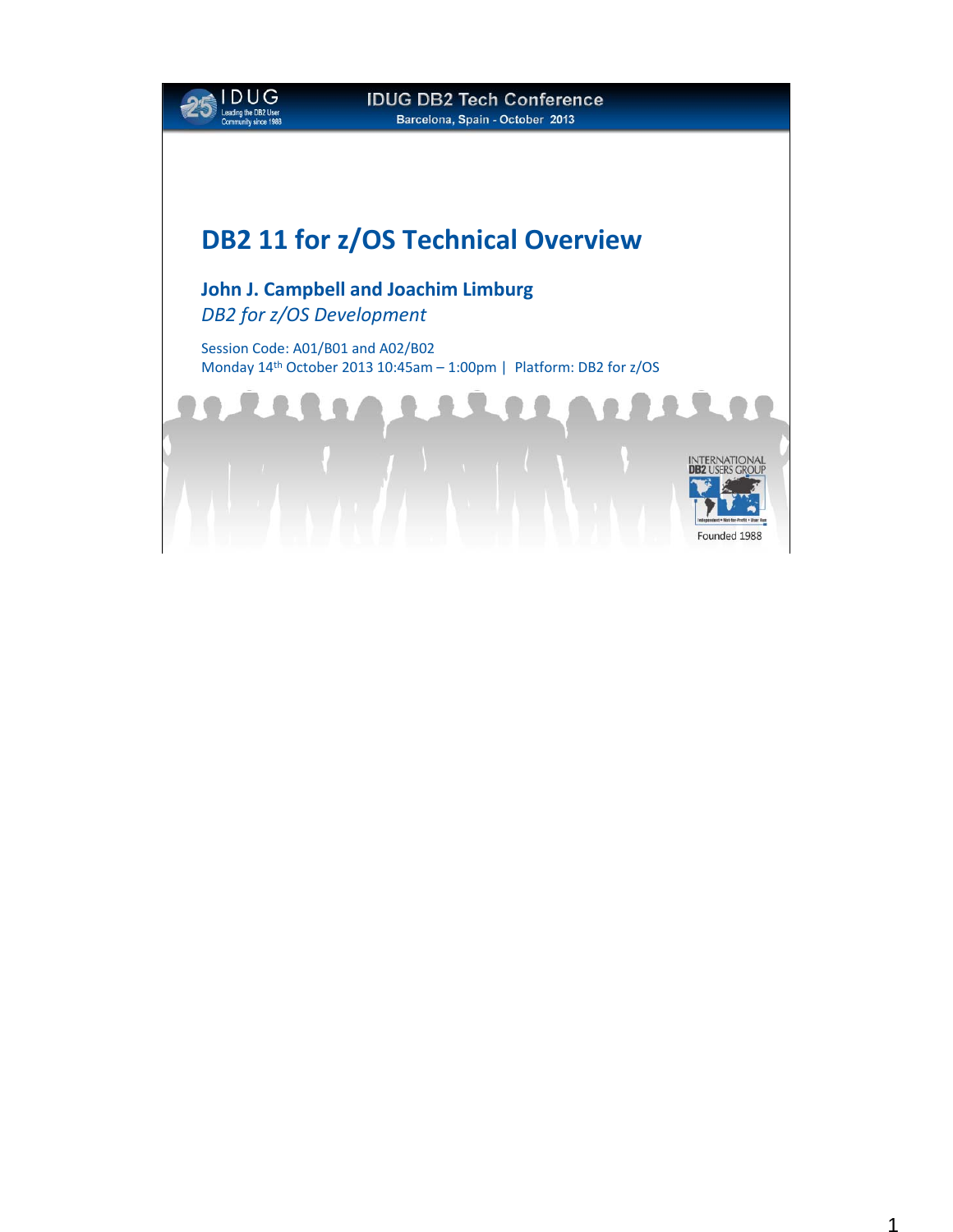

#### **IDUG DB2 Tech Conference Barcelona, Spain - October 2013**

**2**

#### **Abstract**

- This session will provide a technical overview of the functions and features of the new DB2 11 for z/OS release. New functions and features related to performance, availability, utilities, security, analytics will be introduced and discussed.
	- Introduce and discuss major themes of new release
	- Introduce and discuss performance improvements and expectations
	- Introduce and discuss improvements related to query performance and management, availability, utilities, security, analytics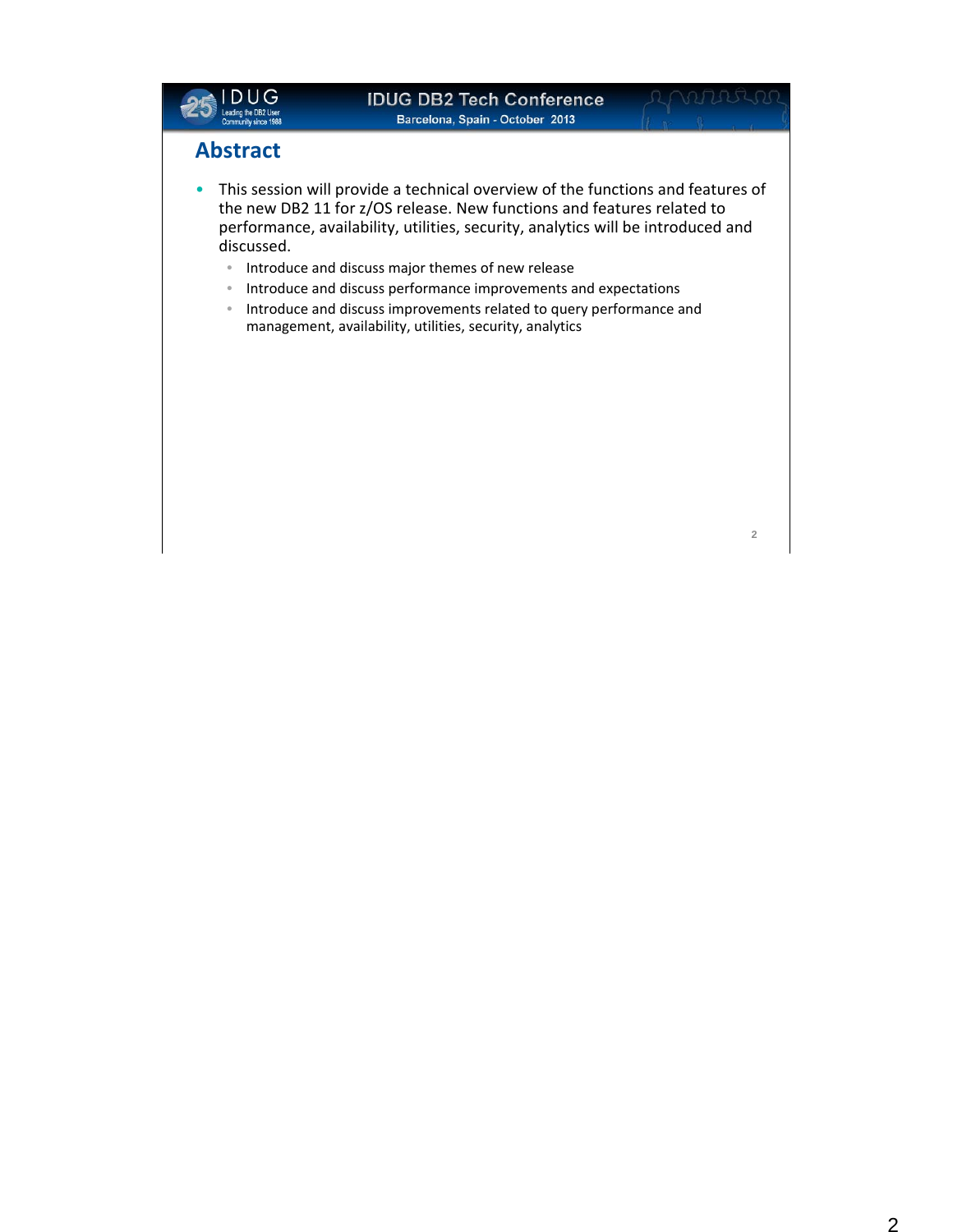

#### *Disclaimer:*

*Information regarding potential future products is intended to outline our general product direction and it should not be relied on in making a purchasing decision. The Information mentioned regarding potential future products is not a commitment, promise, or legal obligation to deliver any material, code or functionality. Information about potential future products may not be incorporated into any contract. The development, release, and timing of any future features or functionality described for our products remains at our sole discretion.*

#### *Performance Disclaimer:*

*This document contains performance information based on measurements done in a controlled environment. The actual throughput or performance that any user will experience will vary depending upon considerations such as the amount of multiprogramming in the user's job stream, the I/O configuration, the storage configuration, and the workload processed. Therefore, no assurance can be given that an individual user will achieve throughput or performance improvements equivalent to the numbers stated here.* **<sup>3</sup>**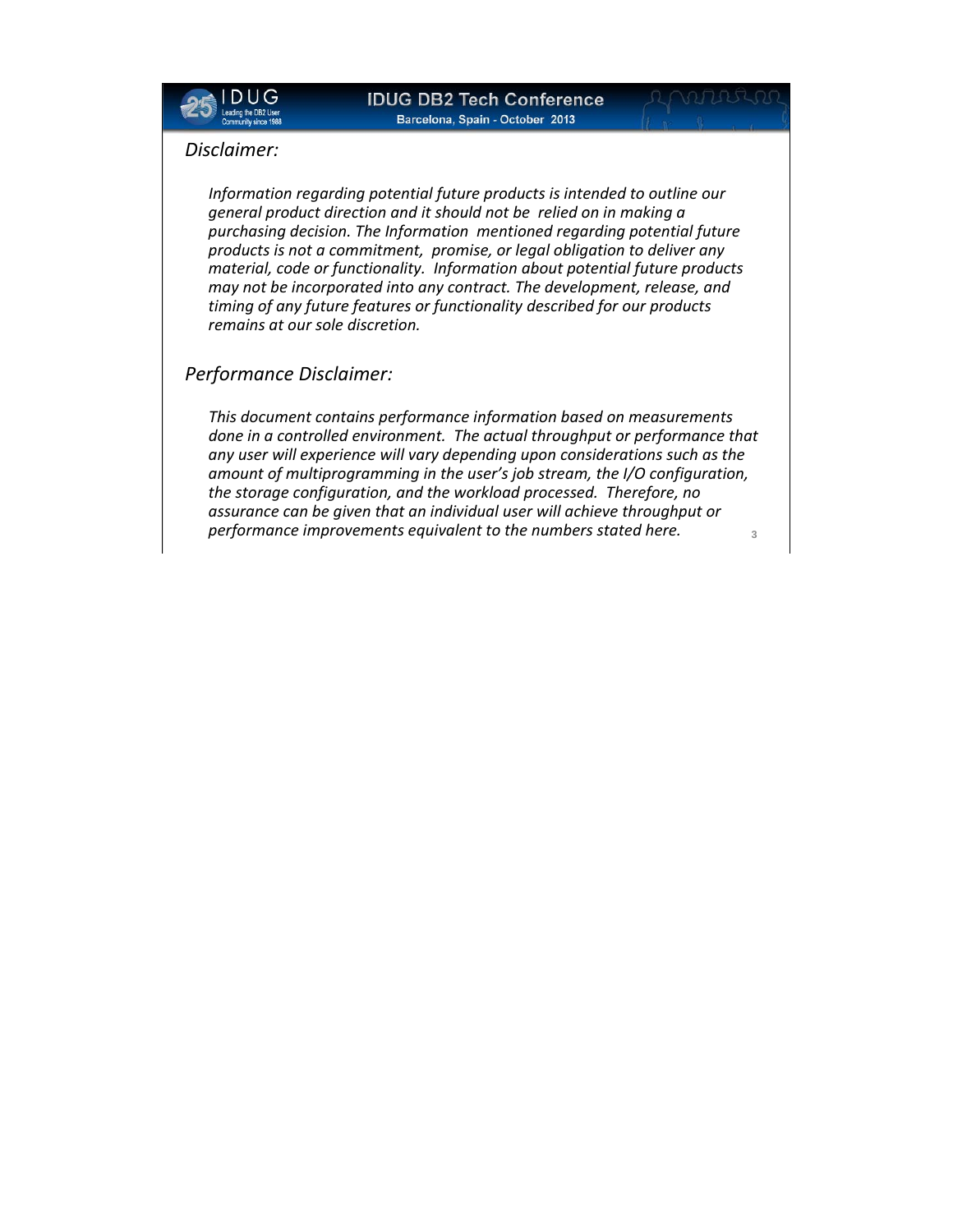| <b>IDUG DB2 Tech Conference</b> |
|---------------------------------|
|                                 |
|                                 |
|                                 |

**4**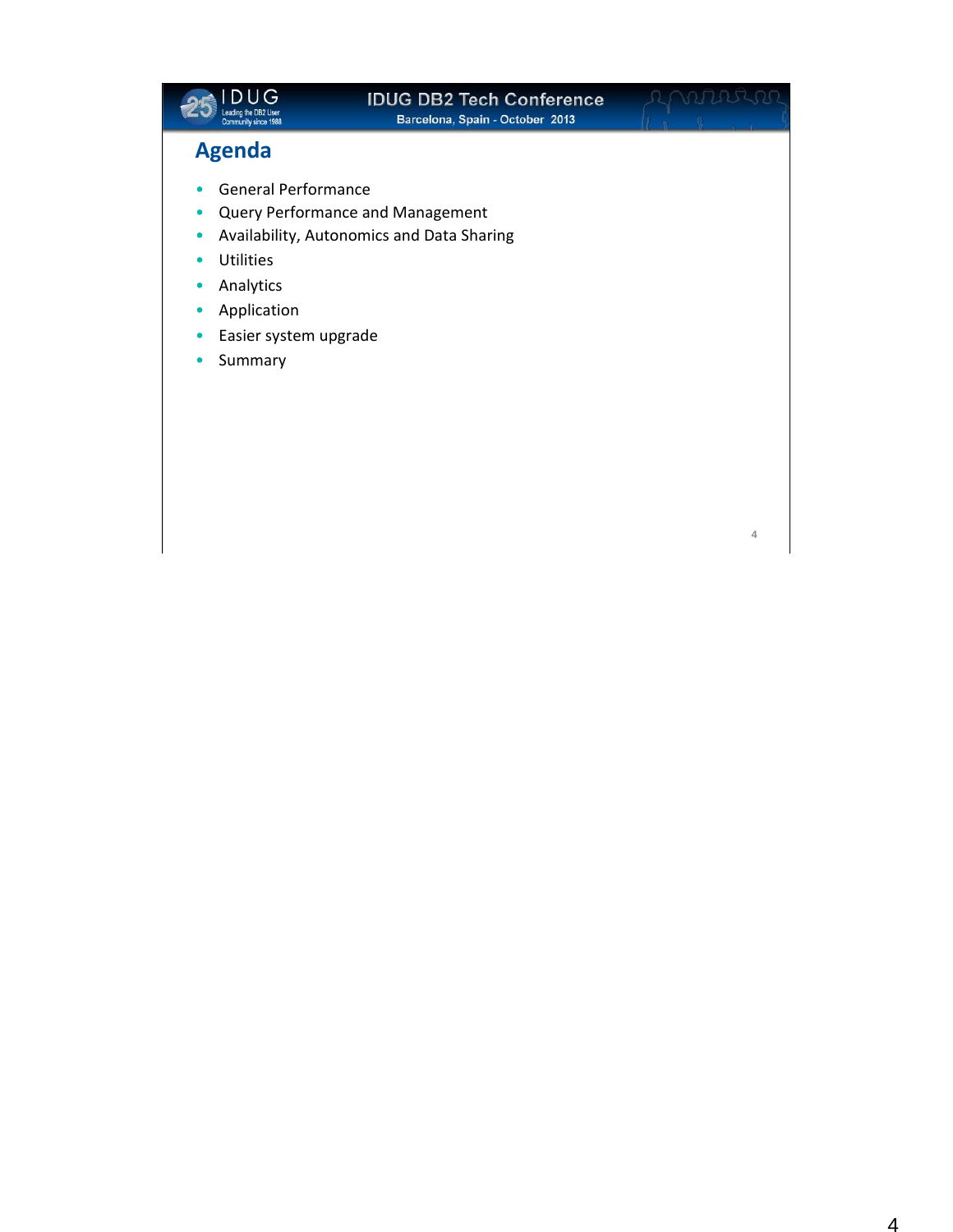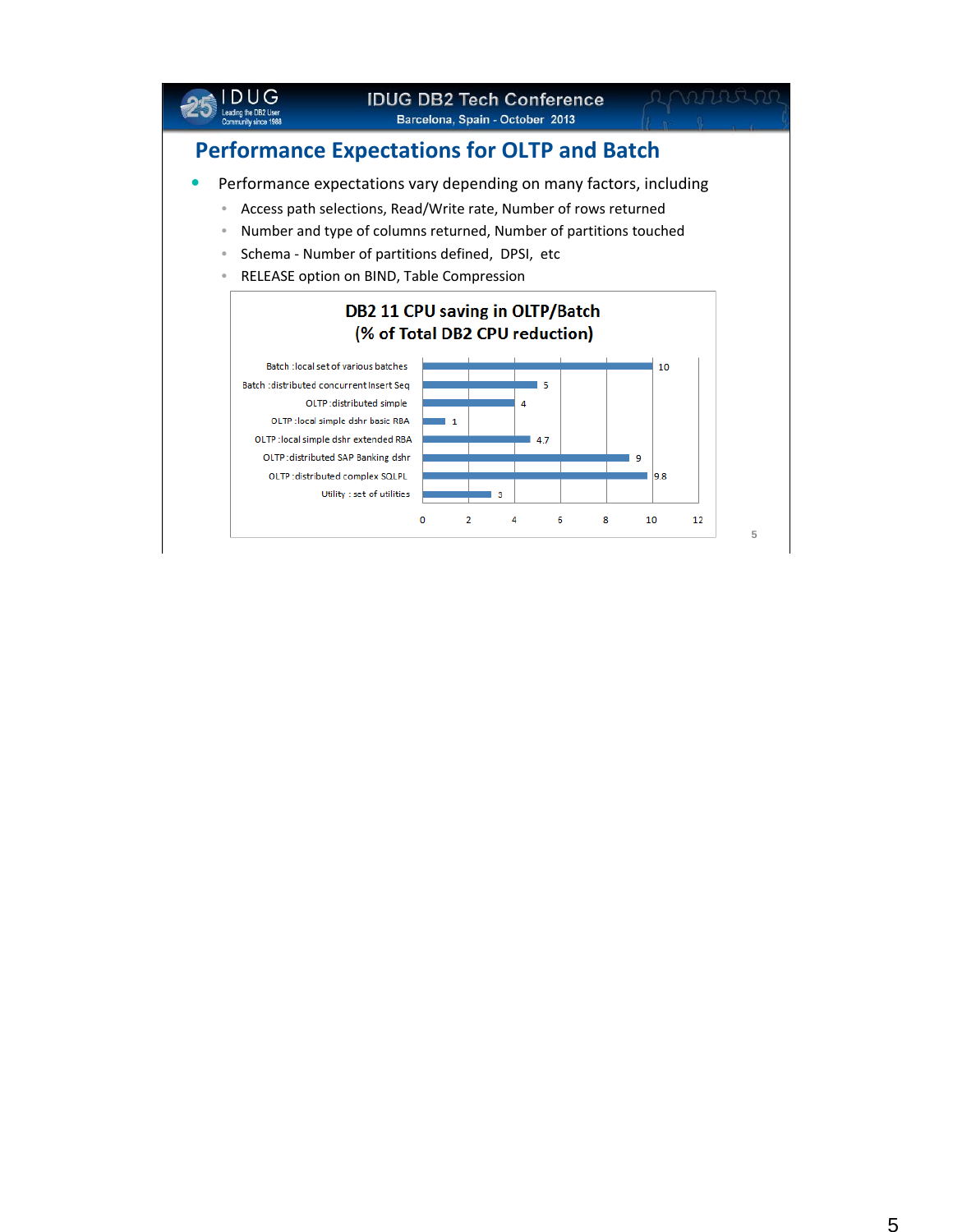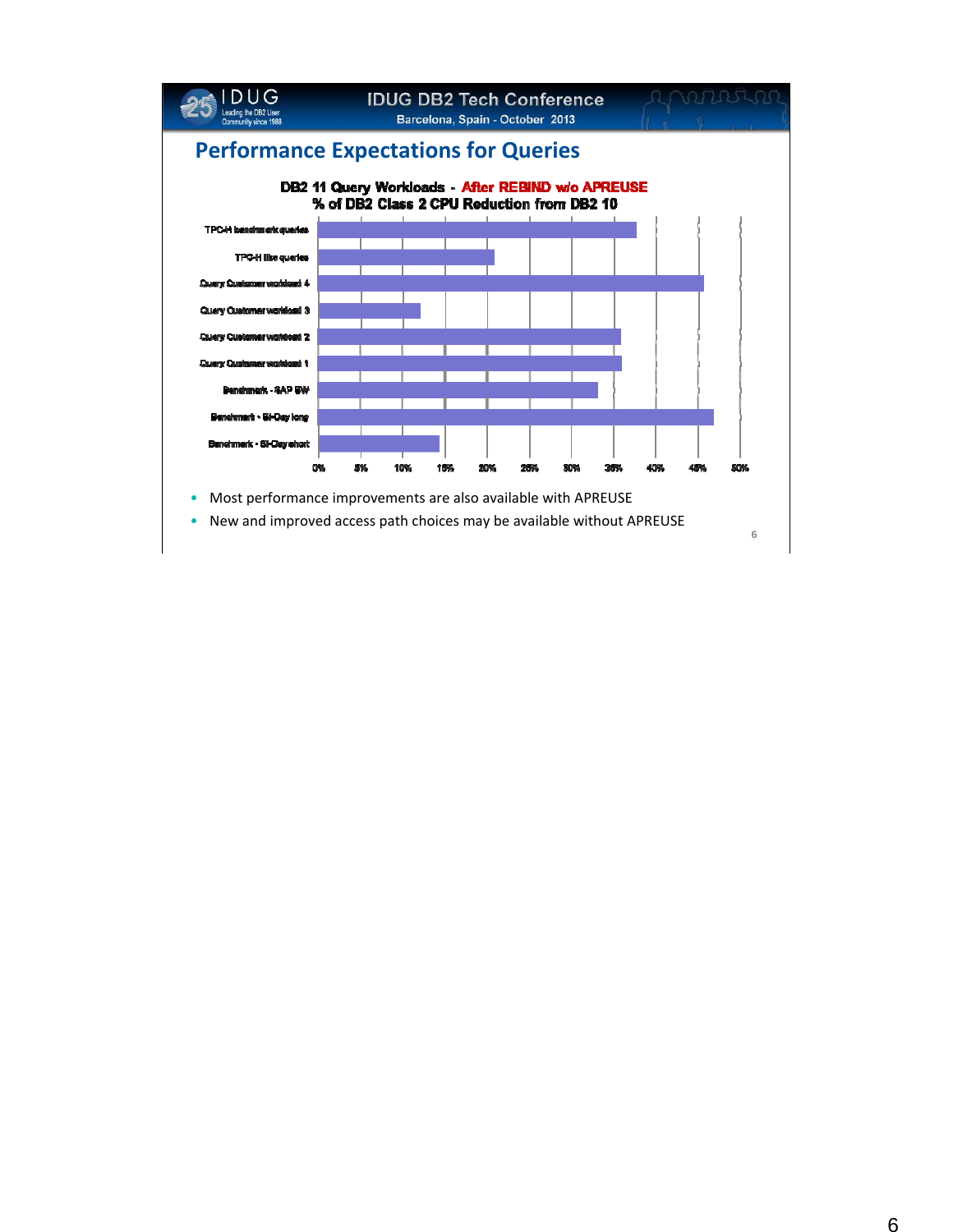|                                                    | <b>IDUG DB2 Tech Conference</b><br>Barcelona, Spain - October 2013        |                |
|----------------------------------------------------|---------------------------------------------------------------------------|----------------|
|                                                    | <b>Performance "Sweet Spots"</b>                                          |                |
| Write Intensive Batch                              |                                                                           |                |
| Queries                                            |                                                                           |                |
| $\bullet$                                          | With compressed tables                                                    |                |
| $\qquad \qquad \bullet$                            | With access path improvement                                              |                |
| $\bullet$                                          | With sort intensive workload                                              |                |
| $\qquad \qquad \bullet$<br>$\bullet$               | Accessing multiple DPSI partitions<br>IDAA with large result sets         |                |
| Online transactions                                |                                                                           |                |
| $\bullet$                                          | Write intensive transactions                                              |                |
| $\qquad \qquad \bullet$                            | With large # of partitions (>200 partitions) with RELEASE(COMMIT)         |                |
| With large buffer pools<br>$\qquad \qquad \bullet$ |                                                                           |                |
| $\qquad \qquad \bullet$                            | With queries returning a large number of columns                          |                |
| $\qquad \qquad \bullet$                            | Chatty DDF applications with z/OS Communications Server PM80004 / UK92097 |                |
|                                                    | Cost saving from zIIP eligible address space SRB time                     |                |
| DBM1 in data sharing<br>$\bullet$                  |                                                                           |                |
| $\qquad \qquad \bullet$                            | MSTR address space for update intensive workloads                         |                |
|                                                    |                                                                           | $\overline{7}$ |
|                                                    |                                                                           |                |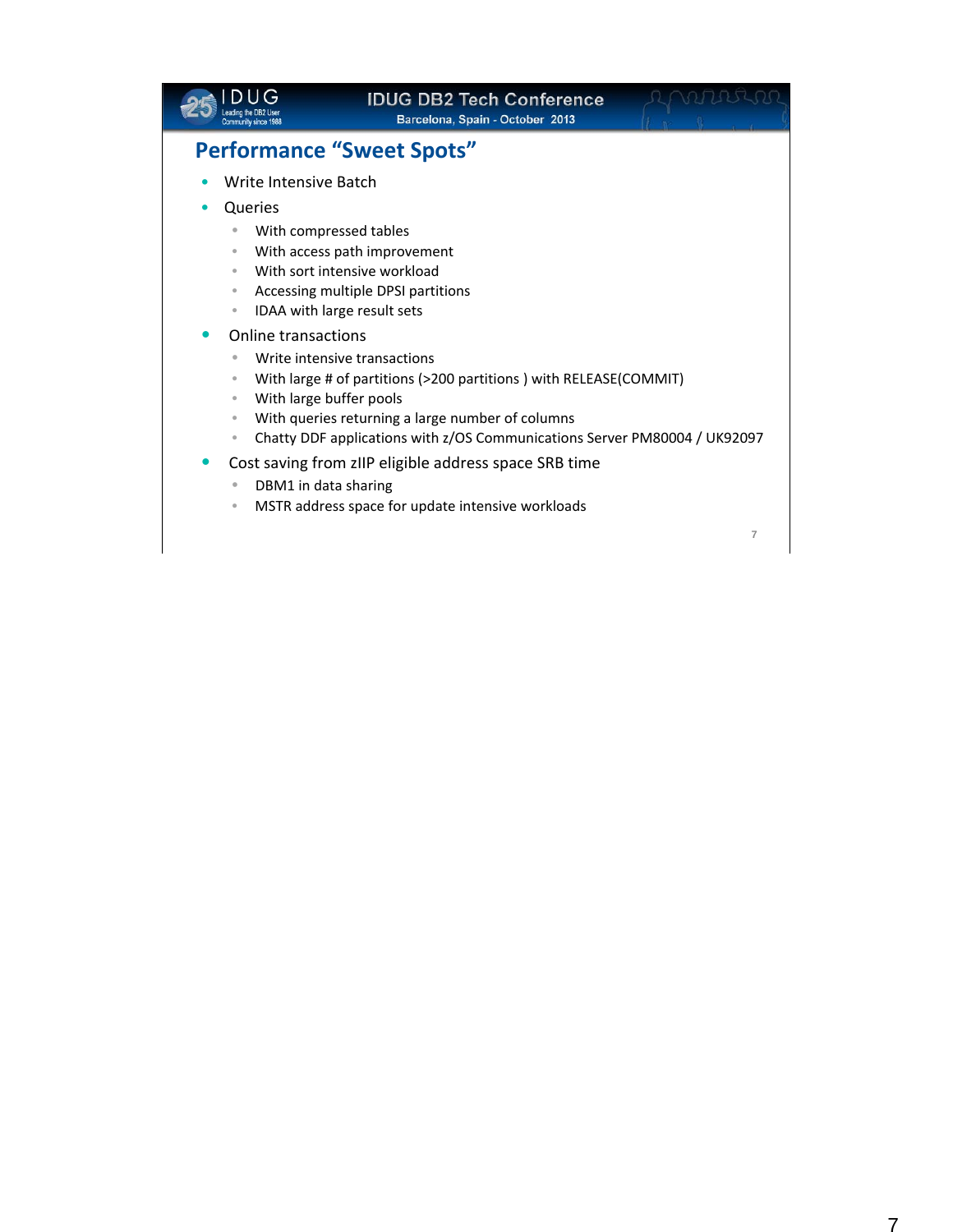

#### **IDUG DB2 Tech Conference Barcelona, Spain - October 2013**

**8**

### **ESP Customer Performance Evaluations**

- Several ESP customers sent DB2 11 vs. 10 performance data to SVL for analysis
- DB2 11 measurements are looking favorable
	- Majority of comparable workloads are batch jobs
	- Range of 5 to 20% CPU reduction in batch and OLTP workloads
	- Increase in zIIP usage in DBM1 in data sharing
	- zIIP usage in MSTR address space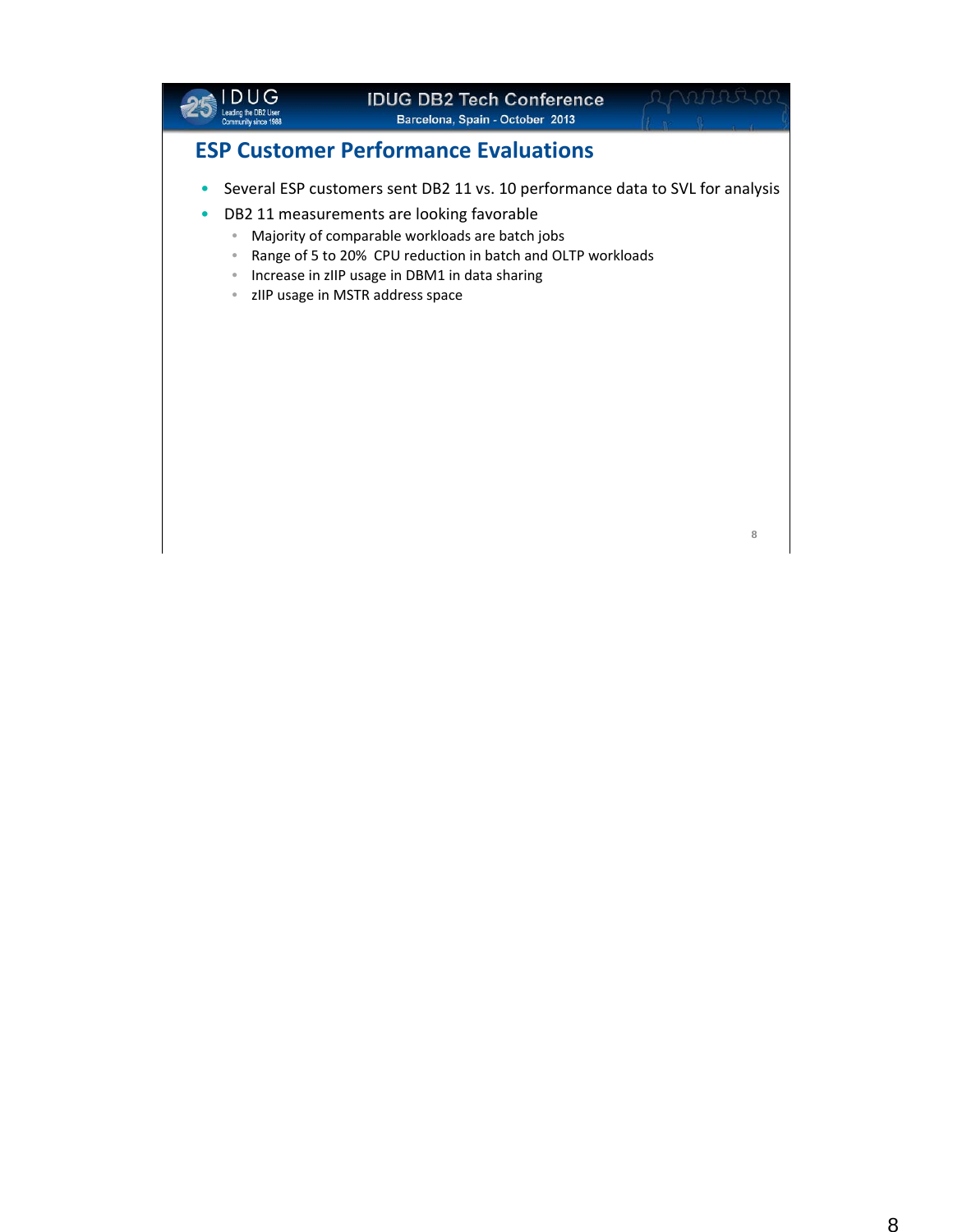|                                                                               | <b>IDUG DB2 Tech Conference</b><br>Barcelona, Spain - October 2013         |   |
|-------------------------------------------------------------------------------|----------------------------------------------------------------------------|---|
|                                                                               | Performance Improvements - no REBIND needed                                |   |
|                                                                               | DDF performance improvements                                               |   |
| $\qquad \qquad \bullet$                                                       | Reduced SRB scheduling on TCP/IP receive using new CommServer capabilities |   |
| $\color{black} \bullet$                                                       | Improved autocommit OLTP performance                                       |   |
|                                                                               | DRDA package based continuous block fetch                                  |   |
| xProcs above the 2G bar                                                       |                                                                            |   |
|                                                                               | 31-bit Vstor relief enabled by RMODE 64 support in z/OS 1.13 and above     |   |
| $\bullet$                                                                     | Enables other internal performance improvements                            |   |
| zIIP enablement for all SRB-mode DB2 system agents that are not response<br>۰ |                                                                            |   |
| time critical                                                                 |                                                                            |   |
| $\bullet$                                                                     | Avoid cross-memory overhead for writing log records                        |   |
|                                                                               | Data decompression performance improvement                                 |   |
| <b>INSERT</b> performance                                                     |                                                                            |   |
| $\bullet$                                                                     | Latch contention reduction for classes 6, 14, 19                           |   |
| $\bullet$                                                                     | CPU reduction for Insert column processing and log record creation         |   |
| $\bullet$                                                                     | Data sharing LRSN spin avoidance                                           |   |
|                                                                               | Page fix/free avoidance in GBP write                                       | 9 |
|                                                                               |                                                                            |   |

Suppress-null indexes: EXCLUDE NULL KEYS on CREATE INDEX. Will prevent Index entries being created when **ALL** values for indexed columns are actually NULL

N244 DDF performance.

N2645 xProcs above the bar. z./OS 1.13 and above supports RMODE 64. Moving more control data into the SPAB (DN1607) to reduce the cost of moving a section from the EDM Pool (or Global Statement Cache) to thread storage can only be done if the xPROCs can be moved ATB.

N2895 DSCF performance.

N4504 General Performance improvements:

260 Reduce section storage movement (DN1607).

N265 – Insert space search improvements.

Insert: DB2 V10 has had a significant Insert performance enhancement, both in terms of CPU reduction and elapsed time, ie scalability enhancement, in general. DB2 V11 continues the same trend with contention and/or wait time reduction for latch class 6, 14, 19, and CPU reduction for Insert column processing, log record creation, page fix/free avoidance in GBP write, etc.

DSCF/IFC enhancements: Move WWFR, CCB above the bar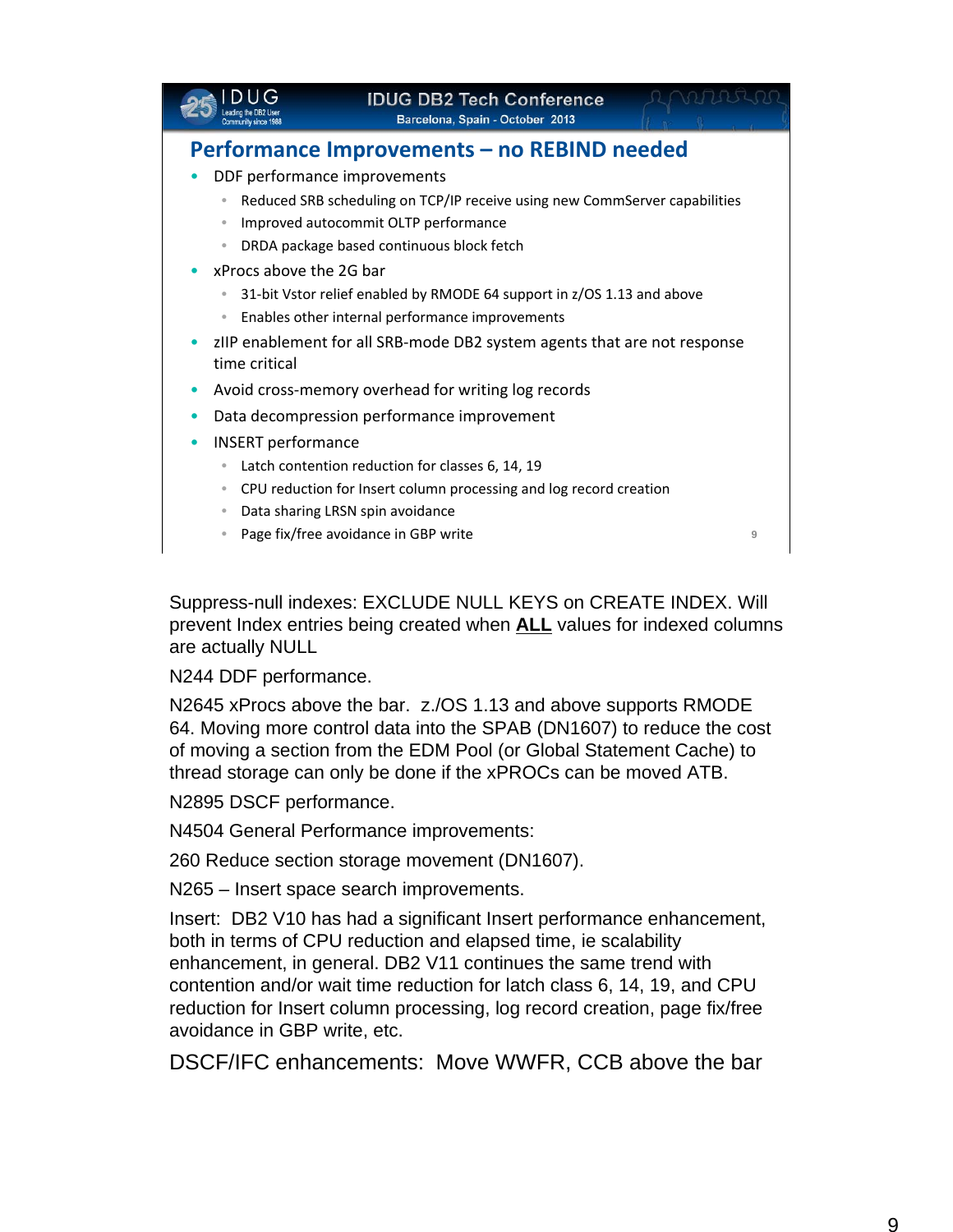

Suppress-null indexes: EXCLUDE NULL KEYS on CREATE INDEX. Will prevent Index entries being created when **ALL** values for indexed columns are actually NULL

N244 DDF performance.

N2645 xProcs above the bar. z./OS 1.13 and above supports RMODE 64. Moving more control data into the SPAB (DN1607) to reduce the cost of moving a section from the EDM Pool (or Global Statement Cache) to thread storage can only be done if the xPROCs can be moved ATB.

N2895 DSCF performance.

N4504 General Performance improvements:

260 Reduce section storage movement (DN1607).

N265 – Insert space search improvements.

Insert: DB2 V10 has had a significant Insert performance enhancement, both in terms of CPU reduction and elapsed time, ie scalability enhancement, in general. DB2 V11 continues the same trend with contention and/or wait time reduction for latch class 6, 14, 19, and CPU reduction for Insert column processing, log record creation, page fix/free avoidance in GBP write, etc.

DSCF/IFC enhancements: Move WWFR, CCB above the bar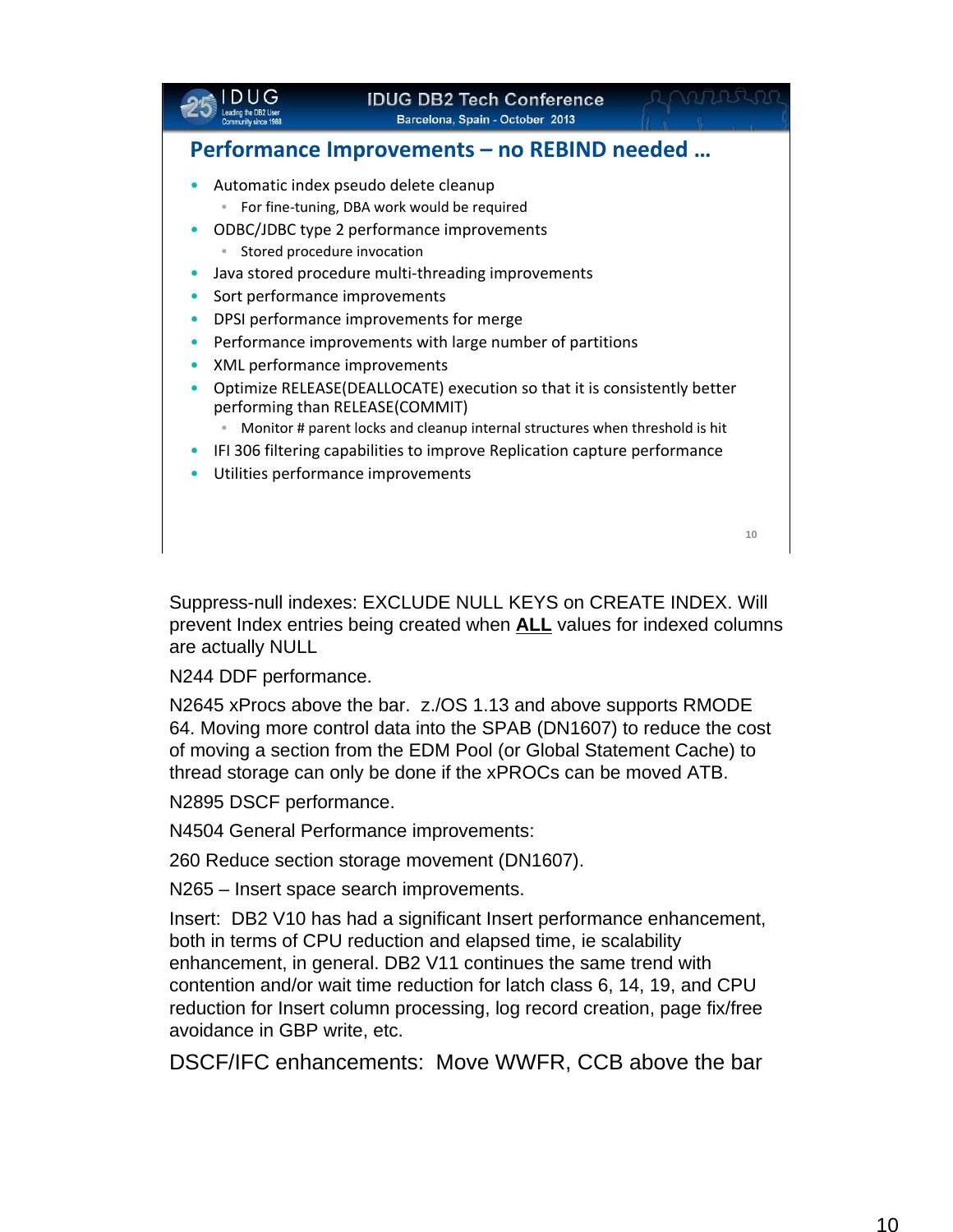|                                              | <b>IDUG DB2 Tech Conference</b><br>Barcelona, Spain - October 2013       |    |
|----------------------------------------------|--------------------------------------------------------------------------|----|
|                                              | <b>Performance Improvements - no REBIND needed </b>                      |    |
|                                              | <b>ACCESS DATABASE command performance</b>                               |    |
| DGTT performance improvements                |                                                                          |    |
|                                              | Avoid incremental binds for reduced CPU overhead                         |    |
|                                              | P-procs for LIKE predicates against Unicode tables                       |    |
|                                              | Improved performance for ROLLBACK TO SAVEPOINT                           |    |
| zEC12 exploitation:                          |                                                                          |    |
| $\bullet$                                    | Pageable 1M size frames for buffer pool control structures               |    |
| 2G page size frame size<br>$\bullet$         |                                                                          |    |
|                                              | 1M page size frames for DB2 code                                         |    |
| ٠                                            | Requires z/OS 2.1 or above and zEC12 Flash Express                       |    |
|                                              | Latch contention reduction and other high n-way scalability improvements |    |
|                                              | Data sharing performance improvements                                    |    |
| $\bullet$                                    | LRSN spin reduction with extended LRSNs                                  |    |
| Castout performance<br>$\qquad \qquad \circ$ |                                                                          |    |
| GBP write-around                             |                                                                          |    |
| Index split performance                      |                                                                          | 11 |
|                                              |                                                                          |    |

N269 Castout Improvements. Overlapping RFCO for pageset castout. Avoid sending page lists for GBP structure threshold and GBP checkpoint.

N207 – reduce data sharing index log force

ACCESS DATABASE: S10724 ACCESS DB runs under a separate service task so it doesn't cause queueing for other DB commands. S2927 ACCESS DB command to run in parallel

N254 Temp table performance/usability: not logged DGTTs – new NOT LOGGED option for DGTTs, default is LOGGED. Keep static SQL statements that use DGTTs prepared across commit; Explain on incrementally bound queries; Additional stats collection on temp tables.

Rollback to savepoint: in prior releases, performance degradation occurred due to increasing # of log records being scanned with each rollback request. In V11 we remember the point in the log where the previous rollback completed.

1M for DB2 code. Reduces TLB misses. 1.8% improvement for IRWW. Requires z/OS 2.1 or above.

Removed the latch contention for PB directory access (apar is opened to retrofit to V10)

Removed the latch contention for fast path get page (used by index mgr) to locate a root page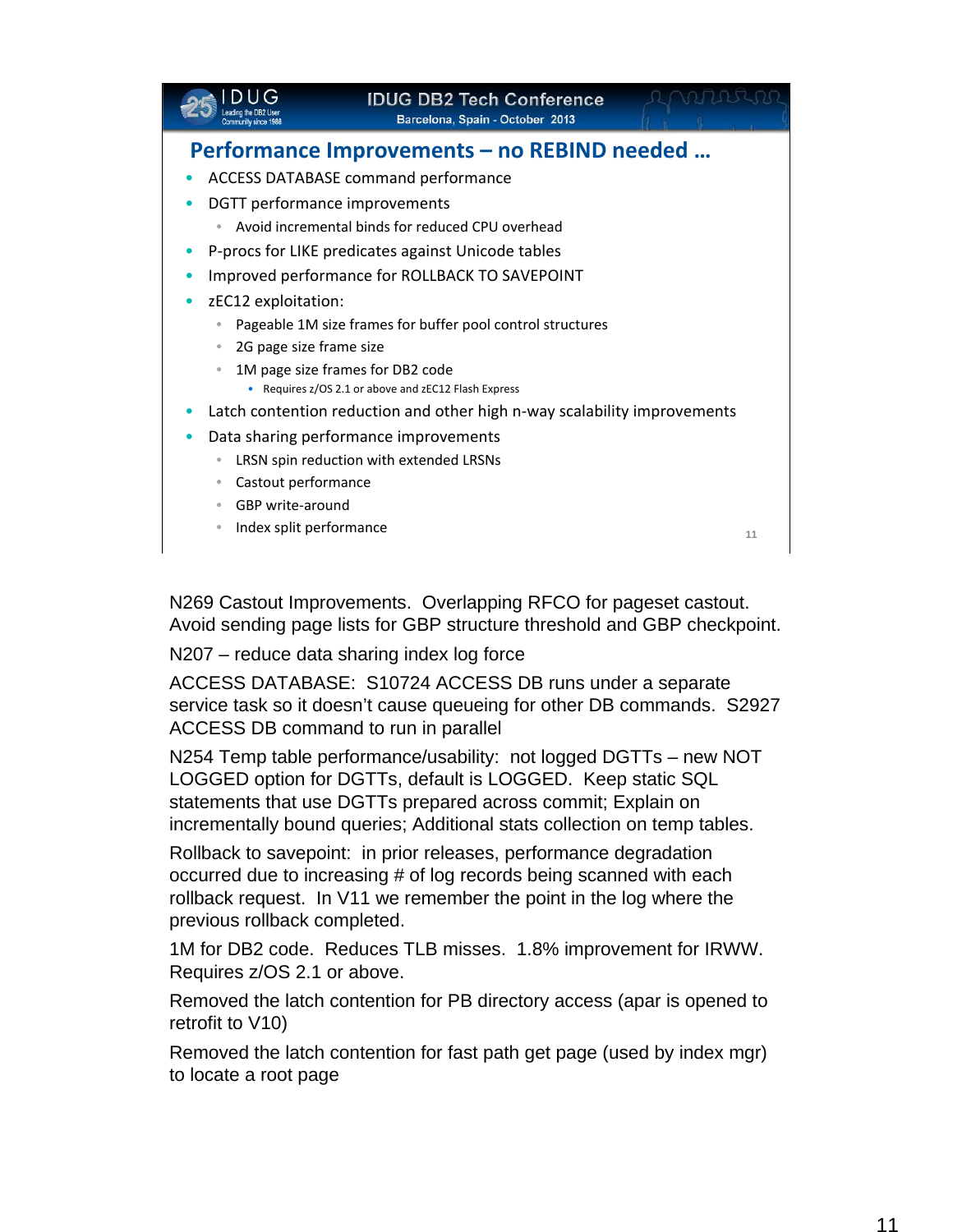|                            | <b>IDUG DB2 Tech Conference</b><br>Barcelona, Spain - October 2013                                                               |    |
|----------------------------|----------------------------------------------------------------------------------------------------------------------------------|----|
| or without APREUSE)        | Performance Improvements – REBIND required (with                                                                                 |    |
| performant SQL             | Query transformation improvements - less expertise required to write<br>Enhanced query rewrite to improve predicate indexability |    |
| indexable                  | • New situations where non-indexable predicates can be rewritten by Optimizer to be                                              |    |
|                            | • Convert some common stage 2 predicates to indexable (YEAR(), DATE(), SUBSTR(col,1,x),<br>value BETWEEN COL1 AND COL2)          |    |
|                            | • Improved indexability for OR COL IS NULL predicates                                                                            |    |
|                            | • Push complex predicates inside materialized views/table expressions                                                            |    |
|                            | Enhanced pruning of "always true" and "always false" predicates                                                                  |    |
| Enhanced duplicate removal |                                                                                                                                  |    |
| ۰                          | Lots of queries require duplicate removal: e.g. DISTINCT, GROUP BY, etc.                                                         |    |
| $\bullet$                  | Dup elimination via sorting can be expensive                                                                                     |    |
| $\bullet$                  | New techniques: Index duplicate removal, early out                                                                               |    |
| $\bullet$                  | Will not show in Explain table, need to look at IXSCAN_SKIP_DUPS column in<br>DSN_DETCOST_TABLE to determine if sort avoided     |    |
|                            |                                                                                                                                  | 12 |
|                            |                                                                                                                                  |    |

Story 10699 – convert correlated subquery to non-correlated to exploit index access for Union/Union All (e.g. temporal) and some others

N2366 Index skipping: skipping over duplicates when an index provides order for DISTINCT or GROUP BY.

Expression evaluation: Optimized CASE expression evaluation, Sharing of repeat expressions (from view merge), Avoid repeat evaluation of noncolumn expressions

Rewritten version of predicate written to DSN\_PREDICATE\_TABLE (original predicate used if internally rewritten predicate is not valid syntax)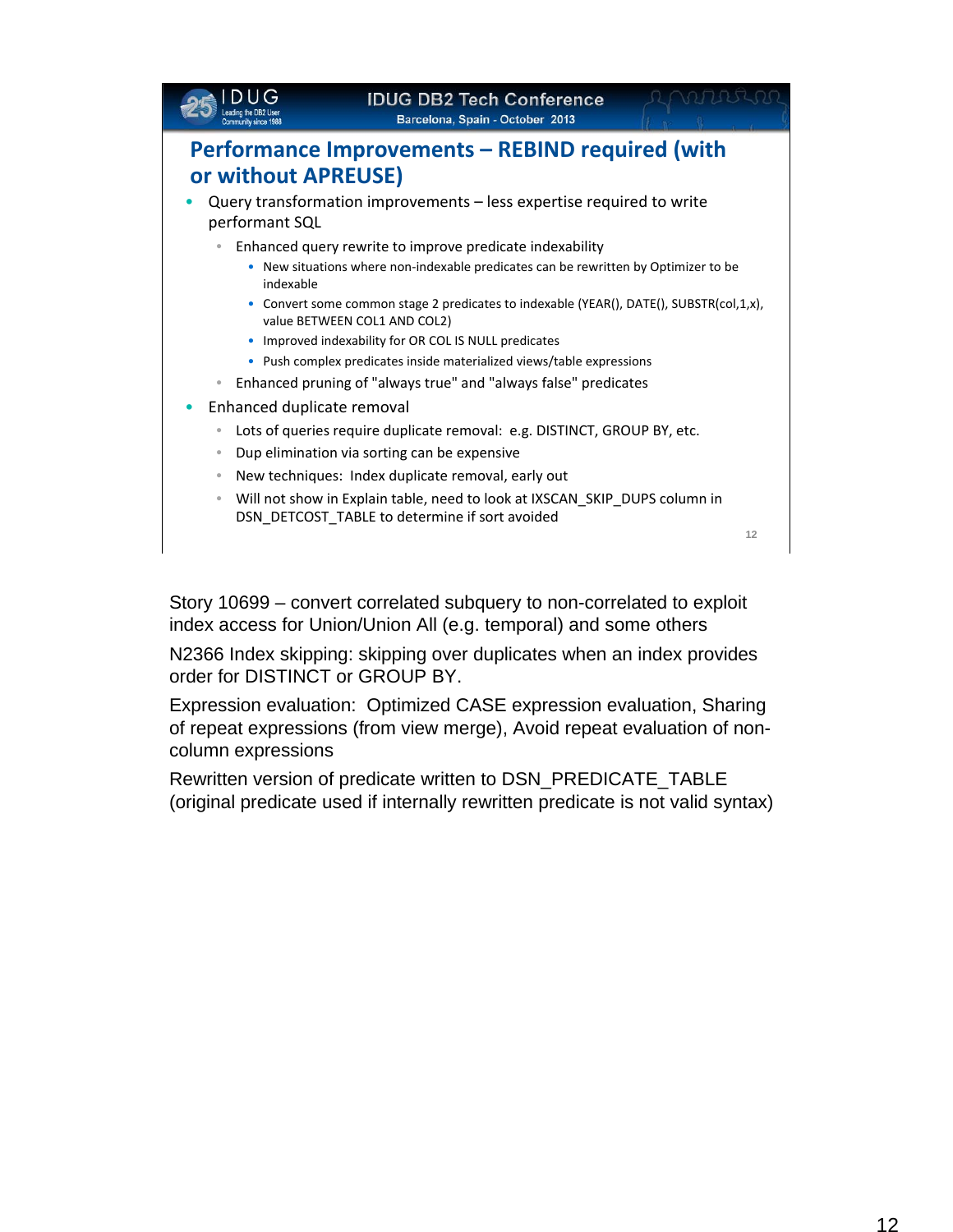

"Limitied hash join": In a nutshell, our hash join implementation works well for joins to small tables - especially when very large tables are joined to small tables. It equally applies to non-correlated subqueries (extended memory usage in V11 - as pre-V11 we were always limited to sparse index of 32K), and small code tables, as well as DW style dimension tables.

"SELECT list do-once" refers to non-column expressions in the select list. Pre-V11 we executed these once per row, and now we execute them once. For example:

SELECT C1, CURRENT DATE - 1 MONTH FROM T1;

In the above example "CURRENT DATE - MONTH" will be evaluated once for the query, rather than once per qualified row (as in V10).

N195: Column processing improvements: xproc for column procedure for output column, it is applicable for distributed output column (select). Also code change on MVCDK for local input/output column processing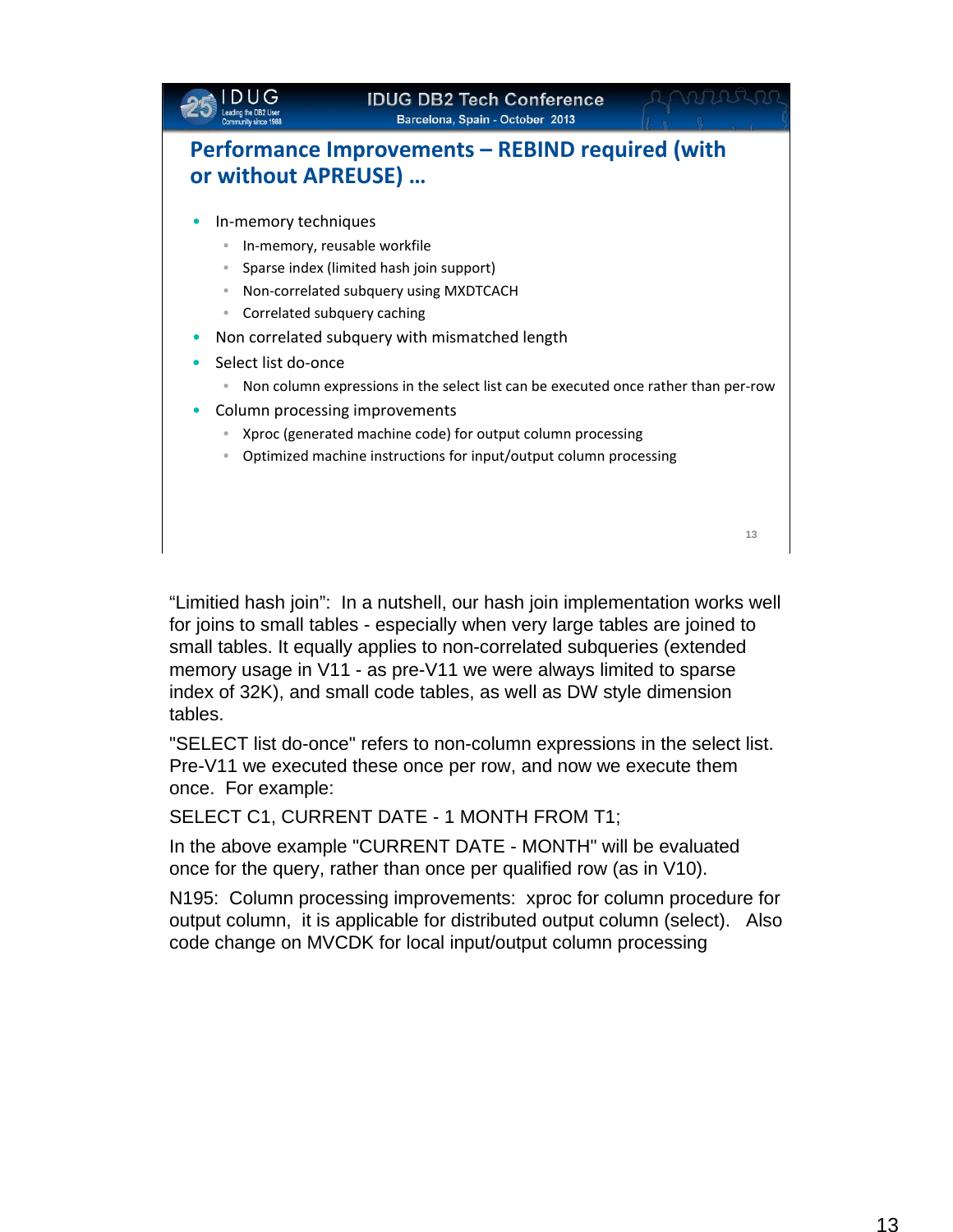### **IDUG DB2 Tech Conference Barcelona, Spain - October 2013 Performance Improvements – REBIND required (with or without APREUSE) …** • RID overflow to workfile handled for Data Manager set functions • DB2 10 added RID overflow to workfile • DB2 11 adds support for set functions (COUNT, MAX, MIN etc) which was excluded in DB2 10 • Performance improvements for common operators • MOVE, CAST, output hostvar processing, CASE, SUBSTR, DATE, others • DECFLOAT data type performance improvements • Up to 23% CPU reduction for conversion to/from decfloat • Approx. 50% cpu reduction in INSERT, FETCH for decfloat columns • Helped further by zEC12 hw improvements for decimal floating point

**14**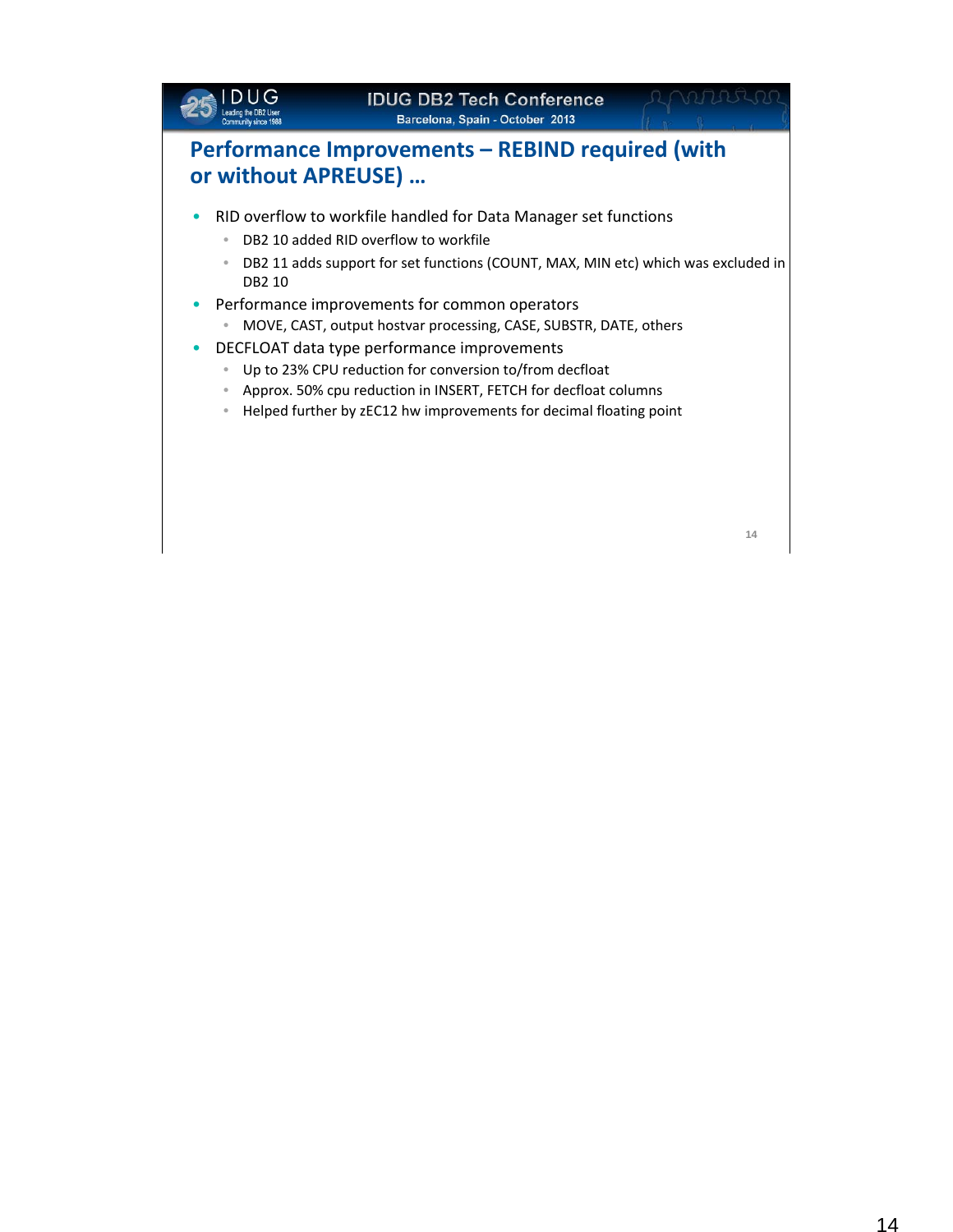

**15**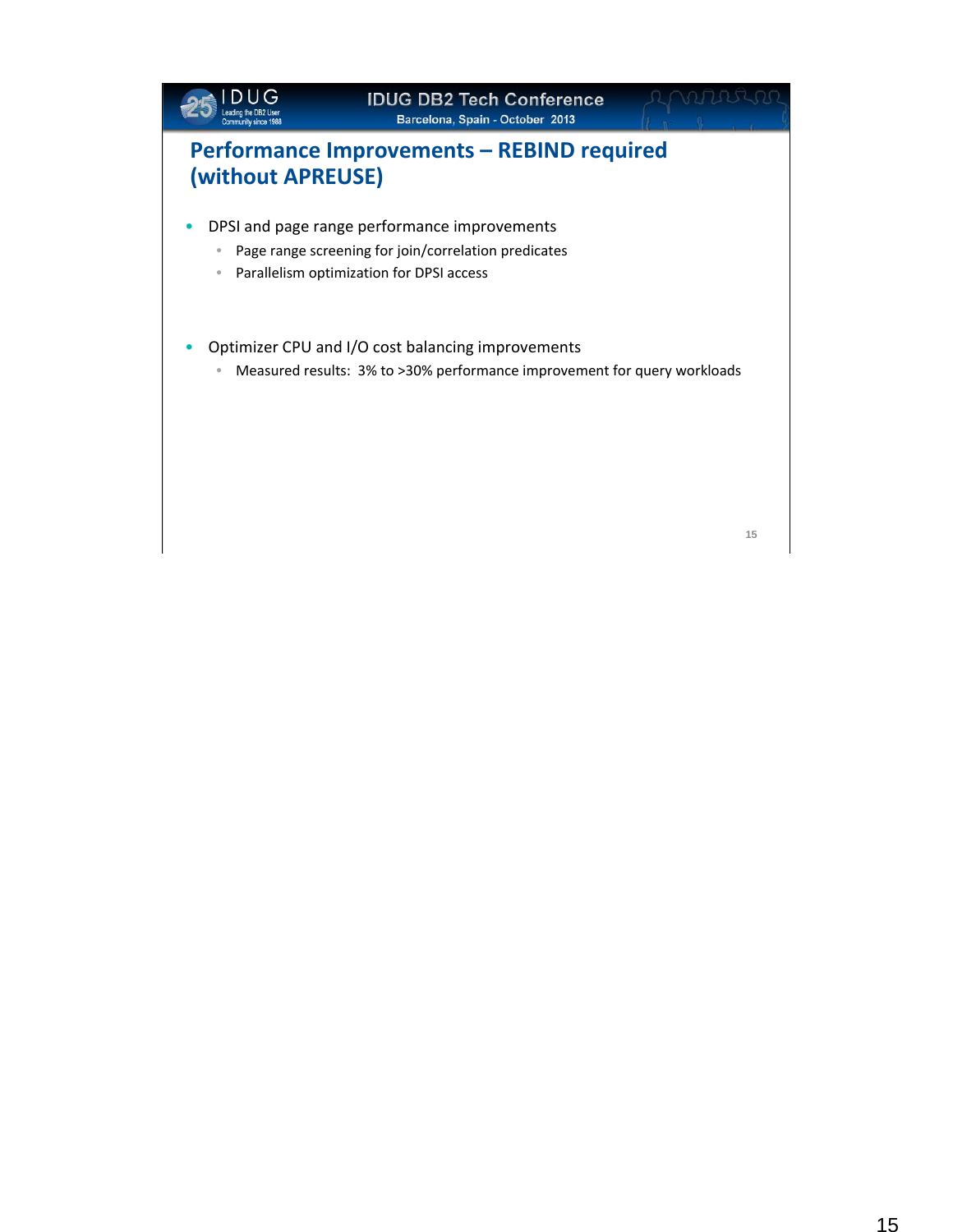

Suppress-null indexes: EXCLUDE NULL KEYS on CREATE INDEX. Will prevent Index entries being created when **ALL** values for indexed columns are actually NULL

N244 DDF performance.

N2645 xProcs above the bar. z./OS 1.13 and above supports RMODE 64. Moving more control data into the SPAB (DN1607) to reduce the cost of moving a section from the EDM Pool (or Global Statement Cache) to thread storage can only be done if the xPROCs can be moved ATB.

N2895 DSCF performance.

N4504 General Performance improvements:

260 Reduce section storage movement (DN1607).

N265 – Insert space search improvements.

Insert: DB2 V10 has had a significant Insert performance enhancement, both in terms of CPU reduction and elapsed time, ie scalability enhancement, in general. DB2 V11 continues the same trend with contention and/or wait time reduction for latch class 6, 14, 19, and CPU reduction for Insert column processing, log record creation, page fix/free avoidance in GBP write, etc.

DSCF/IFC enhancements: Move WWFR, CCB above the bar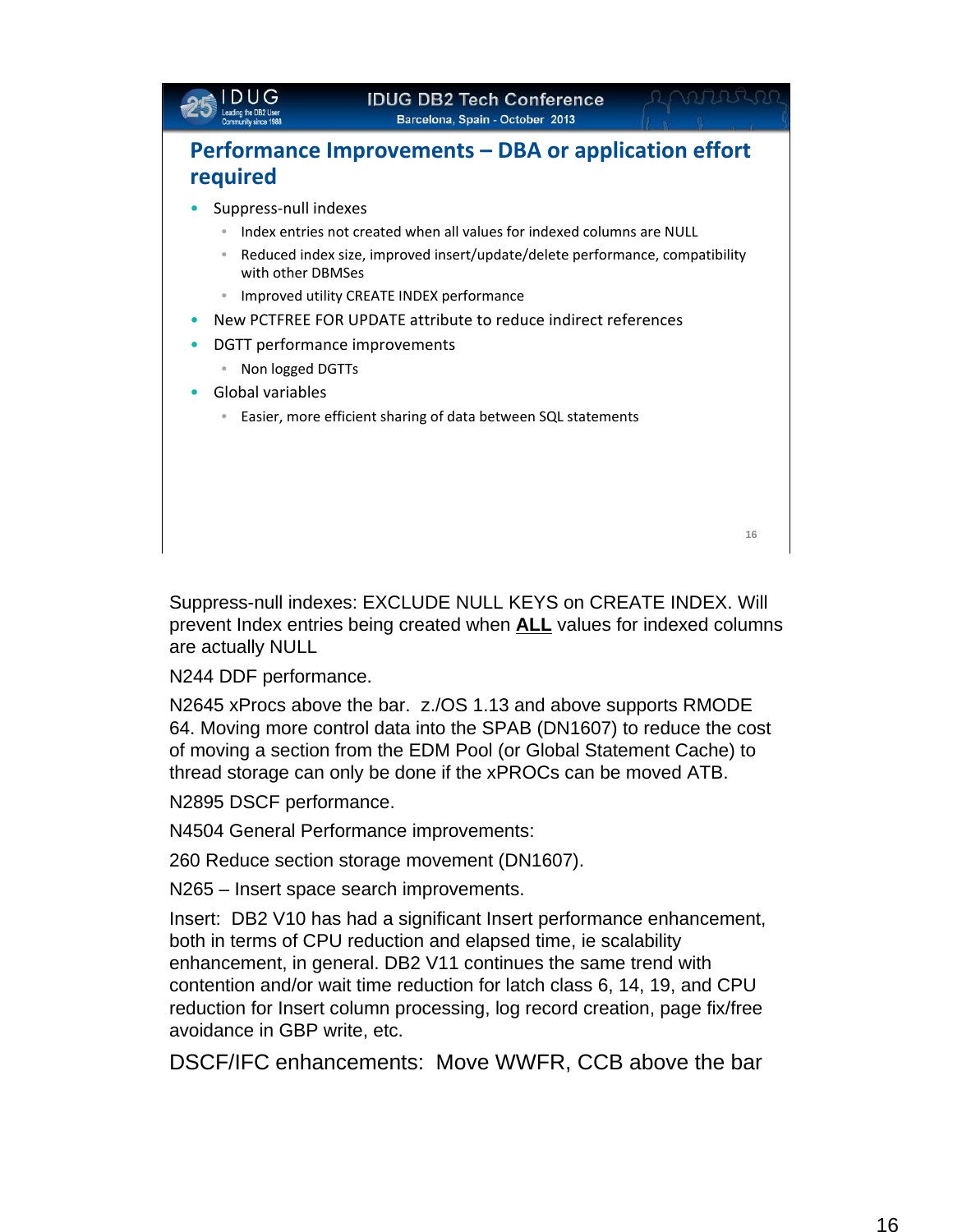

Suppress-null indexes: EXCLUDE NULL KEYS on CREATE INDEX. Will prevent Index entries being created when **ALL** values for indexed columns are actually NULL

N244 DDF performance.

N2645 xProcs above the bar. z./OS 1.13 and above supports RMODE 64. Moving more control data into the SPAB (DN1607) to reduce the cost of moving a section from the EDM Pool (or Global Statement Cache) to thread storage can only be done if the xPROCs can be moved ATB.

N2895 DSCF performance.

N4504 General Performance improvements:

260 Reduce section storage movement (DN1607).

N265 – Insert space search improvements.

Insert: DB2 V10 has had a significant Insert performance enhancement, both in terms of CPU reduction and elapsed time, ie scalability enhancement, in general. DB2 V11 continues the same trend with contention and/or wait time reduction for latch class 6, 14, 19, and CPU reduction for Insert column processing, log record creation, page fix/free avoidance in GBP write, etc.

DSCF/IFC enhancements: Move WWFR, CCB above the bar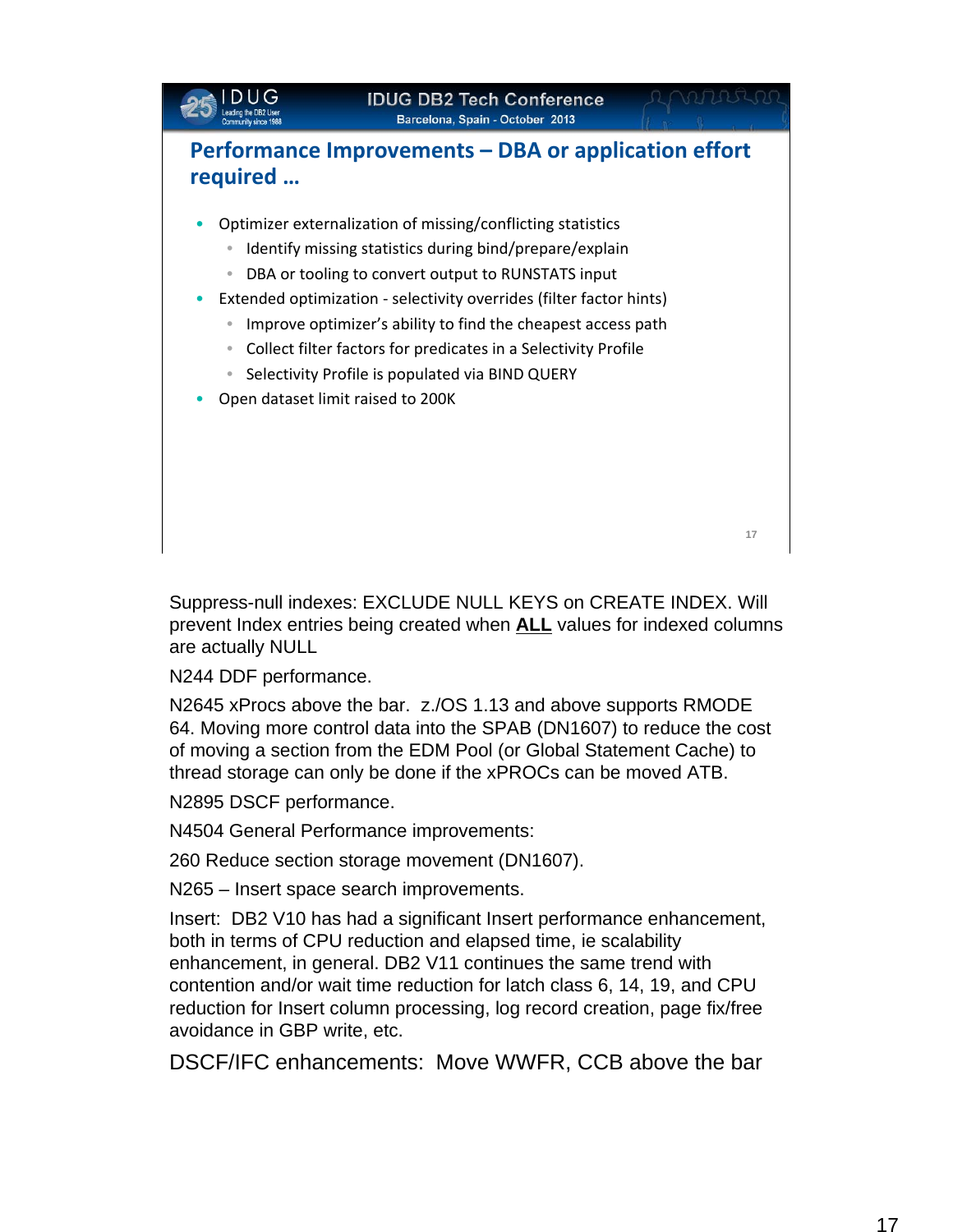

# **DB2 Related enhancements in z/OS 2.1**

- Enhancing DB2 BACKUP SYSTEM solution
	- Enable recovery of single tablespace from DB2 system‐level backup even if original volume does not have sufficient space
	- Enable exploitation of FlashCopy consistency group for DB2 BACKUP SYSTEM
	- Enable restore of a tablespace from tape onto a different target volume
- Reduce latency between distributed application servers and DB2
	- Support for RDMA (Remote Direct Memory Access) to reduce TCP/IP stack (will require new hardware)
- z/OS DFSMS StorageTiers
	- Optimizes disk placement on SSD and HDD

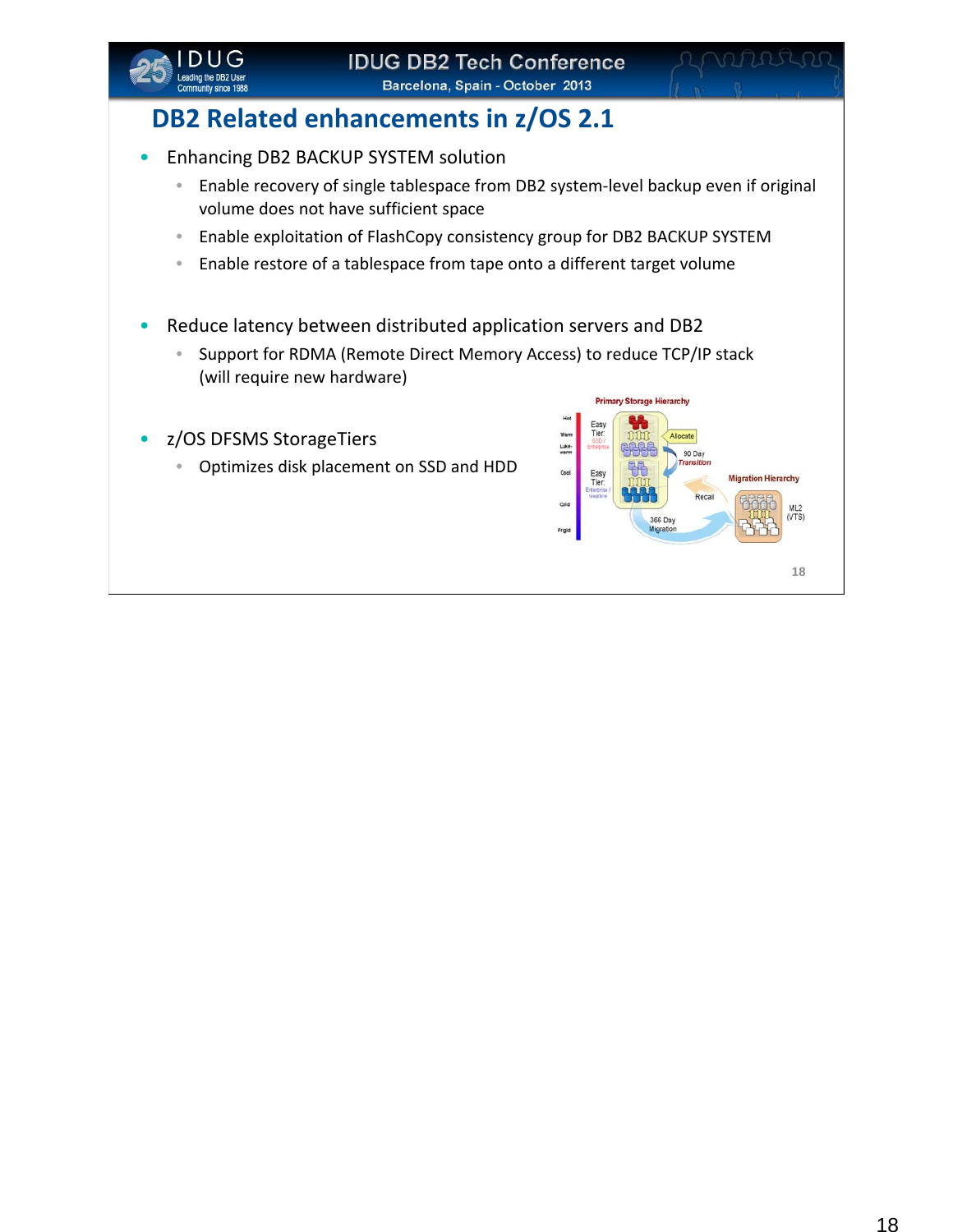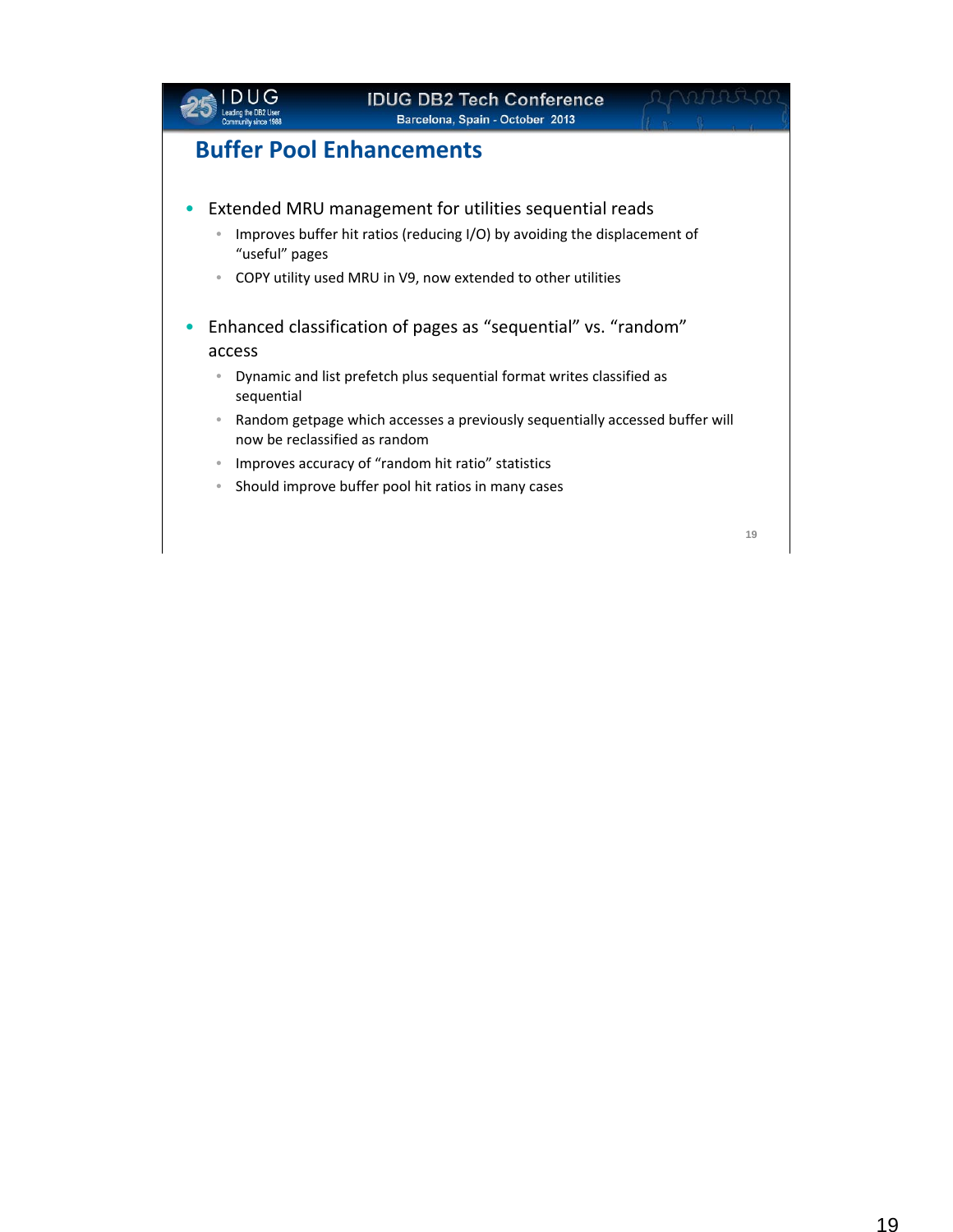

**20**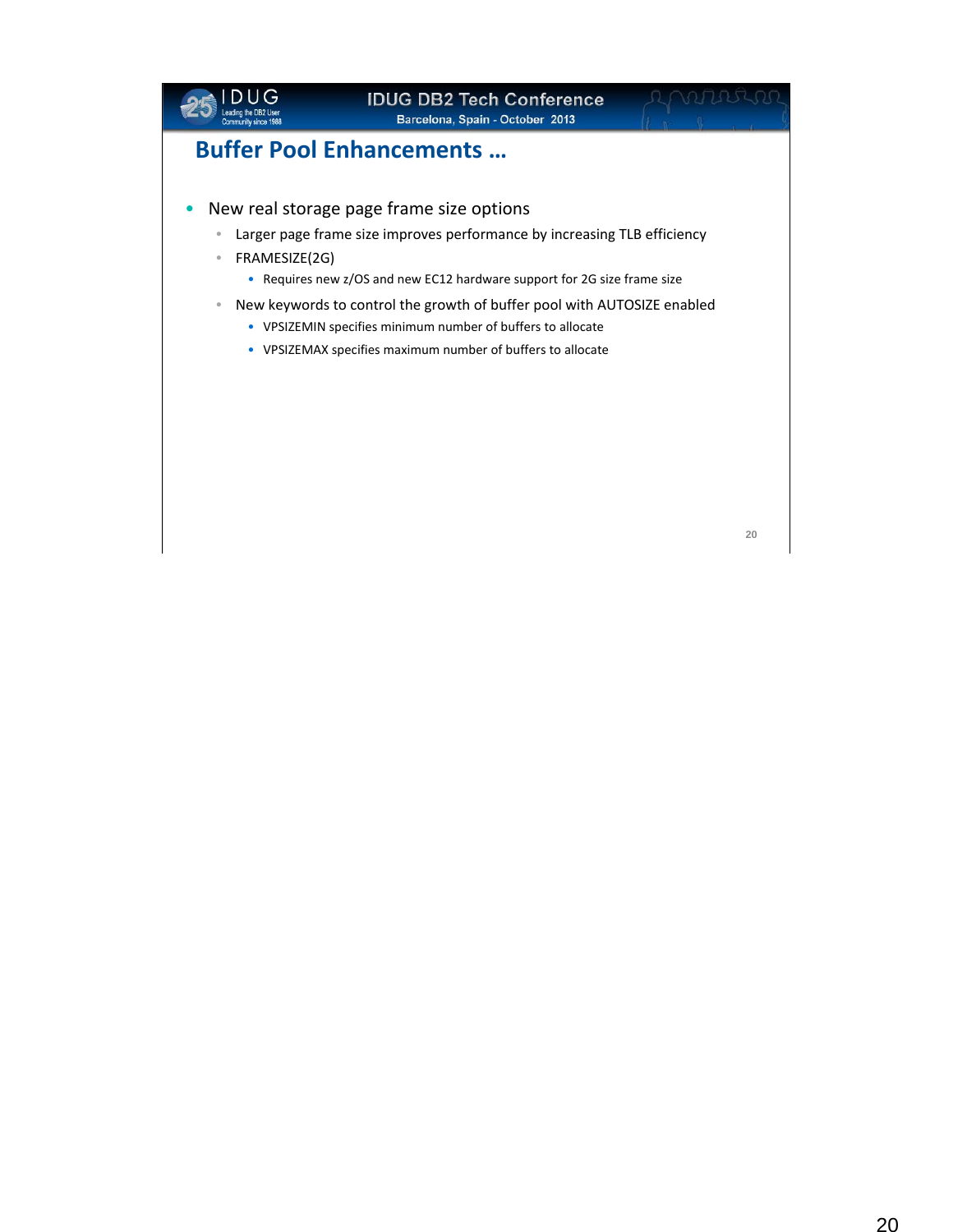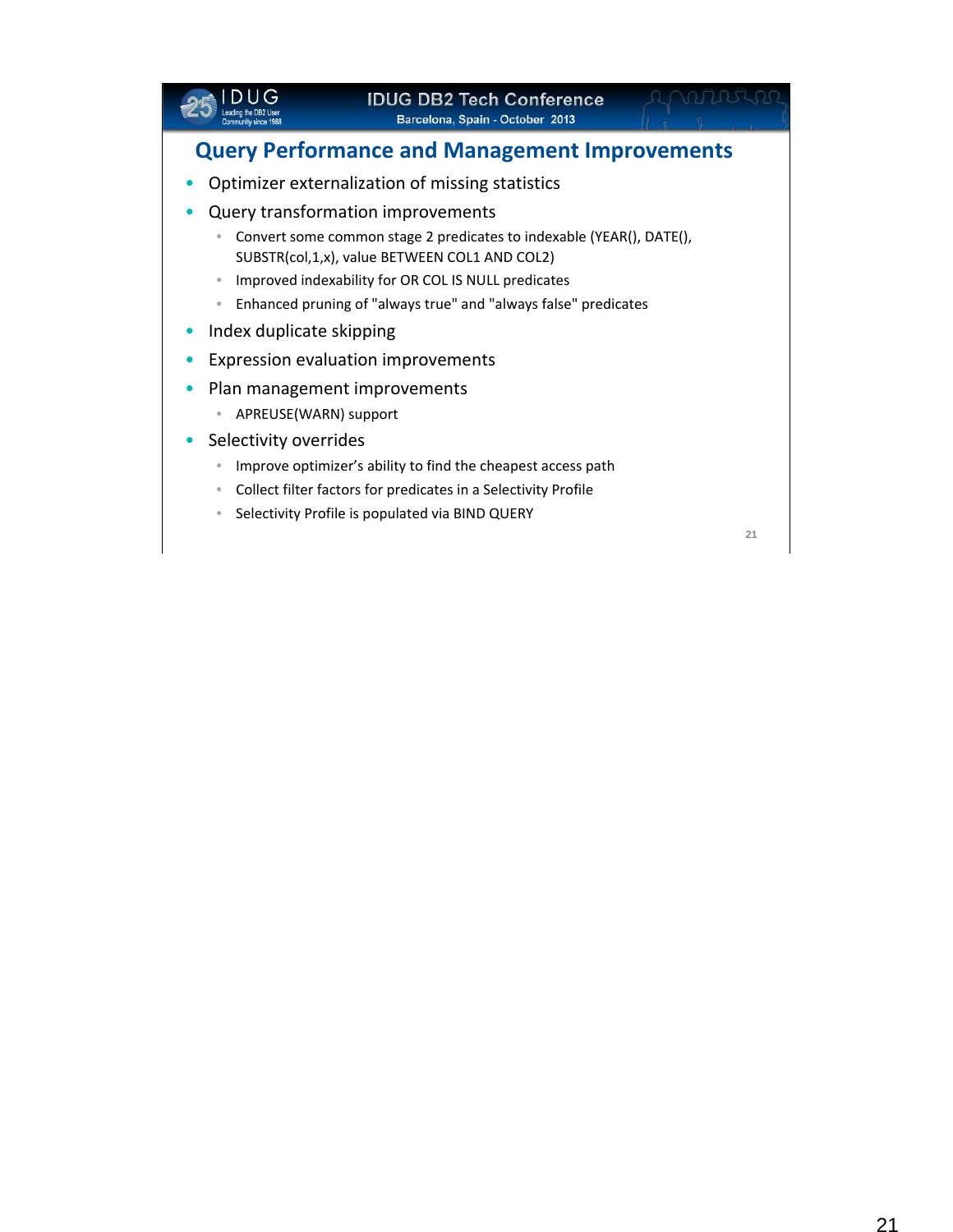

## **DB2 Optimizer and Statistics ‐ Challenge**

- DB2 cost-based optimizer relies on statistics about tables and indexes
- Customers often gather only standard or default statistics
	- e.g. RUNSTATS TABLE(ALL) INDEX(ALL) KEYCARD
- Queries would often perform better if DB2 optimizer could evaluate more complete statistics
	- DB2 Lab estimates that >50% of query performance PMRs are solved by collecting the right stats
	- DB2 Lab estimates that most customers would see >10% CPU savings for queries if better stats were available
- Customers have difficulty knowing which statistics should be gathered
- This DB2 11 enhancement allows smarter decisions about which stats to collect
	- Allows users and/or tooling to provide interpret the output for improved RUNSTATS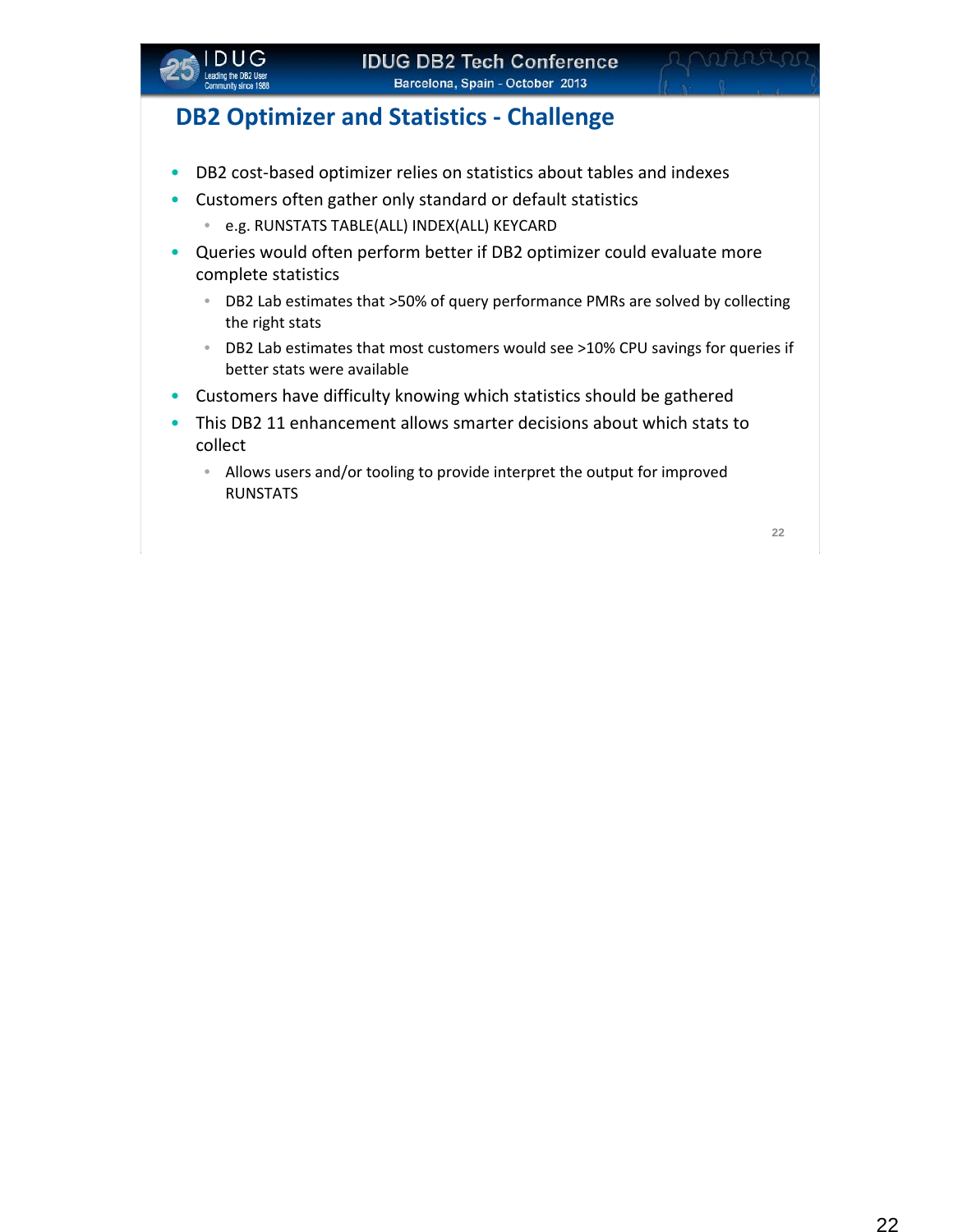

# **Optimizer Externalization of Missing Statistics**

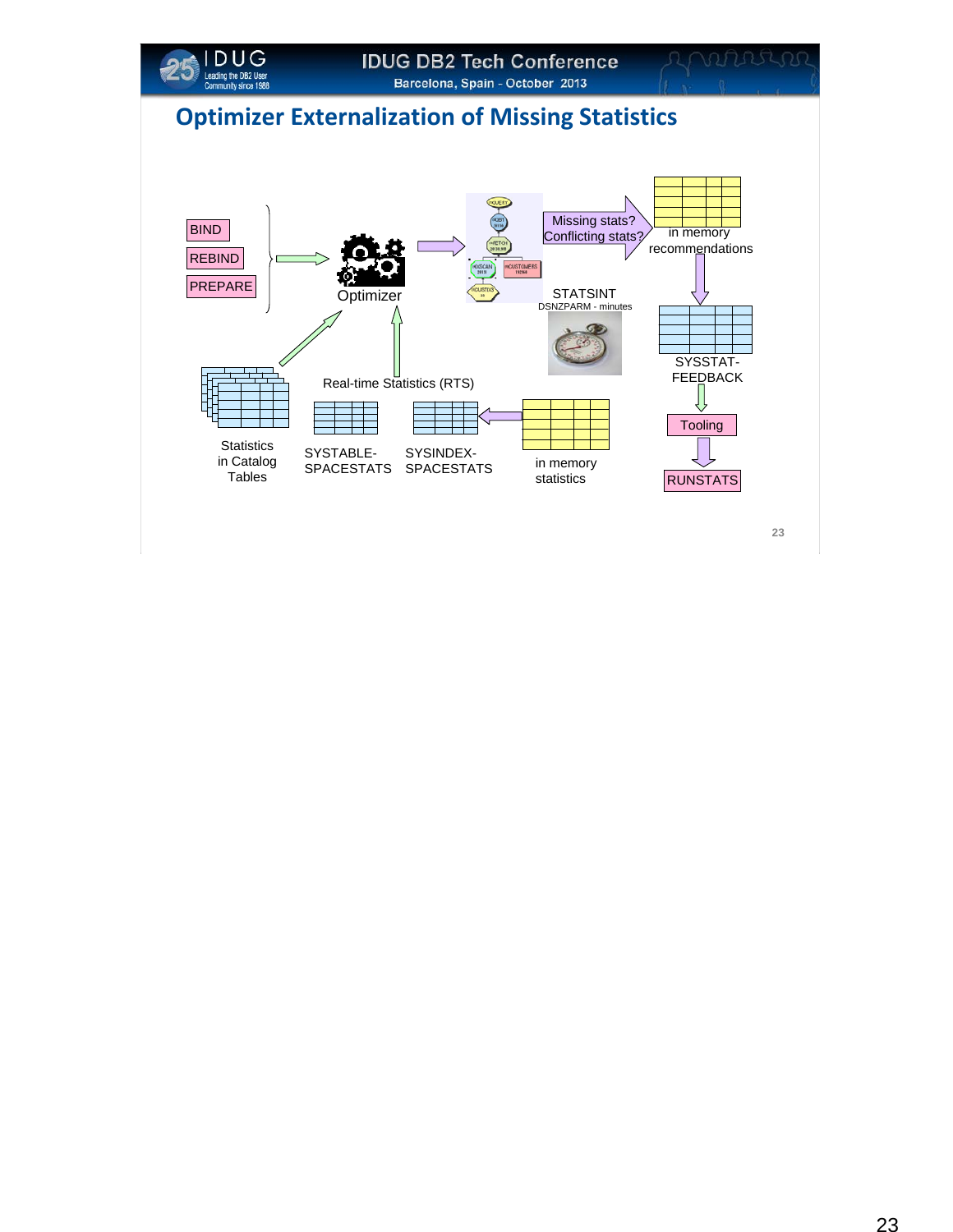

## **Using EXPLAIN**

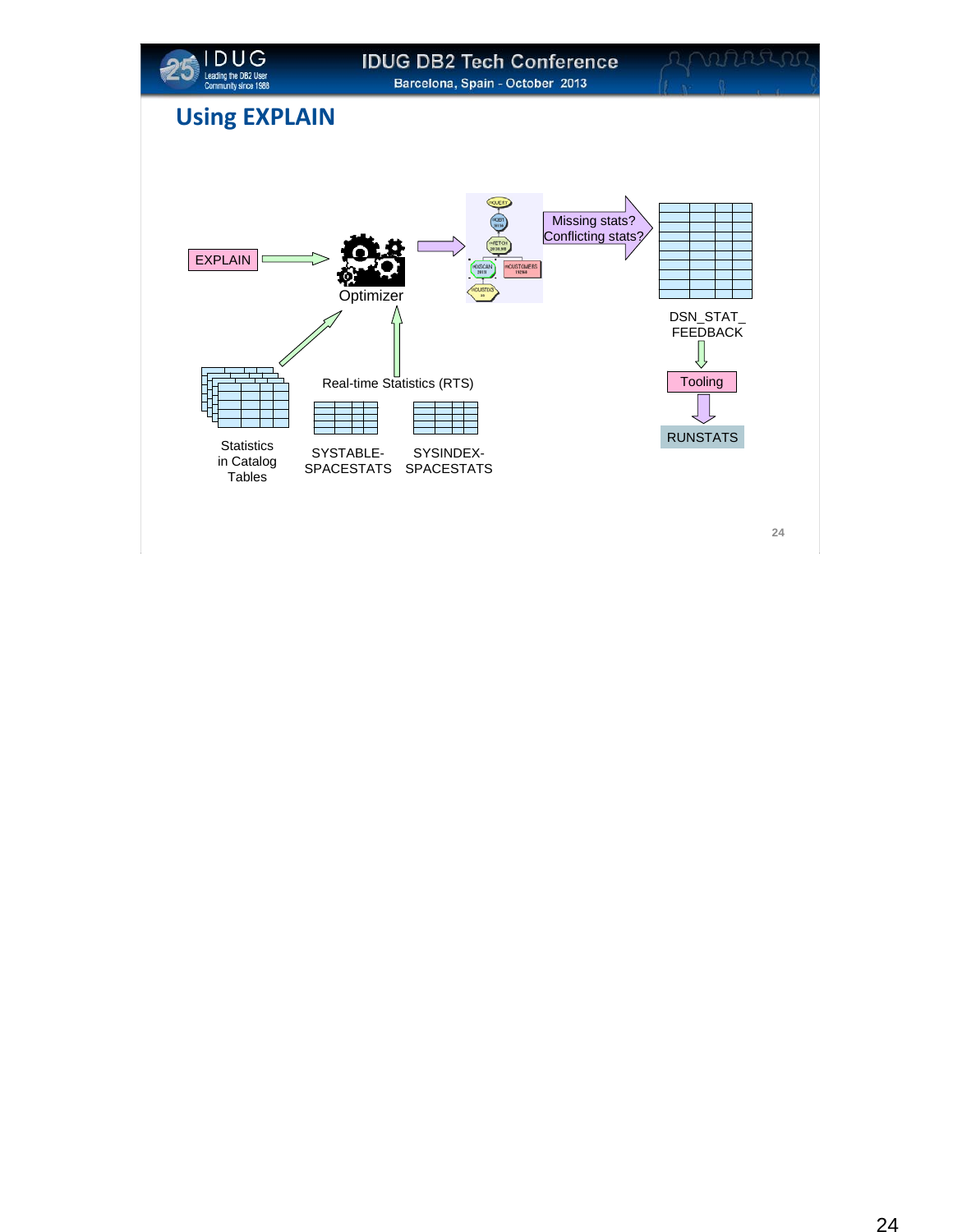|                                                                                        |                                                                                                           | <b>IDUG DB2 Tech Conference</b><br>Barcelona, Spain - October 2013                                                                                                                                                                                                                                                                                                                                                                                                                                                                                                                                                                                                                                                                        |    |
|----------------------------------------------------------------------------------------|-----------------------------------------------------------------------------------------------------------|-------------------------------------------------------------------------------------------------------------------------------------------------------------------------------------------------------------------------------------------------------------------------------------------------------------------------------------------------------------------------------------------------------------------------------------------------------------------------------------------------------------------------------------------------------------------------------------------------------------------------------------------------------------------------------------------------------------------------------------------|----|
|                                                                                        |                                                                                                           | <b>Query Indexability Improvements</b>                                                                                                                                                                                                                                                                                                                                                                                                                                                                                                                                                                                                                                                                                                    |    |
| $\bullet$<br>$\qquad \qquad \bullet$<br>۰<br>۰<br>$\bullet$<br>$\qquad \qquad \bullet$ | DATE, SUBSTR, YEAR<br>• NOTE: OR 0=1 is NOT removed<br>predicate<br>Indexability for CASE predicates<br>۰ | Improve Query Performance by increasing the use of indexes<br>Improve indexability of commonly used stage 2 expressions<br>Remove "always true/false" literal expressions<br>• For example $-$ "always true" (WHERE 1=1)<br>Simplify queries containing Complex OR predicates with always false (OR 1=2)<br>Reduce overhead with expressions in SELECT list<br>Convert correlated subqueries to non-correlated subqueries when covered by local<br>• Further extending the DB2 10 enhancement to non-boolean term and UNION<br>Rewrite OR COL IS NULL predicates to single indexable<br>Predicate pushdown into materialized views/table expressions<br>DB2 11 adds support for stage 2 predicate, non-boolean term predicates, ON clause |    |
|                                                                                        | predicates                                                                                                |                                                                                                                                                                                                                                                                                                                                                                                                                                                                                                                                                                                                                                                                                                                                           | 25 |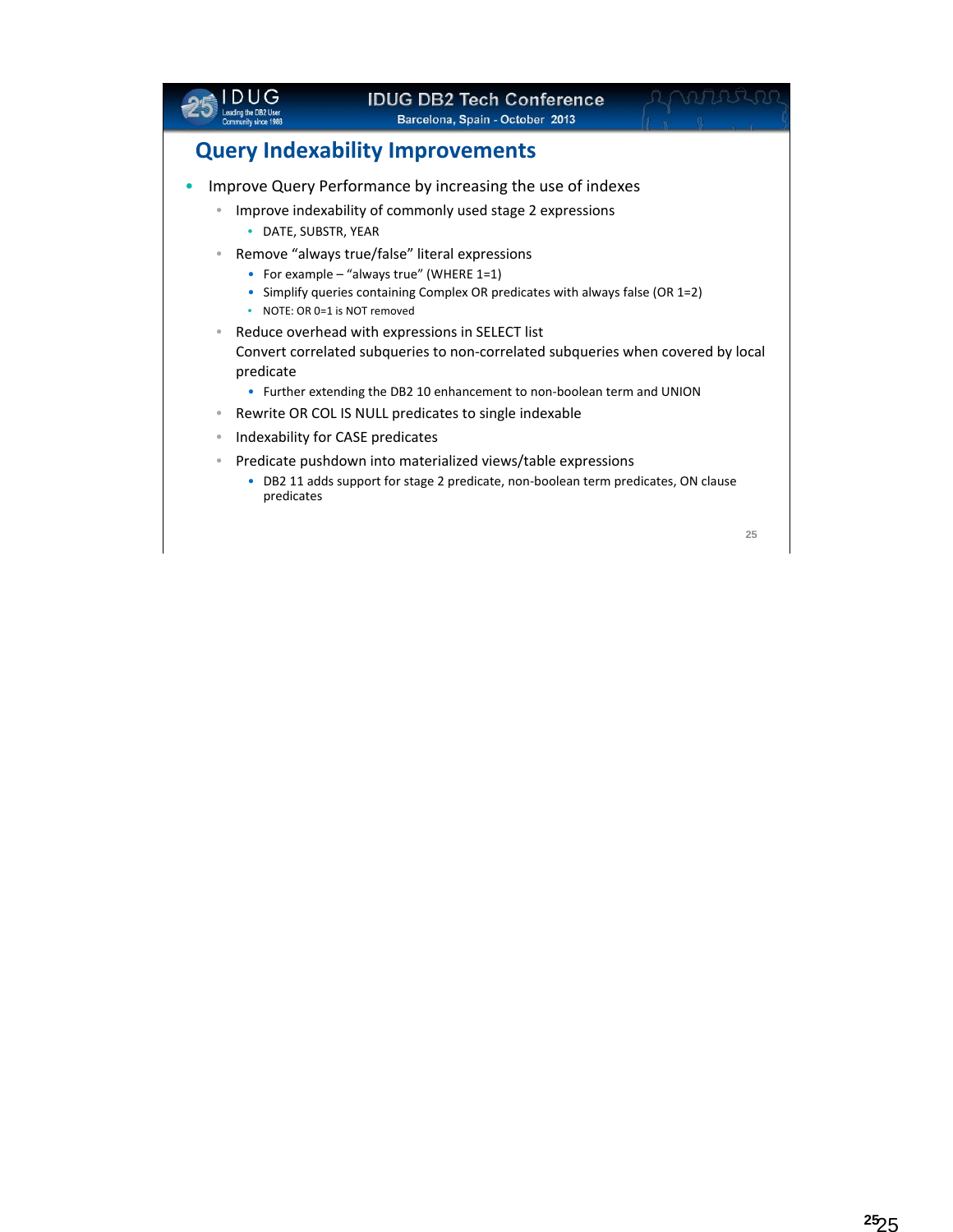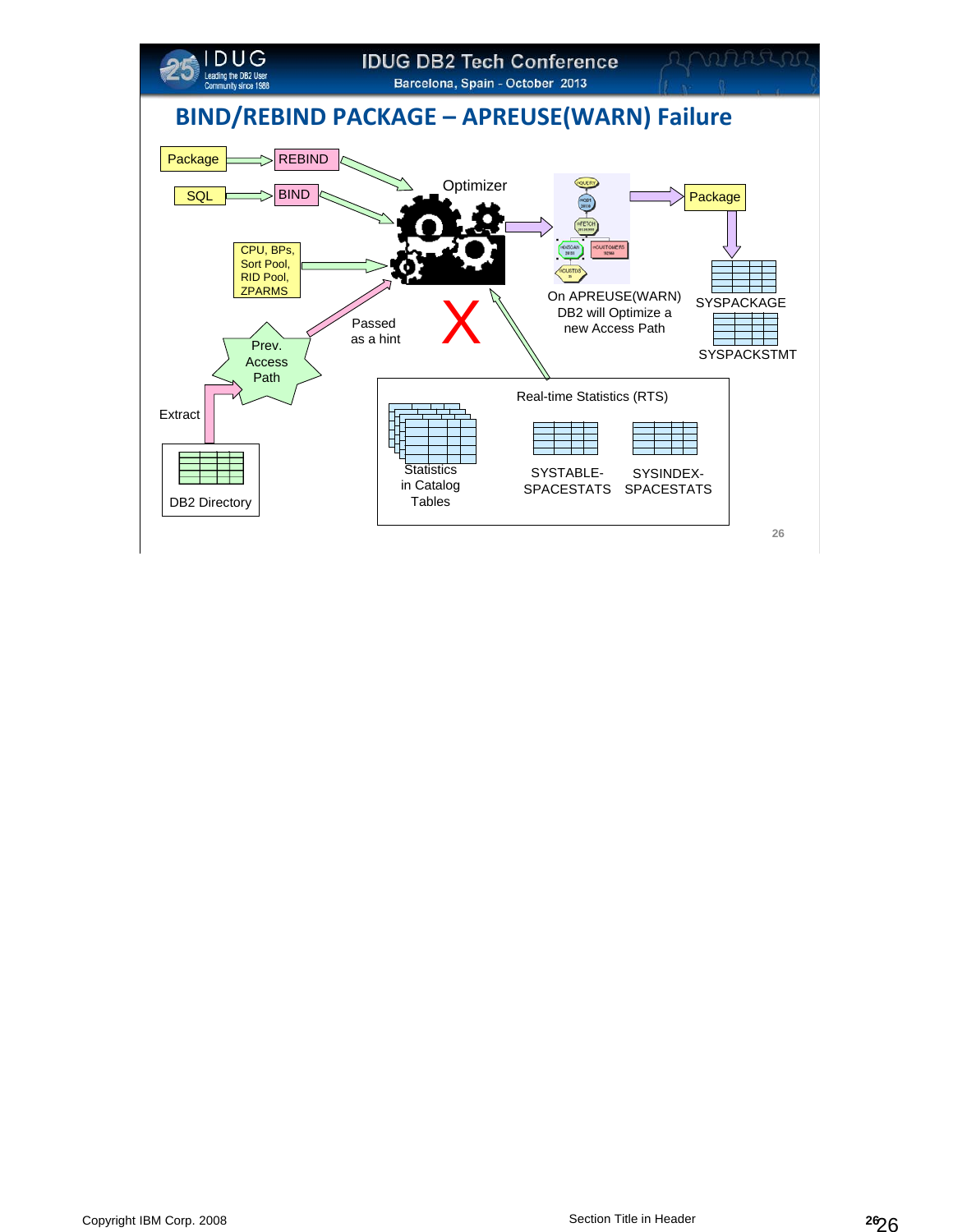

N4505 – expanded use of in-memory workfiles

N2333 – exploiting sparse indexes whenever possible

S10817 – RID overflow to workfile improvements. Avoid TS scan for some cases, 80-99% improvement. More confidence in list prefetch, customers avoided list prefetch to prevent R-scan disasters (RID pool shortage). RID list improvements: Stage 2 predicate push down into Index Manager / Data Manager for list prefetch (single index only, no index ANDing ORing). RID overflow fallback to work file for Data Manager-evaluated aggregate function access type. Restrict Hybrid Join consumption of RID pool to 80%

Story 2351: predicate pushdown enhancements. The more filtering, the more cpu savings.

N4504/11836 Reusable workfiles. Reuse workfile for repeated access for correlated subqueries. S15913 to externalize in Explain (may not be resourced in rally7)

NL017 Sort performance: Reduced WF usage for small sorts, SPROC concept extended to fetch from sort: 1,5,7% cpu time improvement.

New ZPARM MAXSORT IN MEMORY. V10 used a fixed 1M value. Values between 1000K and 128,000K (default 1M). DB2 will use only the storage required by the query.

N1794: Explain improvements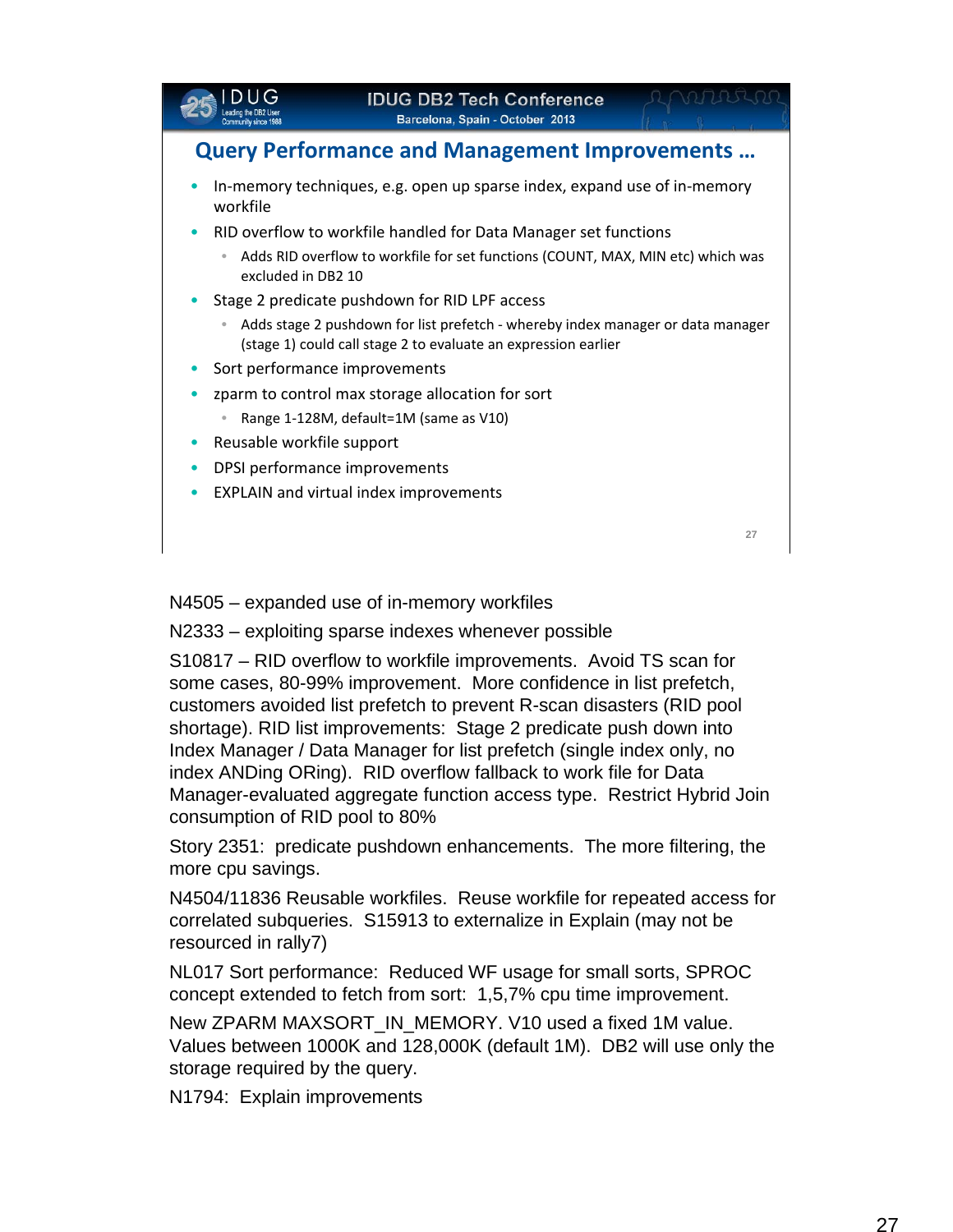

N231 – DPSI query performance.

DPSI Part-level (Nested Loop) Join Operation. Parallelism cut on inner table (at part/DPSI boundaries) such that each child task processes 1 DPSI part. Outer table is repeated for each child task. If <32K rows, outer table uses in-memory WF. Controlled by zparm PARAMDEG\_DPSI.

Straw-model parallelism support for DPSI. Straw-model (delivered in V10) implies that DB2 creates more work elements than there are degrees on parallelism.

DPSI parallelism zparm: PARAMDEG\_DPSI

When a table is partitioned on the join columns, then join performance will be enhanced if DB2 is able to use page range screening on the join predicates so that each inner table probe only accesses the necessary partitions. When a table is partitioned by non-join columns, and the index supporting the join is a DPSI, then join performance will be improved if each DPSI partition is able to be processed sequentially.

Enhancements to sort avoidance for DPSIs (Also known as DPSI return in order). Use of Index On Expression (IOE), ability to avoid sorting with DPSI IOE (already available for DPSI non-IOE). Index lookaside for DPSIs when order is provided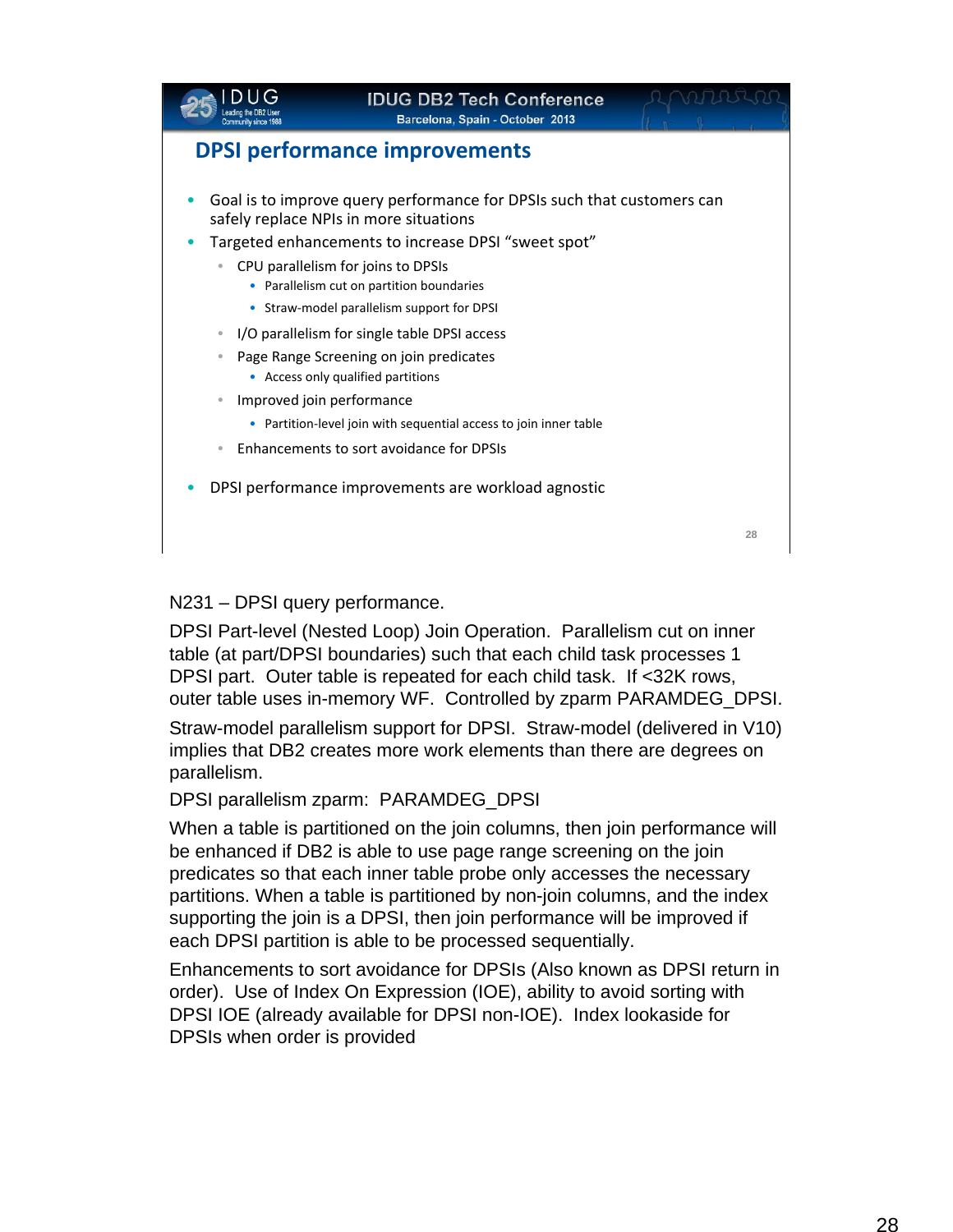

### **Explain Enhancements**

- DSN\_PREDICAT\_TABLE
	- Contains info about all the predicates in a query
		- More values in column ADDED\_PRED to indicate why DB2 added the predicate
		- 'T' Transitive closure, 'B' Bubbleup, 'P' Pushdown, 'L' Localisation, 'C' Correlation, 'J' Join, 'K' Like for IOE, 'S' Simplification, ' ' Predicate is not added by DB2
- DSN\_QUERY\_TABLE
	- Support extended for XML, before and after SQL shown for XML queries
- DSN\_VIRTUAL\_INDEXES
	- Columns added to complete index modelling capabilities
		- UNIQUE\_COUNT to support INCLUDE index columns
		- SPARSE to support NULL Supressed indexes
		- DATAREPEATFACTORF to support enhanced statistics gathering
		- KEY\_TARGET\_COUNT & IX\_EXTENSION to support Index on Expression and XML Index
- DSN\_VIRTUAL\_KEYTARGETS
	- New EXPLAIN table used for modelling IOE and XML indexes

**29**

The predicate table, DSN\_PREDICAT\_TABLE, contains information about all of the predicates in a query.

DSN\_QUERY\_TABLE – contains query text for before and after query transformation. XML introduced in DB2 9 now corresponding EXPLAIN process added. This table will now show XML query rewrite in the same way that it does with other index types.

Index Advisor tool has been enhanced to exploit the expanded virtual index capabilities.

UNIQUE\_COUNT similar to same column in SYSINDEXES. The number of columns or key targets that make up the unique constraint of an index.

SPARSE similar to same column in SYSINDEXES Null suppressed indexes allow an index to NOT have an index entry when all key columns that comprise the index contain the NULL value.

DATAREPEATFACTORF similar to same column defined in catalog – the anticipated number of data pages that will be touched following an index key order. This statistic is only collected when the STATCLUS subsystem parameter is set to ENHANCED.

KEY\_TARGET\_COUNT & IX\_EXTENSION similar to same column in SYSINDEXES. These columns describe the number and type of columns in IX\_EXTENSION Table. For each row in DSN\_VIRTUAL\_INDEXES that represents the creation of a virtual IOE. Corresponding rows need to be inserted in KEYTARGETS.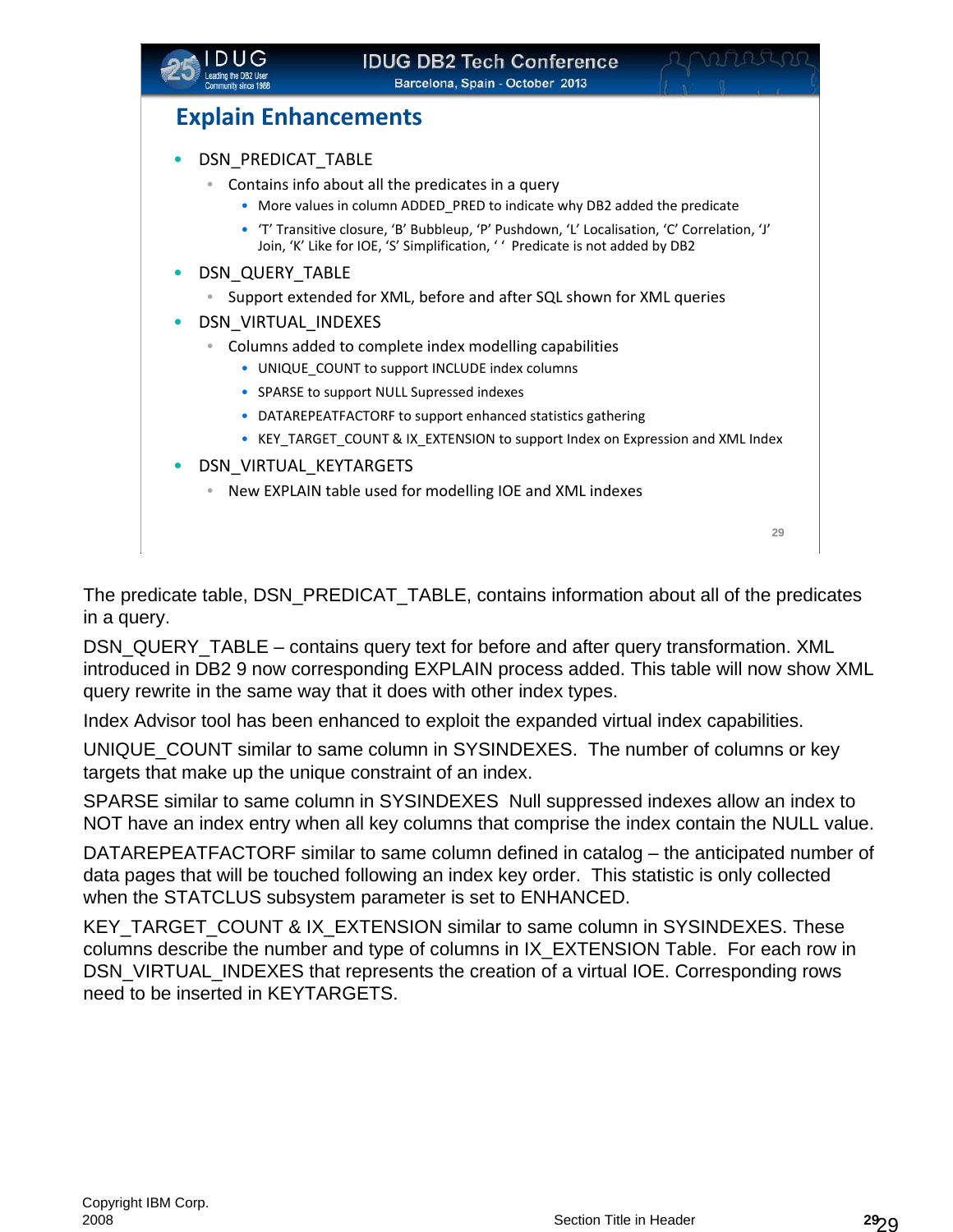

N194: BIND and DDL break into persistent threads.

DM1616/S9135. DEFER DEFINE improved concurrency. Today, DBD lock used for serialization at insert/LOAD time when datasets allocated. In V11, it will be done via unrel EU switch.

N67: DROP COLUMN

N1211/6090 – PIT recovery support prior to materializing REORG

N1211/6088/6089 – PIT recovery for LOBs and XML prior to materializing REORG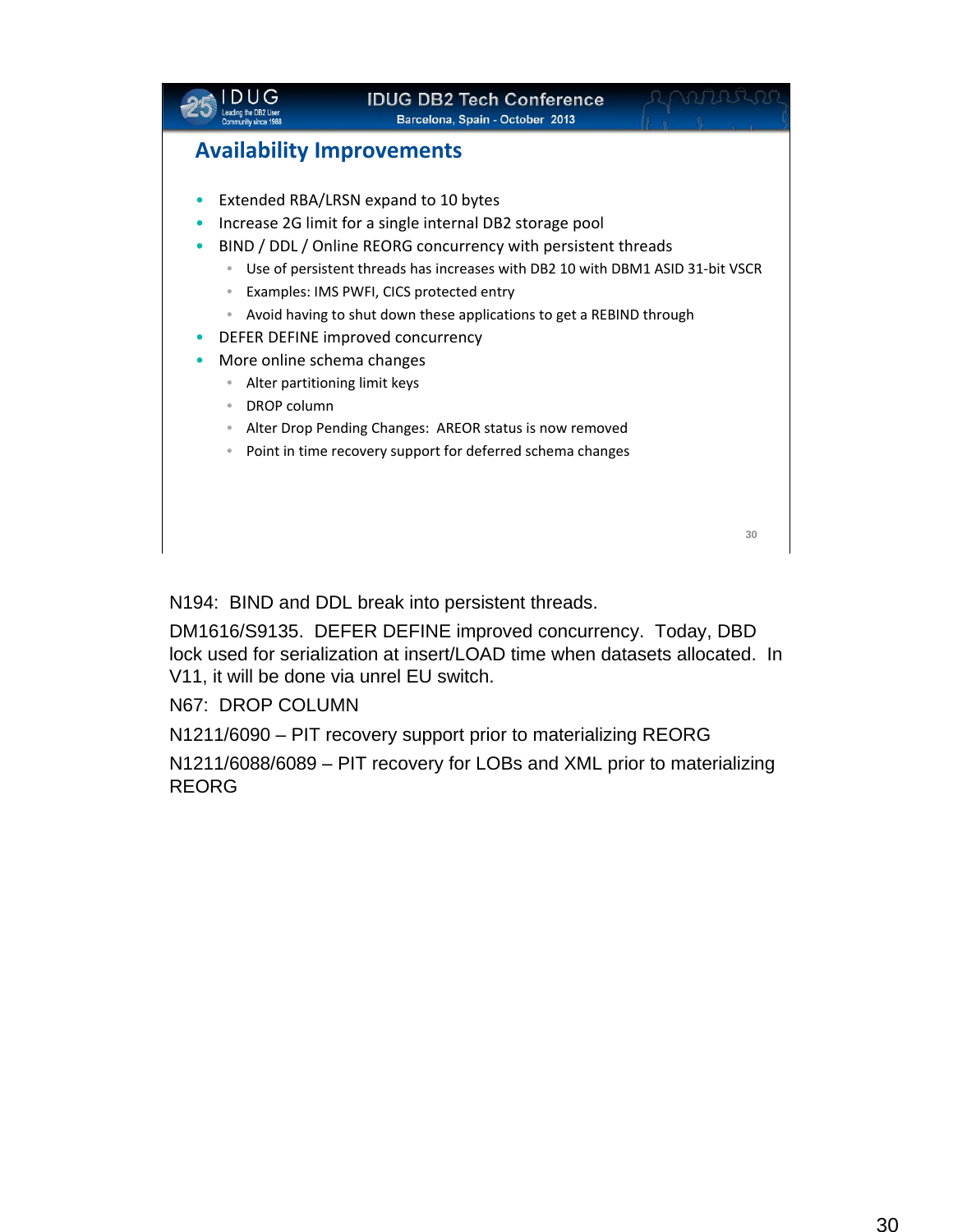|                          | <b>IDUG DB2 Tech Conference</b><br>Barcelona, Spain - October 2013                                                                                                                           |    |
|--------------------------|----------------------------------------------------------------------------------------------------------------------------------------------------------------------------------------------|----|
|                          | <b>Extended RBA/LRSN Solution</b>                                                                                                                                                            |    |
| $\qquad \qquad \bullet$  | Expand the RBA and LRSN to 10 bytes<br>RBA addressing capacity of 1 yottabyte (2**80)<br>LRSN extended on left by 1 byte, on the right by 3 bytes<br>• >30,000 years and 16Mx more precision |    |
| the longer term          | 8 bytes is not sufficient to solve LRSN issues and may not give sufficient capacity for                                                                                                      |    |
|                          | NFM only (6 byte RBA/LRSN continues to be used in CM)                                                                                                                                        |    |
|                          | Once in NFM, DB2 continues to use 6-byte values until you take action to convert                                                                                                             |    |
| Two conversion tasks     |                                                                                                                                                                                              |    |
| $\qquad \qquad \bullet$  | Convert BSDSes to new format to enable logging with larger RBAs/LRSNs<br>Convert pagesets to new page format                                                                                 |    |
| These tasks are optional |                                                                                                                                                                                              |    |
|                          | If you do not care about larger RBAs/LRSNs then you do not have to convert                                                                                                                   |    |
| overhead on log write)   | But performance will be better if you convert BSDSes (avoid internal conversion                                                                                                              |    |
|                          | BSDSes can be converted without converting pagesets                                                                                                                                          |    |
|                          | Pagesets can be converted in a piecemeal fashion                                                                                                                                             |    |
|                          |                                                                                                                                                                                              | 31 |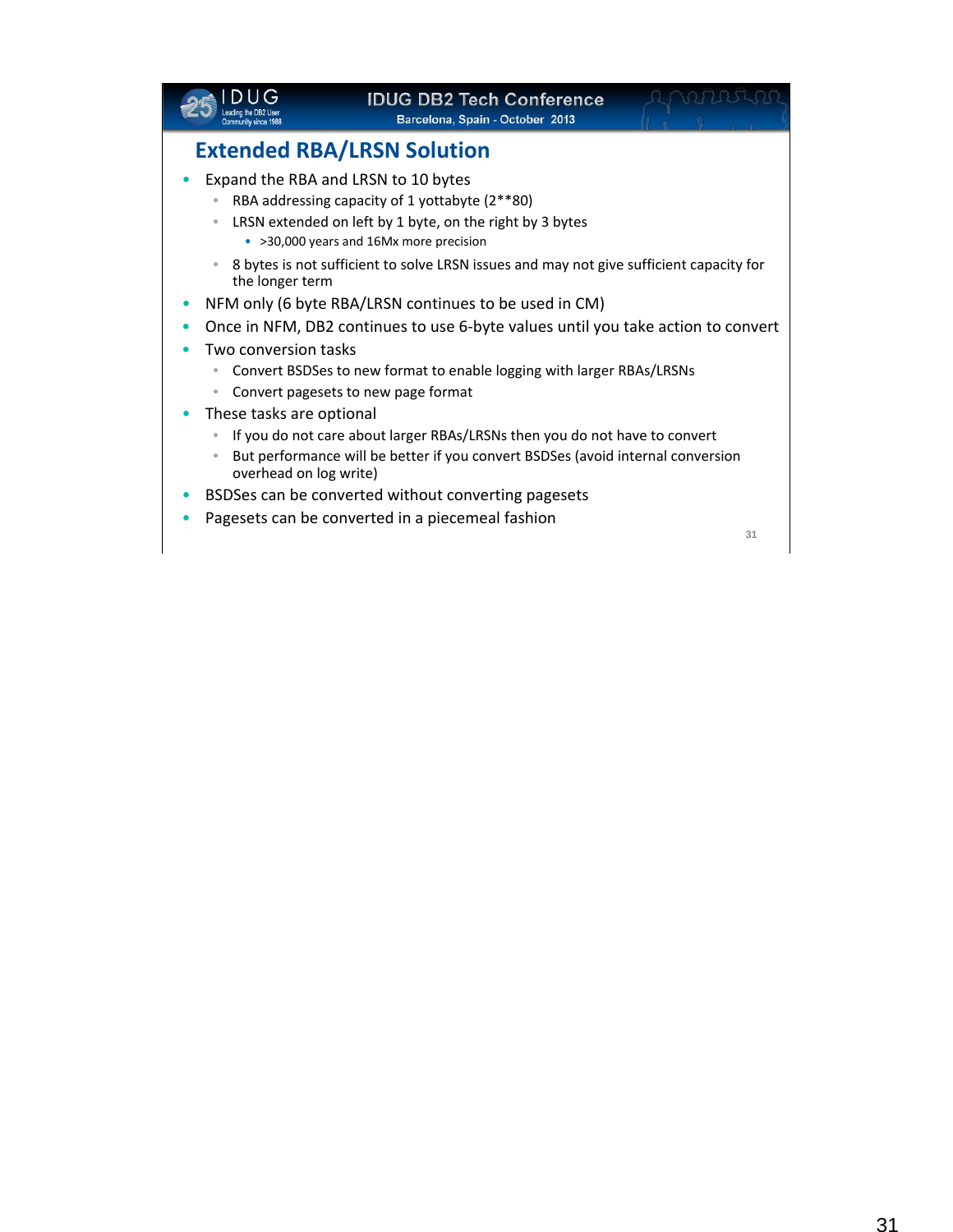

## **Bind / DDL / Online REORG break in to persistent threads**

- DB2 11 delivers a break-in mechanism for persistent RELEASE(DEALLOCATE) threads
	- Persistent thread automatically during commit processing detects operations that would like to break in
	- If detected, then RELEASE(DEALLOCATE) will behave like RELEASE(COMMIT)
		- zPARM PKGREL\_COMMIT=YES must be set (online changeable)
		- Default is YES
	- Enhancement planned to handle idle threads which are not handled automatically
- Packages resume normal RELEASE(DEALLOCATE) behavior after the breakin operation completes

NFM is required. Zparm default is YES. COMMIT is still required to break-in.

The break-in mechanism only applies if

no CURSOR WITH HOLD is open.

package is in addition not bound with KEEPDYNAMIC(YES).

the COMMIT does not occur in a stored procedure.

Note: These 3 restrictions apply also for packages originally bound with RELEASE(COMMIT). Refer also to next slides.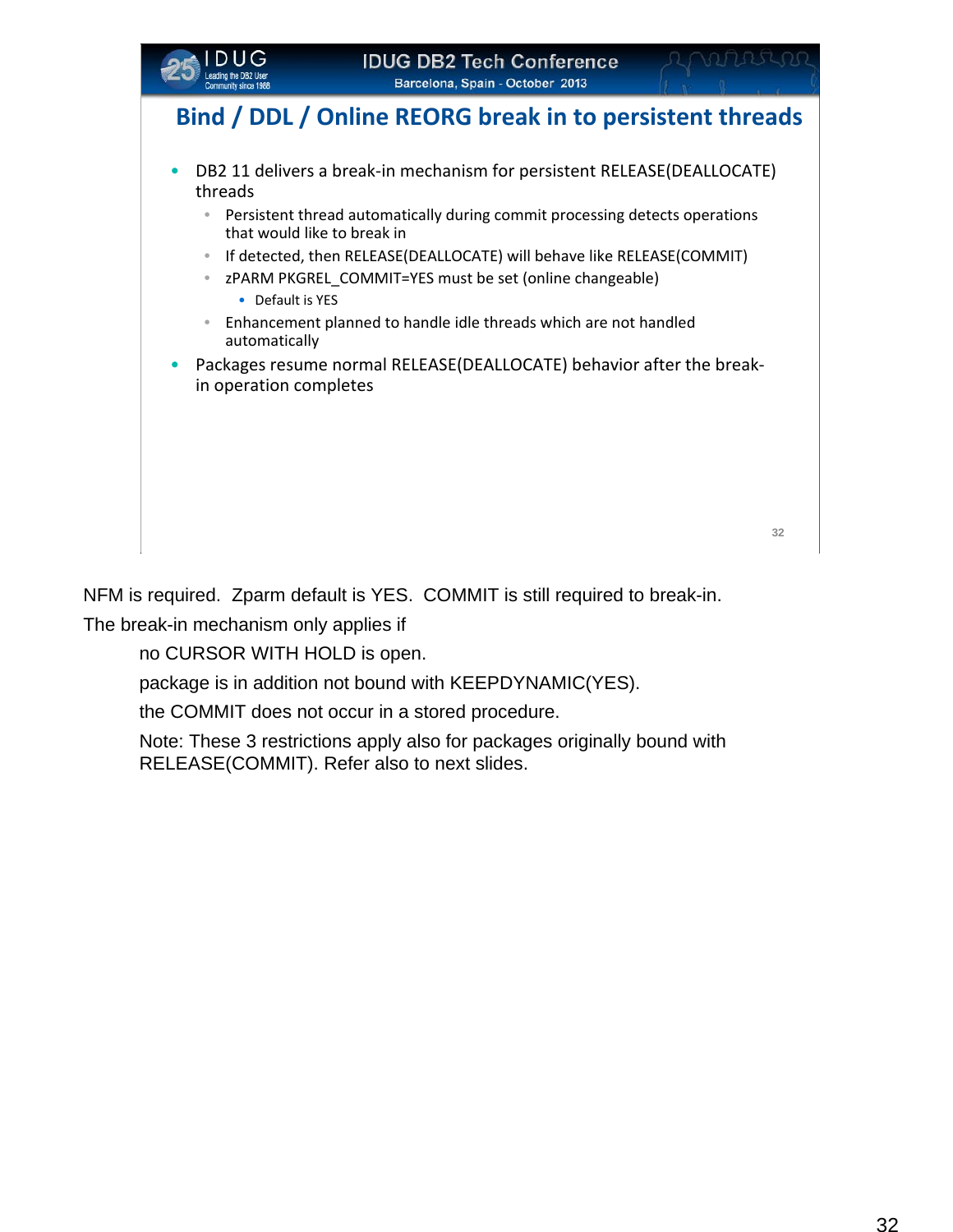

## **Online ALTER Partition Limit Keys**

- Currently: Affected partitions are set to REORP
	- These partitions cannot be accessed
	- REORG is run to redistribute the data and remove the status
- In DB2 11, Alter limit key is treated as a pending alter (NFM)
	- The affected partitions are set to AREOR
	- Online REORG must be run to materialize the pending changes
	- Supported table spaces types are:
		- UTS partitioned by range (PBR)
		- Classic partitioned table spaces (table controlled partitioning)
	- The new limit keys are materialized in SYSTABLEPART in the SWITCH phase
	- Major restrictions
		- MQT, field‐procedure, RI, index on expresssion, trigger

**33**

The online alter limitkey only applies to table partitioning. If the table is index-partitioning, then they will continue to incur an outage when they issue the alter.

Proposed DCR to add 2 new zparms: 1) A new zparm that would prevent alter limitkey against index-partitioned tables. This would allow customers to convert to table-partitioning before performing the alter. 2) A new zparm that would prevent the creation of new index-partitioned tables.

These two items would position us better for removing support for index-partitioning in future, and is also consistent with allowing customers to enforce best practices, exploit new function and avoid unnecessary outages.

ALTER TABLE … ALTER PARTITION integer ENDING AT …

Table spaces in which the partitioning is index controlled, must be first converted to table controlled. Conversion from index controlled partitioning to table controlled partitioning by e.g.

ALTER the CLUSTER attribute of the PI index (i.e. change to CLUSTER NO and change back to CLUSTER YES in the same commit).

New message DSNU2916I when the new limit keys are materialized in SYSTABLEPART.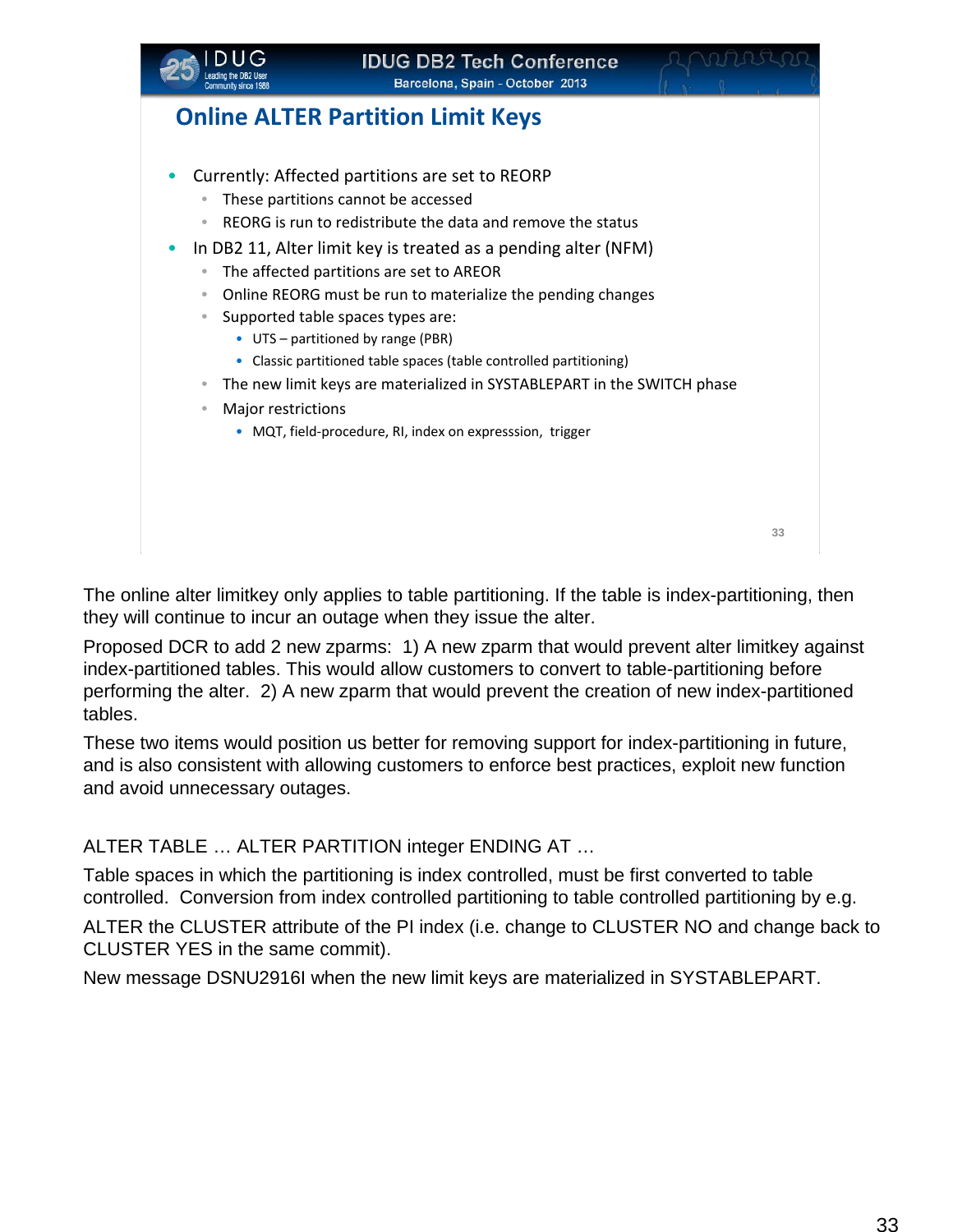

## **Drop Column: Materialization of the pending change**

- Pending alteration
	- AREOR is set for the tablespace
	- Partitioned TS: Materialisation only if all partitions are addressed
- Invalidation of all packages
- PIT recovery is not allowed
	- SYSCOPY record with
		- ICTYPE=A (=alter)
		- STYPE=C (=column)
		- TTYPE=D (=drop)

OUUL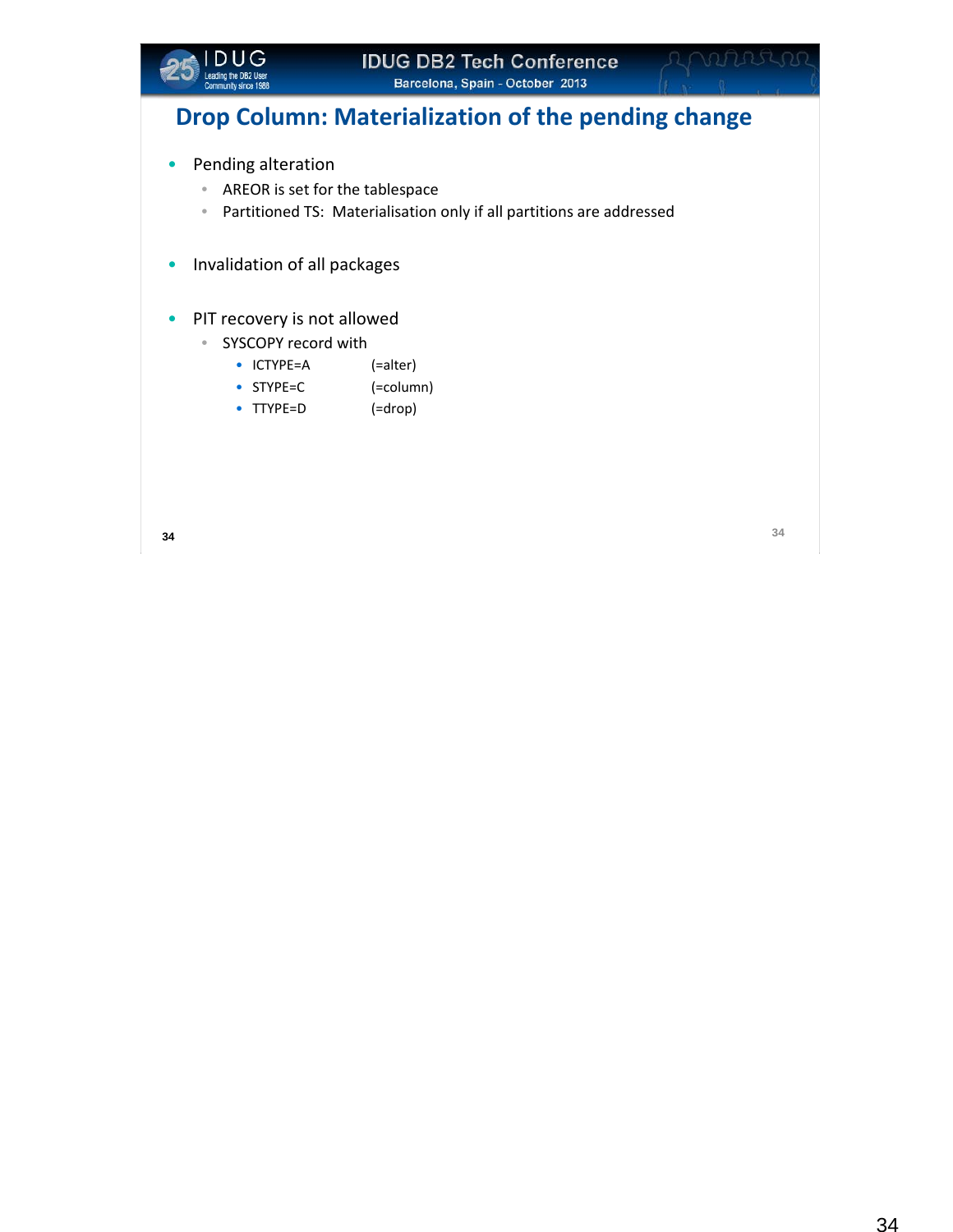|                                             | <b>IDUG DB2 Tech Conference</b><br>Barcelona, Spain - October 2013              |    |
|---------------------------------------------|---------------------------------------------------------------------------------|----|
| <b>RAS Improvements </b>                    |                                                                                 |    |
|                                             | Cancel DDF Threads - new FORCE option                                           |    |
|                                             | Prior command without FORCE must be issued first                                |    |
| Only DDF threads<br>$\qquad \qquad \bullet$ |                                                                                 |    |
|                                             | z/OS 1.13 APAR OA39392 required                                                 |    |
|                                             | DRDA SQLCancel() improvements                                                   |    |
| another DB2                                 | Interrupt even when waiting on locks, executing SPs, or statement forwarded to  |    |
|                                             | Open data set limit raised to 200K                                              |    |
| and messages                                | Workfile space shortage warning new system parameters, instrumentation          |    |
|                                             | Restrict hybrid Join to 80% of the total RID pool                               |    |
|                                             | Query parallelism dynamic adjustment to available system resources              |    |
|                                             | Virtual storage scalability improvements                                        |    |
|                                             | Shared memory object increased from 128G to 1T                                  |    |
| $\qquad \qquad \bullet$                     | Internal maximum for single storage pool lifted from 2G to 4G                   |    |
| $\bullet$                                   | More robust virtual storage allocation with query parallelism to avoid overruns |    |
|                                             |                                                                                 | 35 |
|                                             |                                                                                 |    |

N2238/10630: Cancel DDF thread FORCE option. The FORCE keyword is only allowed after a non force cancel event has occurred, such as via the Cancel Thread command. The FORCE keyword is useful in rare situations, such as executing in relatively tight loop logic where no cancel detection points exist, where the DDF DBAT does not terminate after a standard cancel event. A new z/OS CALLRTM TYPE=SRBTERM service is being provided in z/OS 1.13 to allow DB2 CANCEL THREAD command processing to proactively cancel the thread when it's executing under an SRB. z/OS 1.13 APAR OA39392. New message DSNV519I. N2238/10629: SQLCancel. I*nterrupt any currently executing statement even when running in a stored procedure, executing a static statement, waiting for an IRLM lock or when the statement is forwarded to another* 

*DB2 server.* InterruptProcessingMode IBM Data Server Driver configuration keyword has values 0, 1 (default), 2:

0 = disable interrupt processing, SQL Cancel will not interrupt processing regardless of the server's capabilities

1 = interrupt is supported. If the server supports an interrupt then it will be sent.

2 = interrupt drops the connection regardless of the server's interrupt capability.

IBM has been recommended setting InterruptProcessingMode=2. A setting of 1 should now work ok with DB2 11.

S10817 Restrict hybrid Join to 80% of the total RID pool. Background: HYB join with SORTN  $=$  NO does frequent incremental processing of its accumulated RIDs, making it a "well-behaved" user of DB2's shared RID pool. HYB join with SORTN = YES ONLY does incremental processing when forced to by an out of RID resource type of condition, making it a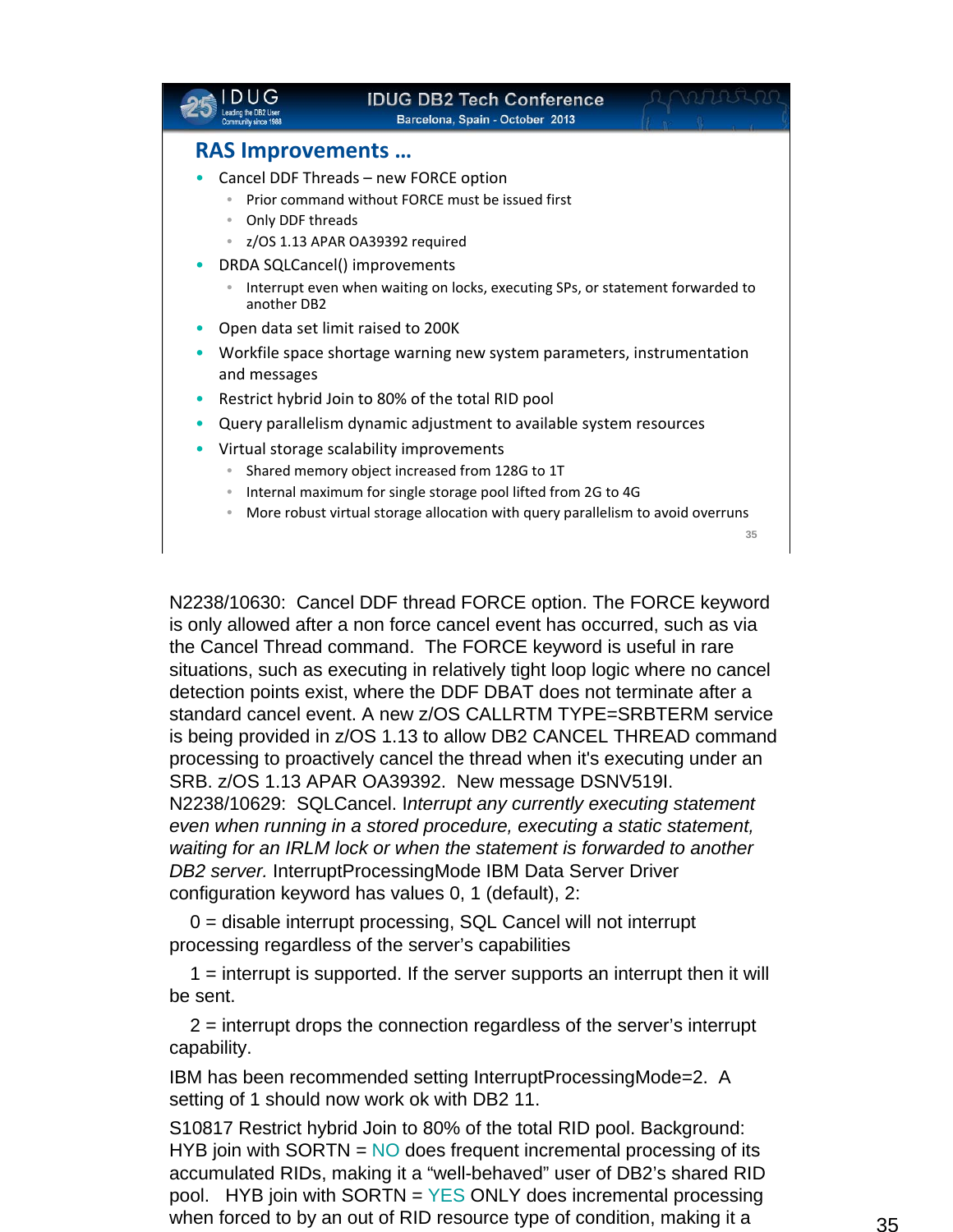

DN1627 – Specialty Engine time in CPU header

DN1664 – Rollup package detail. Benefit*:* package level detail even if rollup accounting enabled

PM62797 – retrofit of accounting data via statistics

PM53243 introduces new IFCID380 and IFCID381 to provide SP and UDF execution detail respectively. In addition, IFCID 497, 498, and 499 are created to identify the statements that are executed for non-nested, UDF, and SP work. The statements are identified by statement ID's that are comparable to those in IFCID401 or IFCID316.

N2846/S1502 IFC improvements. Reduction in 'not accounted for' time for query parallelism by recording time that parent waits for children.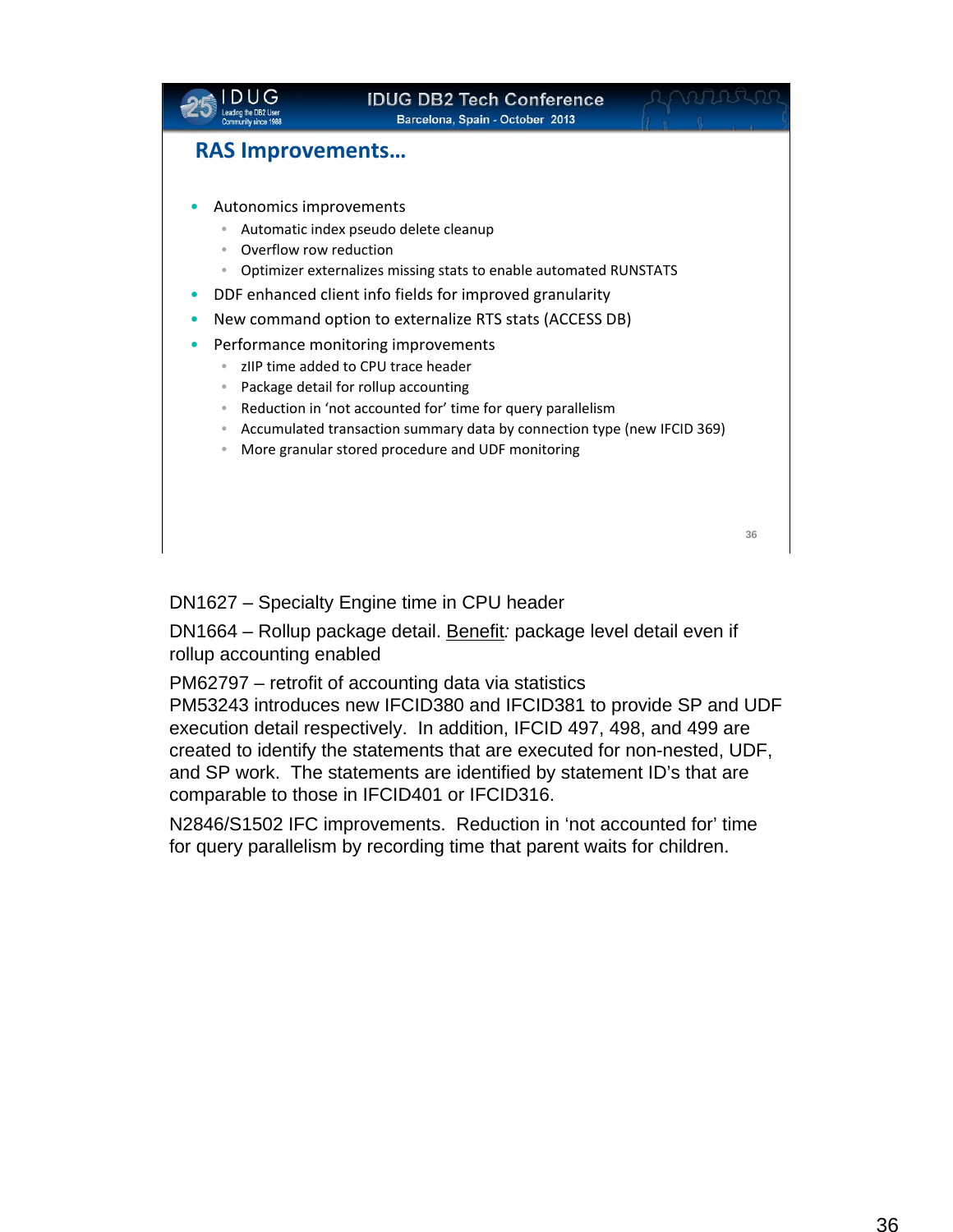

## **Auto Cleanup of Pseudo‐deleted Index Entries**

- Pseudo deleted index entries
	- Increases getpages, lock requests, CPU cost
	- Applications may encounter deadlocks and timeouts during update processing
- Prior to DB2 11, REORG INDEX required in most cases to remove pseudodeleted index entries
- DB2 11 automatically cleans up pseudo deleted entries
	- zIIP eligible processing runs in the background
	- Designed to have minimal or no disruption to applications
	- New zparm to control number of concurrent cleanup tasks, default=10
	- New SYSIBM.SYSINDEXCLEANUP catalog table to control auto cleanup at index level
		- Day of week/month, start/end time.
		- By default cleanup is enabled for all indexes
- Benefits of automatic psuedo delete cleanup
	- Reduce size of some indexes, fewer getpages
	- Improve SQL performance, Lower CPU, less elapsed time
	- Reduce need to run REORG INDEX **<sup>37</sup>**

Insert application timeout or deadlock when inserting into unique index with large number of pseudo-deletes. Extra locks have to be acquired on the pseudo-deleted entries when checking for uniqueness violation during insert. Often the RIDs are reused by insert, so can cause a deadlock situation.

Cleanup of pseudo empty pages introduced in DB2 10, but performed under the application thread, therefore cannot be aggressive (cost to thread) plus issues with span of commit

SYSIBM.SYSINDEXCLEANUP catalog table: Control of cleanup to avoid disruption. Object level and timing of cleanup. Recommended to use for exceptions only. Use

SYSIBM.SYSINDEXCLEANUP to specify Name of databases and indexes, Cleanup enabled or disabled, Day of week or day of month, Start time and end time. By default index cleanup is enabled for all indexes if INDEX\_CLEANUP\_THREADS > 0. Sample to disable cleanup for all indexes

INSERT INTO SYSIBM.SYSINDEXCLEANUP(DBNAME, INDEXSPACE, ENABLE\_DISABLE, MONTH\_WEEK, MONTH, DAY, START\_TIME, END\_TIME)

values (NULL,NULL,'D', 'W', NULL, NULL, NULL , NULL ); Delay of up to 10 minutes before DB2 acts upon newly inserted row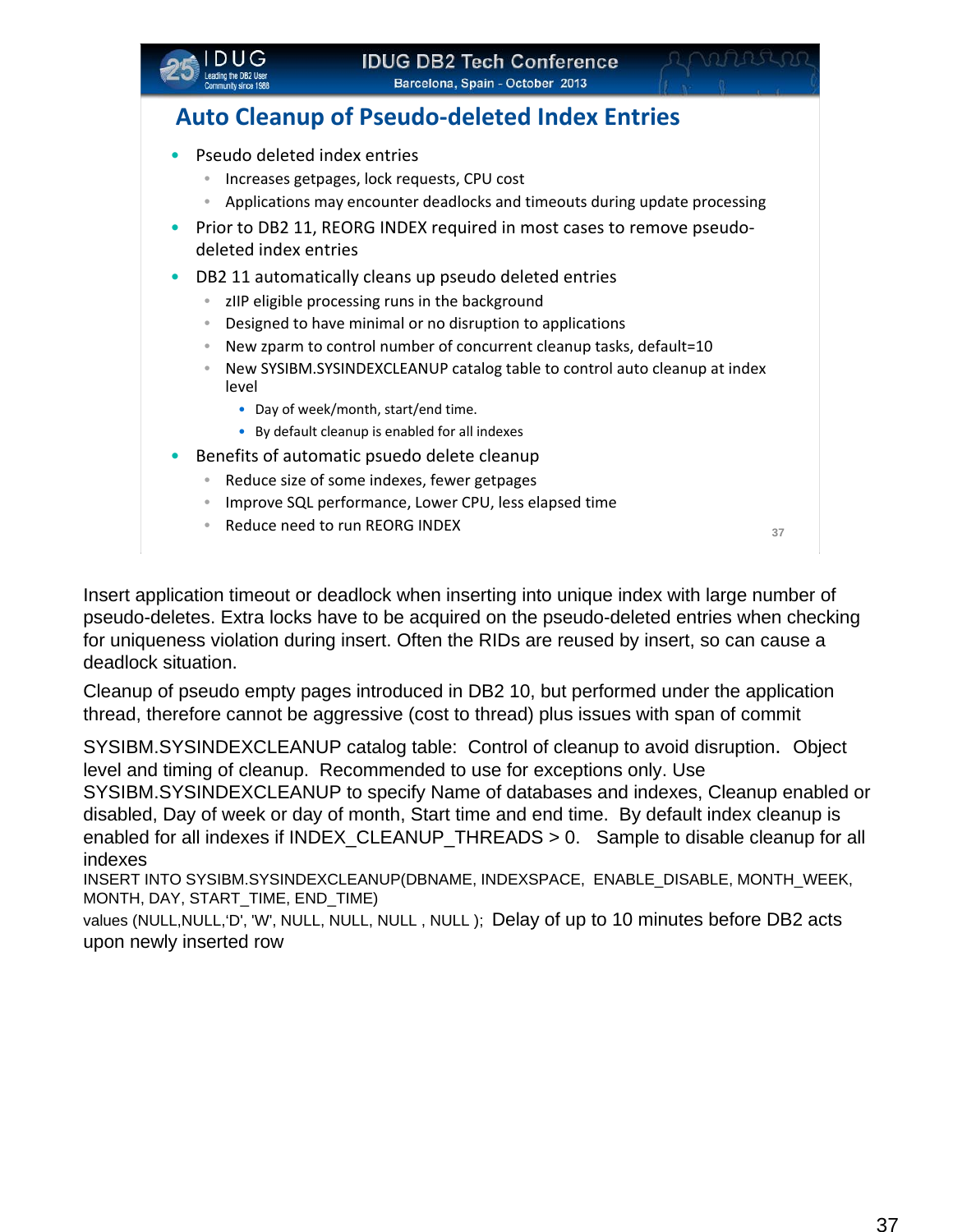

Example: SAP BW TS scan took >20 min. with lots of indirect references, after REORG it took 38 sec.

REORGNEARINDREF - The number of overflow records that are created and relocated near the pointer record

REORGFARINDREF - The number of overflow records that are created and relocated far from the pointer record since the last time the REORG or LOAD REPLACE utilities were run, or since the object was created. For non-segmented table spaces, a page is far from the present page if the two page numbers differ by more than 16. For segmented table spaces, a page is far from the present page if the two page numbers differ by at least (SEGSIZE\*2)+1.

PCTFREE FOR UPDATE: all TS types except simple.

MAXROWS can also be effective, provided that most rows will eventually reach a maximum row size. Otherwise MAXROWS wastes space. But very few customers use it.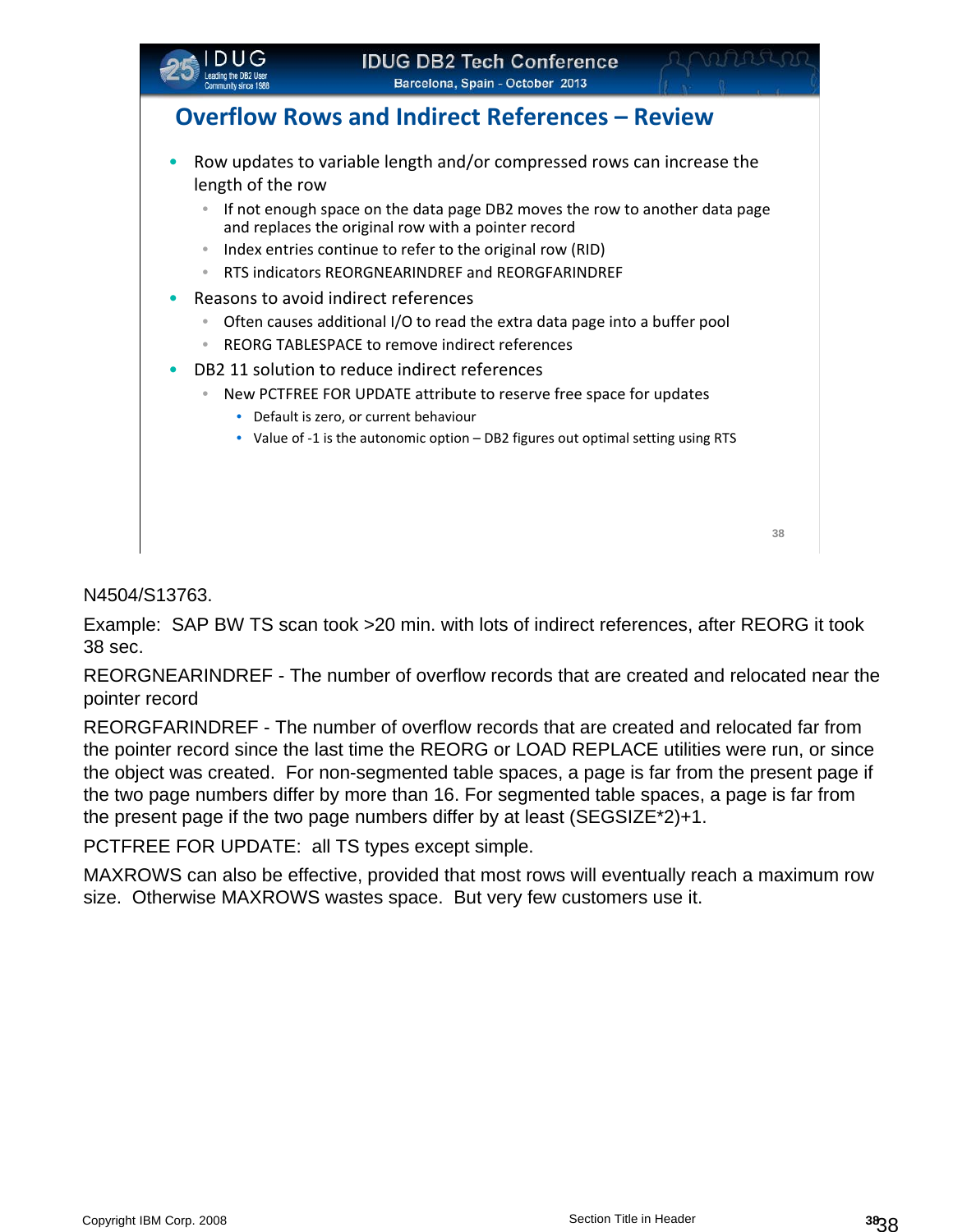

# **IDUG DB2 Tech Conference**

**Barcelona, Spain - October 2013** 

## **Enhanced Client Information Fields**

- Longer client information fields
	- Tolerated in CM
	- Exploited in NFM
- **Supported** 
	- In DDF traces, messages and displays
	- Resource Limit Facility (RLF) can utilize
	- System Profile Monitoring can utilize
	- WLM classification rules can utilize
- New CLIENT CORR TOKEN Client Info
	- Customers can correlate application or monitor business processes by setting this special register
- New SYSIBM.CLIENT\_IPADDR built‐in session global variable that represents the requester

| w            |  |
|--------------|--|
| a.<br>$\sim$ |  |

#### **Clients can set new fields in DB2 11 CM, but cannot retrieve until NFM + APPLCOMPATE V11R1**

NFM only. New long length support for clientUser(128), clientApplication(255), clientHostname/clientWorkstation(255), clientAccountingString(255).

Those values are pass in to DB2 during DB2 SignOn call and post DB2 SignOn via Set Client ID call.

DB2 for z/OS lengths for client information fields are incompatible with the corresponding fields on other DB2 family products. Some customer applications and monitoring tools must manipulate or truncate the client information values to fit in the fields supported by DB2 for z/OS. When this occurs, DBAs cannot use the full content of the client information fields, reducing their ability to monitor client performance.

CLIENT\_CORR\_TOKEN: Customers can correlate business processes by setting this special register. SYSIBM.CLIENT\_IPADDR: DB2 obtains TCP/IP IPv6 address value from network if client does not provide it or set it.

A new WLM classify work request macro service, IWM4CLSY, introduced in z/OS V2R1, supports the new longer lengths client information fields to classify DDF server threads.

If drivers at lower levels, then DB2 continues to use truncated client information fields even in NFM. Clients can set new length client information fields when DB2 11 is running in CM. Clients cannot retrieve new length client information fields until DB2 is running in NFM and BIND option APPLCOMPAT (V11R1) set for static SQL or CURRENT APPLICATION COMPATIBILITY special register set to 'V11R1' for dynamic SQL.

Note: some client related lengths will **NOT** be enhanced:

START TRACE command filtering parameters [USERID, XUSERID, APPNAME, XAPPNAME, WRKSTN, XWRKSTN]. Users can continue to use partial filtering with asterisk (\*) to filter command output.

Qualification areas in DSNDWQAL mapping macros (for READS through IFI).

Product section header QWHC and IFIC 0124 and 0148 **WILL** be enhanced to support lew longer lengths; all other IFCIDs that describe client information data will continue to describe short (truncated) values

Message DSNT375I [deadlock] THREAD-INFO *thread-information1* and *thread-information2* – change would require change in IFCID 0172, which will not support the longer lengths. (see #3)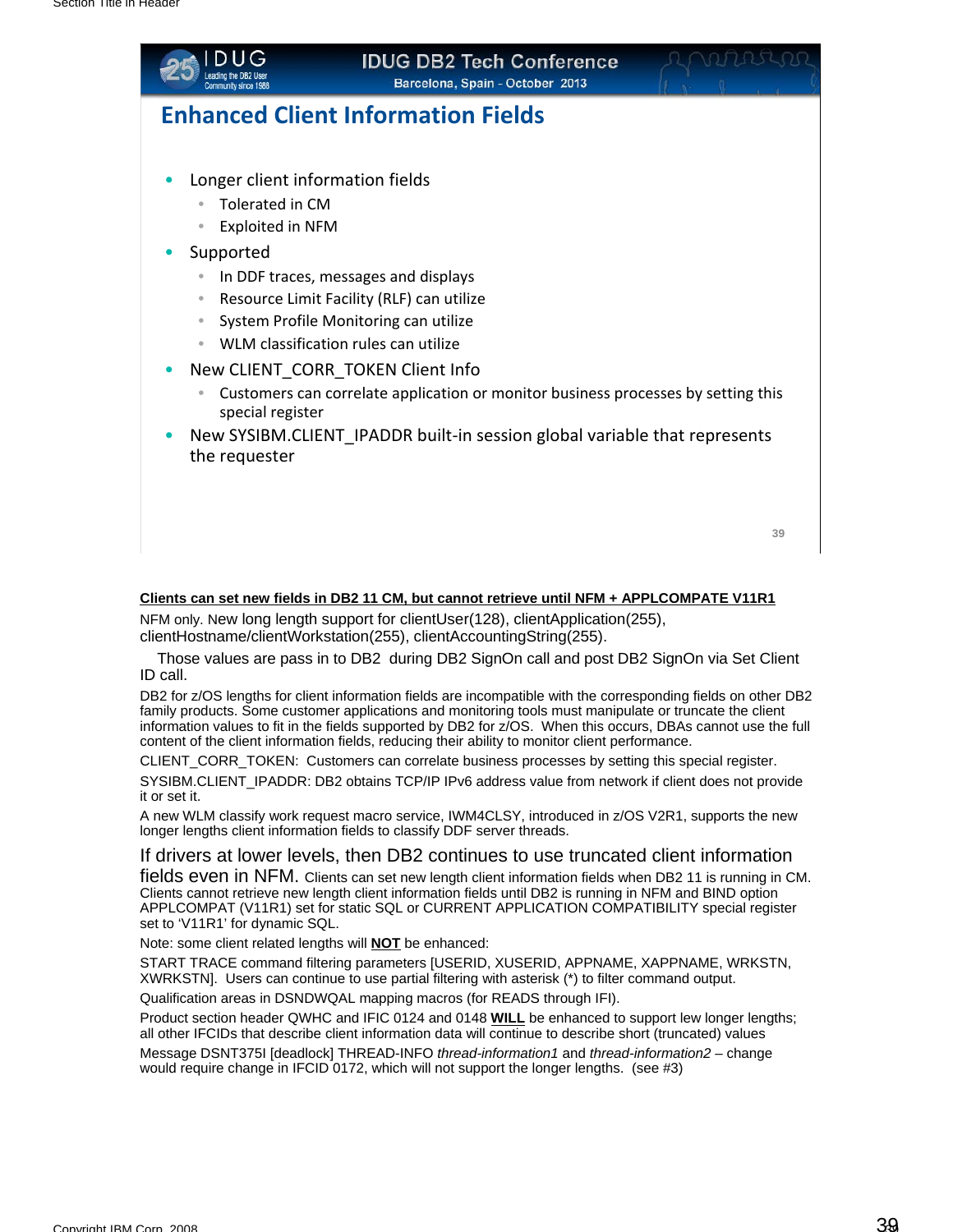

#### **IDUG DB2 Tech Conference Barcelona, Spain - October 2013**

## **Enhanced Client Information Fields …**

- Benefits
	- Full contents of client information fields available to DB2 for z/OS applications, tooling and DBAs
	- Improved granularity of monitoring, reporting and managing work
		- Accounting records
		- Messages
		- WLM workload classification
		- DB2‐supplied stored procedures
		- RLF
		- System Profile Monitoring
		- Special registers
	- Compatibility with DB2 product family means more granular and meaningful data provided to DB2 for z/OS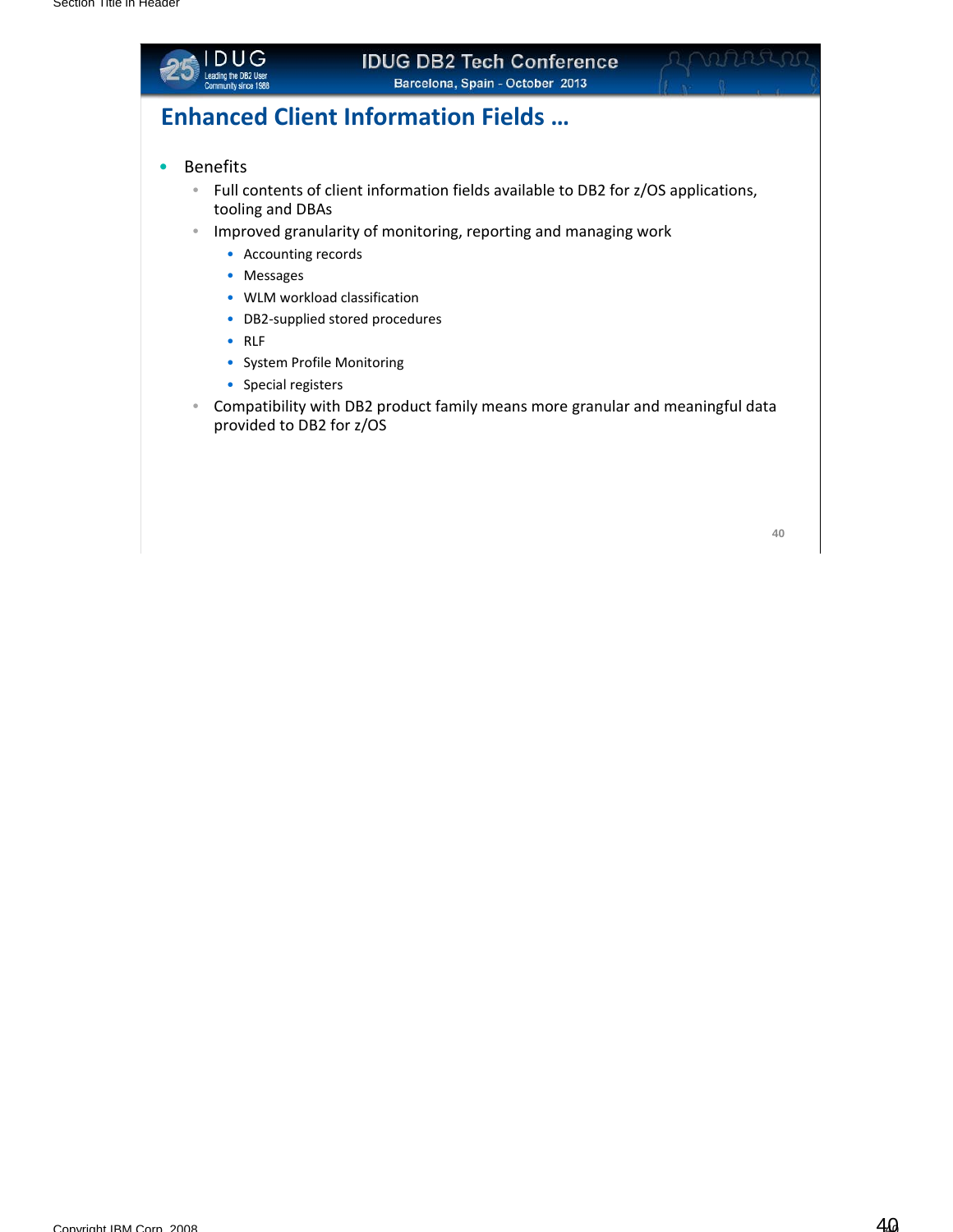|                                                                                       | <b>IDUG DB2 Tech Conference</b><br>Barcelona, Spain - October 2013                                                                                                                                 |    |
|---------------------------------------------------------------------------------------|----------------------------------------------------------------------------------------------------------------------------------------------------------------------------------------------------|----|
| <b>RAS Improvements</b>                                                               |                                                                                                                                                                                                    |    |
| Data Sharing Enhancements<br>SELECT from SPT01 & DBD01<br><b>DESCSTAT BIND option</b> | Index Manager avoids RBLDP during group restart<br>Fast log apply enabled during DB2 Restart<br>New admin stored procedure to issue z/OS commands<br>Compression dictionary handling for IFCID 306 |    |
|                                                                                       |                                                                                                                                                                                                    | 41 |

N696 – enhanced client info fields

Externalize RTS stats: Challenge: running DSNACCOX before the latest RTS data has been externalized can lead to inferior recommendations. New command: -ACCESS DATABASE (DB2) MODE STATS.

N213 GBP write around. CFLEVEL=17 or above. z/OS apar OA37550, or z/OS 2.1.

N273/DN1639 – restart light option to remove all retained locks.

N4739 Index mgr reserve space (avoid rebuild pending indexes in unusual rollback situations)

N272 – Restart Performance

6098 – DESCSTAT BIND option, DN1596

DN1682 New stored procedure SYSPROC.ADMIN\_COMMAND\_MVS.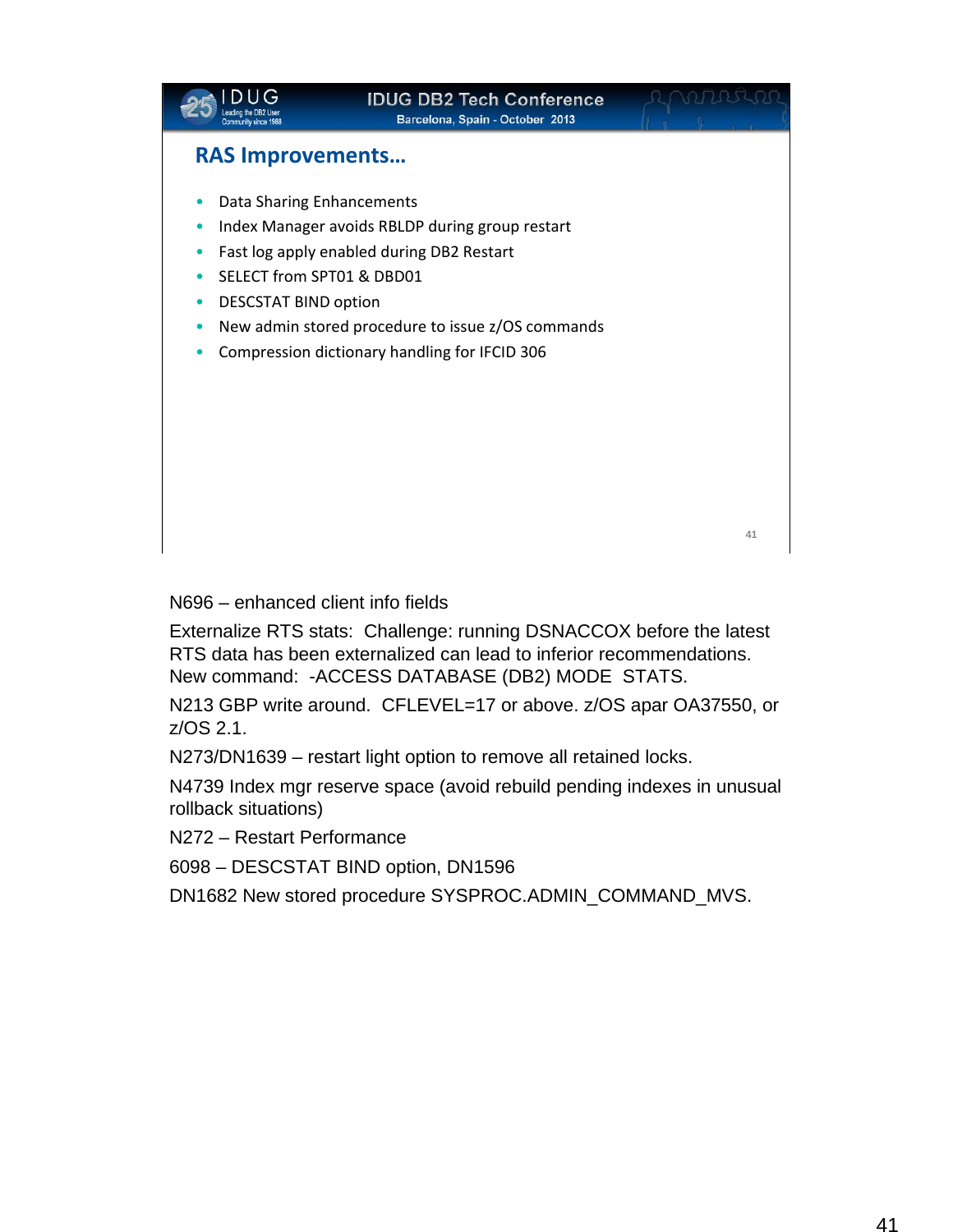|                                                                                                                                                   | <b>IDUG DB2 Tech Conference</b><br>Barcelona, Spain - October 2013                                                                                                                                                                                                                                                                                                                                                                                                                               |    |
|---------------------------------------------------------------------------------------------------------------------------------------------------|--------------------------------------------------------------------------------------------------------------------------------------------------------------------------------------------------------------------------------------------------------------------------------------------------------------------------------------------------------------------------------------------------------------------------------------------------------------------------------------------------|----|
|                                                                                                                                                   | <b>Data Sharing Improvements</b>                                                                                                                                                                                                                                                                                                                                                                                                                                                                 |    |
| Castout enhancements:<br>۰<br>$\color{black} \bullet$<br>۰<br>deleting directory entries<br>۰<br>distance<br>$\qquad \qquad \bullet$<br>$\bullet$ | Group buffer pool write-around to avoid CF cache structure flooding issues<br>Reduced wait time for I/O completion<br>Reduced notify message size sent to castout owner<br>More granular class castout threshold for large GBP size<br>CF DELETE_NAME utilizes a new CF request option to suppress XI signals when<br>Improves efficiency of DELETE_NAME especially for sysplex over extended<br>Retrofitted to DB2 10 and V9 with APAR PM67544<br>Adds a safety net to detect unexpected errors |    |
| $\bullet$<br>۰<br>be safely released                                                                                                              | New LIGHT(CASTOUT) option on Restart Light<br>Causes all retained locks to be removed<br>• Except in-doubt or postponed abort URs<br>Accomplished by initiating castout at end of Restart Light<br>• After castout, pagesets become non GBP-dependent and retained page set P-locks can                                                                                                                                                                                                          |    |
|                                                                                                                                                   | • Utilities can now be run after Restart Light completes                                                                                                                                                                                                                                                                                                                                                                                                                                         | 42 |

Avoid child 'U' lock propagation: v11 NFM sets the 'invert' bit for parent Plock. IRLM child prop matrix is updated to suppress propagation when parent held S and no other interest. Applies for all TS types.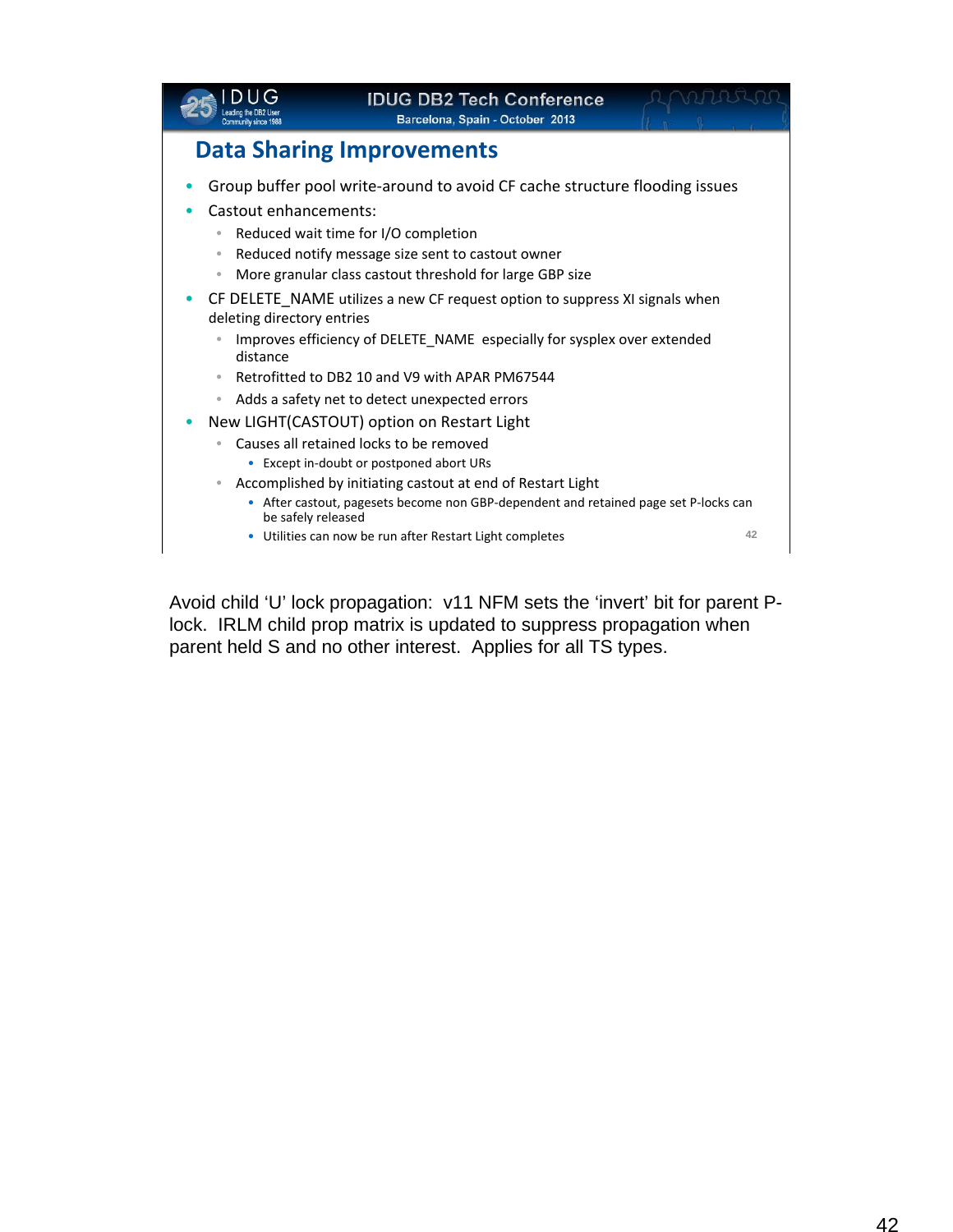

Avoid child 'U' lock propagation: v11 NFM sets the 'invert' bit for parent Plock. IRLM child prop matrix is updated to suppress propagation when parent held S and no other interest. Applies for all TS types.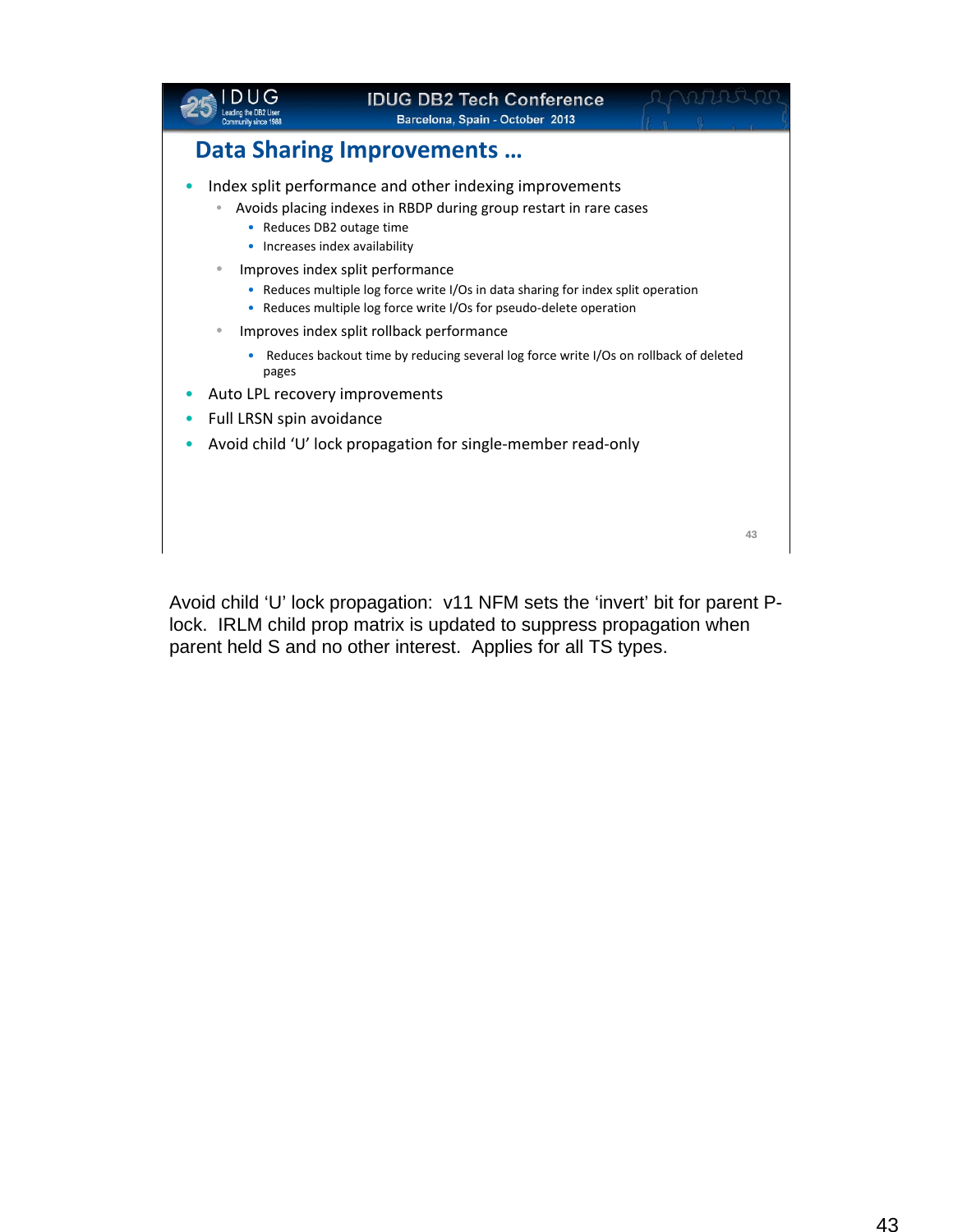

### **Security Enhancements**

- DB2/RACF authorization control enhancements
	- Invalidate cached authorization info and static SQL packages when RACF changes are made
		- New AUTHEXT\_CACHEREFRESH Zparm to activate the new behavior
	- AUTOBIND, BIND, REBIND present PKG‐owner ACEE to RACF
	- Dynamic SQL authorisation checking
		- When DYNAMICRULES not equal to RUN, DB2 presents AUTHID to RACF
		- DYNAMICRULES defines whether AUTHID is
			- Package (PKG) owner
			- ID that defined the routine
			- ID that invokes the routine
	- New AUTHEXIT CHECK zparm to activate the new behavior
- Bind plan option to ensure the program is authorized to use the plan
- Remove column masking restrictions for GROUP BY and DISTINCT

**44 44**

N290 – RACF exit auth control enhancements: autobind under BIND owner's authid, auto auth cache refresh when RACF permissions are changed. Also invalidate static packages: If access control authorization exit is used, this function adds support for invalidating packages when a privilege required by the package is revoked and the zparm AUTHEXIT\_CACHEREFRESH is set. The package invalidation is supported when profiles with discrete names are revoked in RACF and the profiles are not in DSNADM class

N126/8552 – Remove GROUP BY restriction for tables with access control

N1398 - Remove pkg security vulnerabilities: plan owner has the ability to sign the program executable. DB2 will check the program signature when the program is loaded. (ITERGO). Problem: v10 requires packages. Once a user is granted execute privilege for an application plan, the user can execute any package identified in the package list. Application programs can be changed without the knowledge of the owner. The user can change the program to execute packages the owner never attended to be called without knowledge of the owner. This epic provides two stories to ensure an application program can not execute packages the owner never attended and to ensure a consistent approach to package authorization to reduce security vulnerabilities related to package execution. 10639: This story provides a new security mechanism to guarantee the program created by the plan owner is unchanged when the program is executed by DB2. 15699:

Story 10639 Support a bind plan option to ensure the program is authorized to use the plan.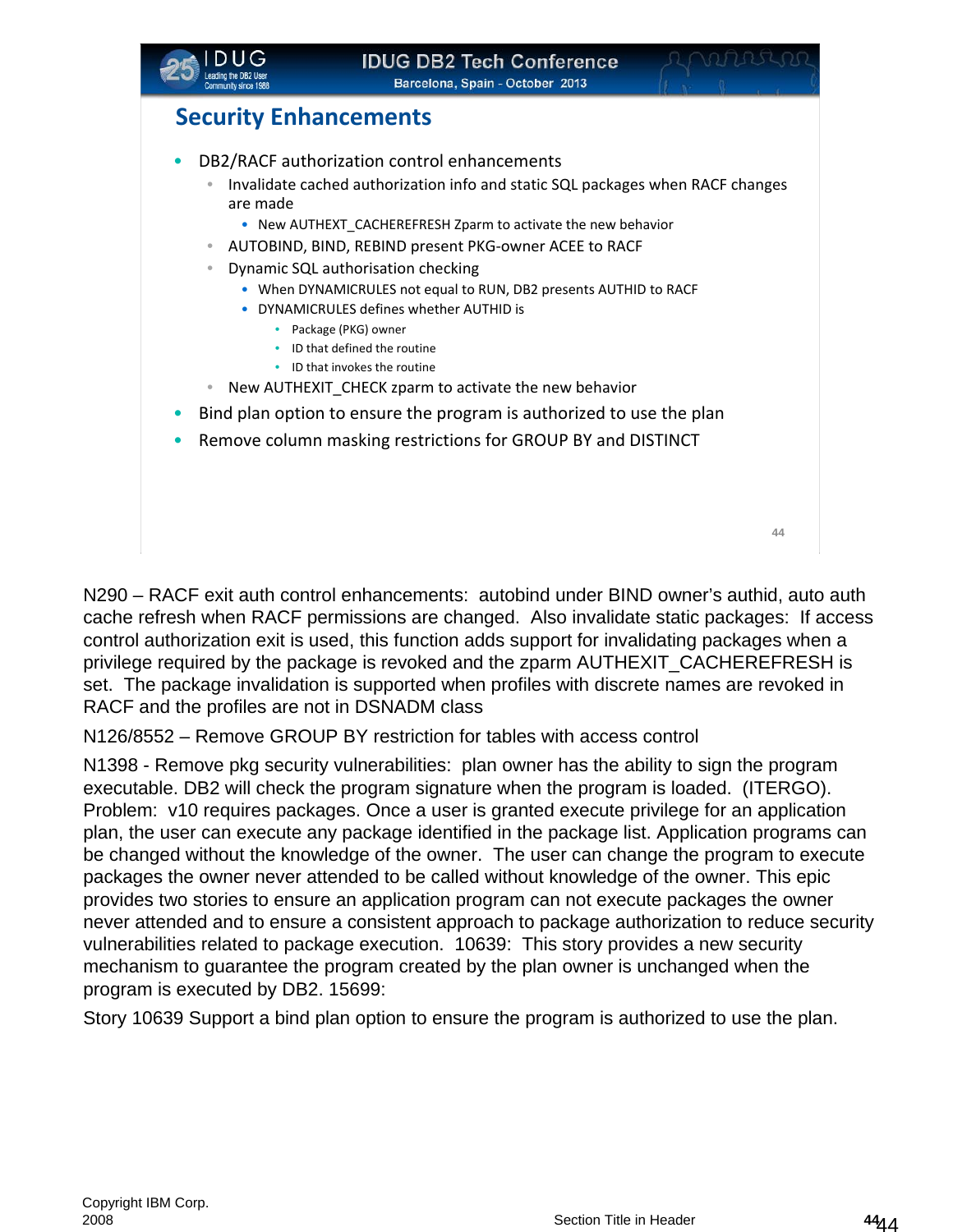

Column masking is a function that was introduced in DB2 10. DB2 11 removes restrictions associated with SQLCODE -20478 reason code 3, 4, 5, 6.

THE STATEMENT CANNOT BE PROCESSED BECAUSE COLUMN MASK <*mask-name*> (DEFINED FOR COLUMN <*column-name*>) EXISTS AND THE COLUMN MASK CANNOT BE APPLIED OR THE DEFINITION OF THE MASK CONFLICTS WITH THE REQUESTED STATEMENT. REASON CODE <*reason-code*>.

3 – The column is also referenced in a grouping expression of the GROUP BY clause.

4 – Each column in the same table as <*column-name*> that is referenced in <*mask-name*> must also be referenced as a simple column reference in the GROUP BY clause. Such columns must not be referenced in a grouping expression in the GROUP BY clause.

5 – The select list also includes an aggregate function and the column is specified as an input argument to the function. In this case <*mask-name*> must not reference a scalar fullselect or an aggregate function.

6 – A column in the select list maps directly or indirectly to the column <*column-name*> of a table expression, view, or common table expression. Such a column must only be referenced as an argument to an aggregate function in the select list.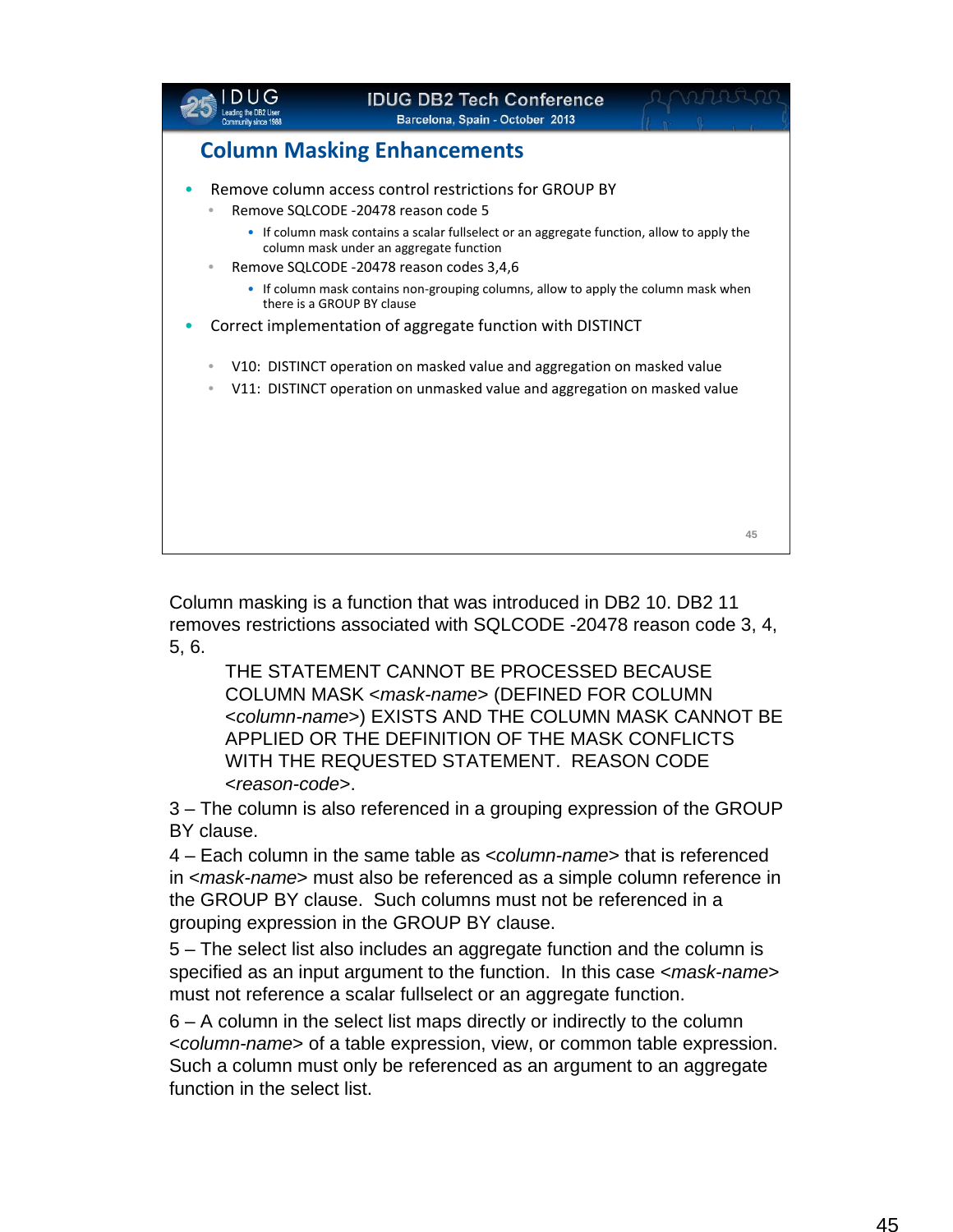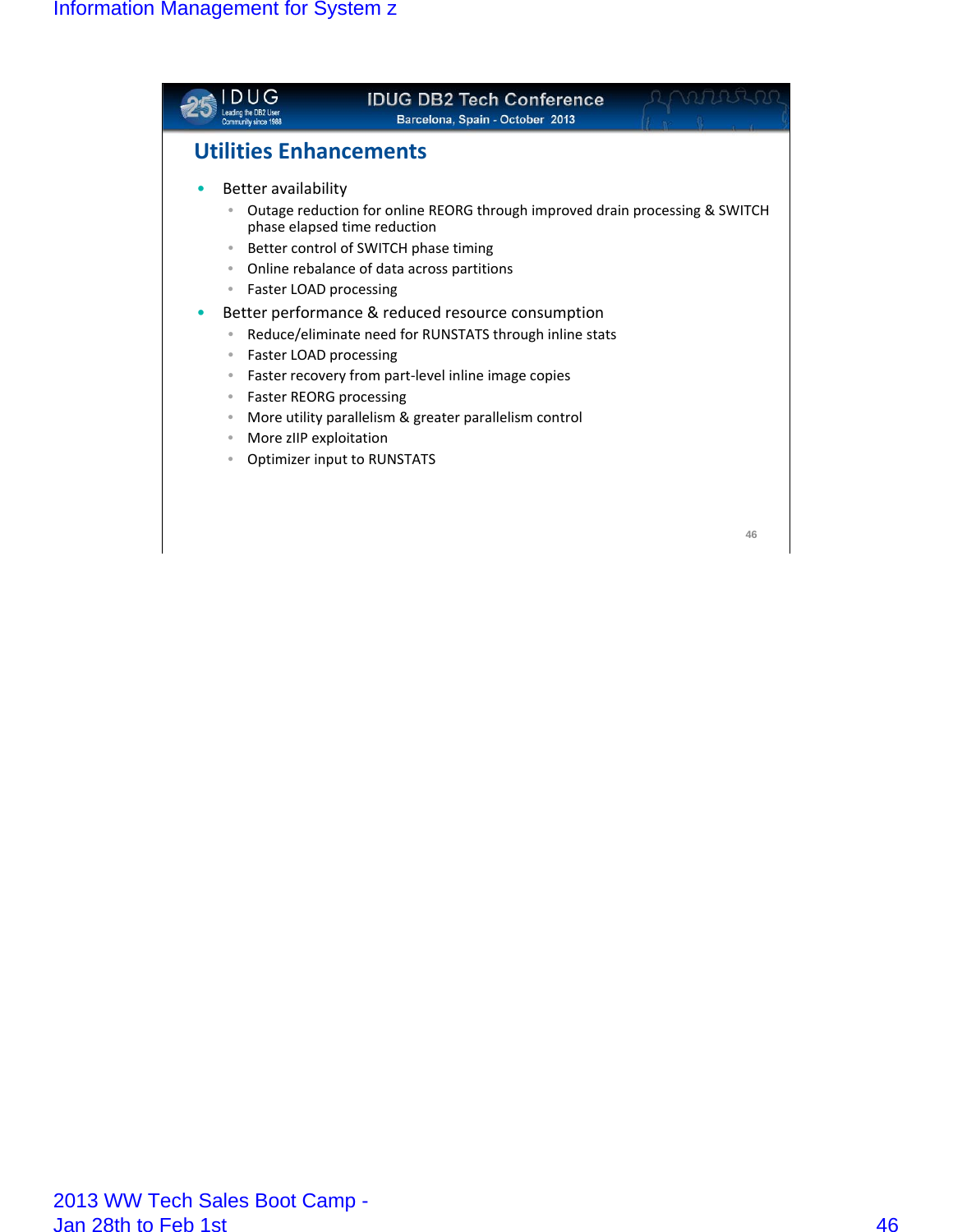

**47**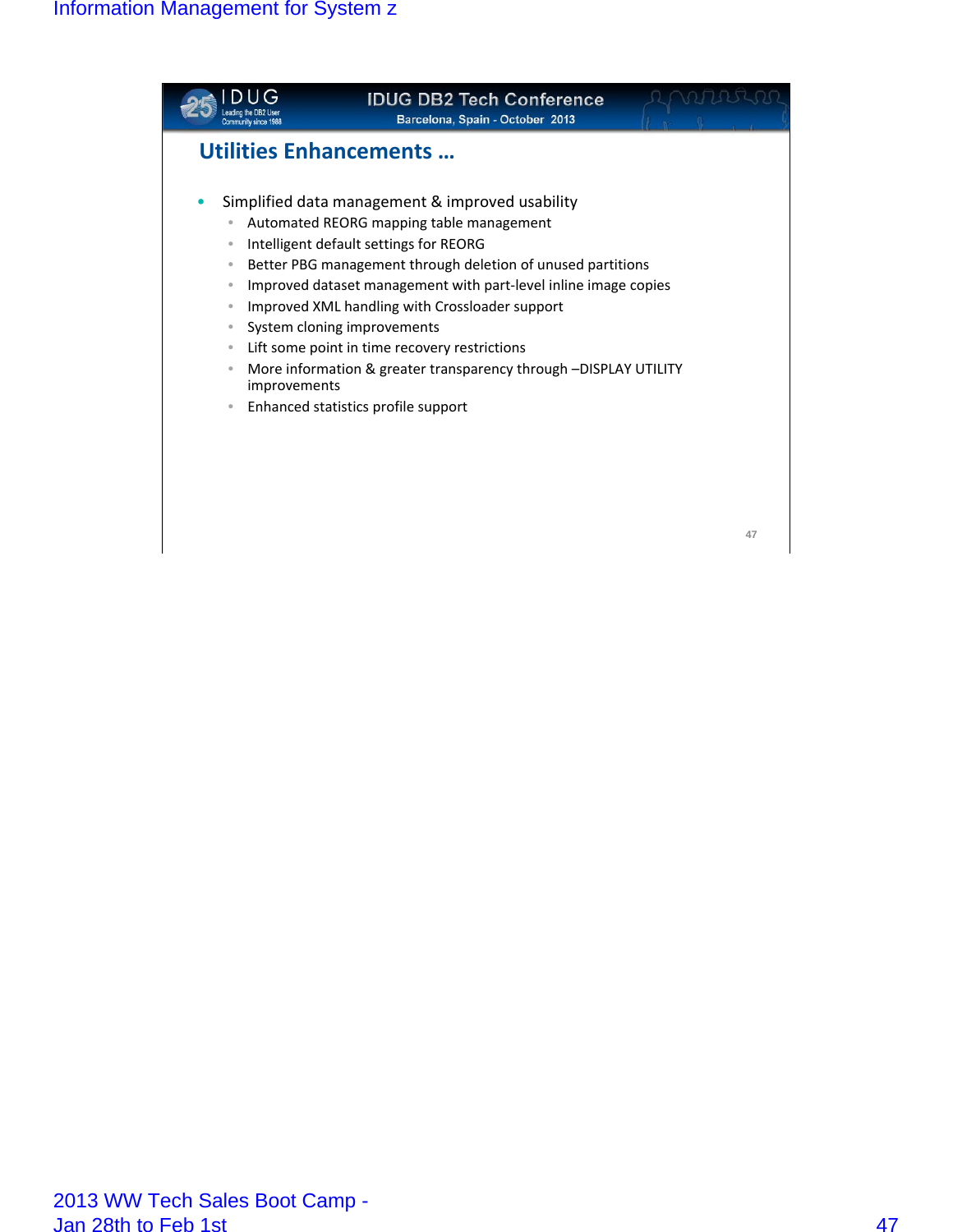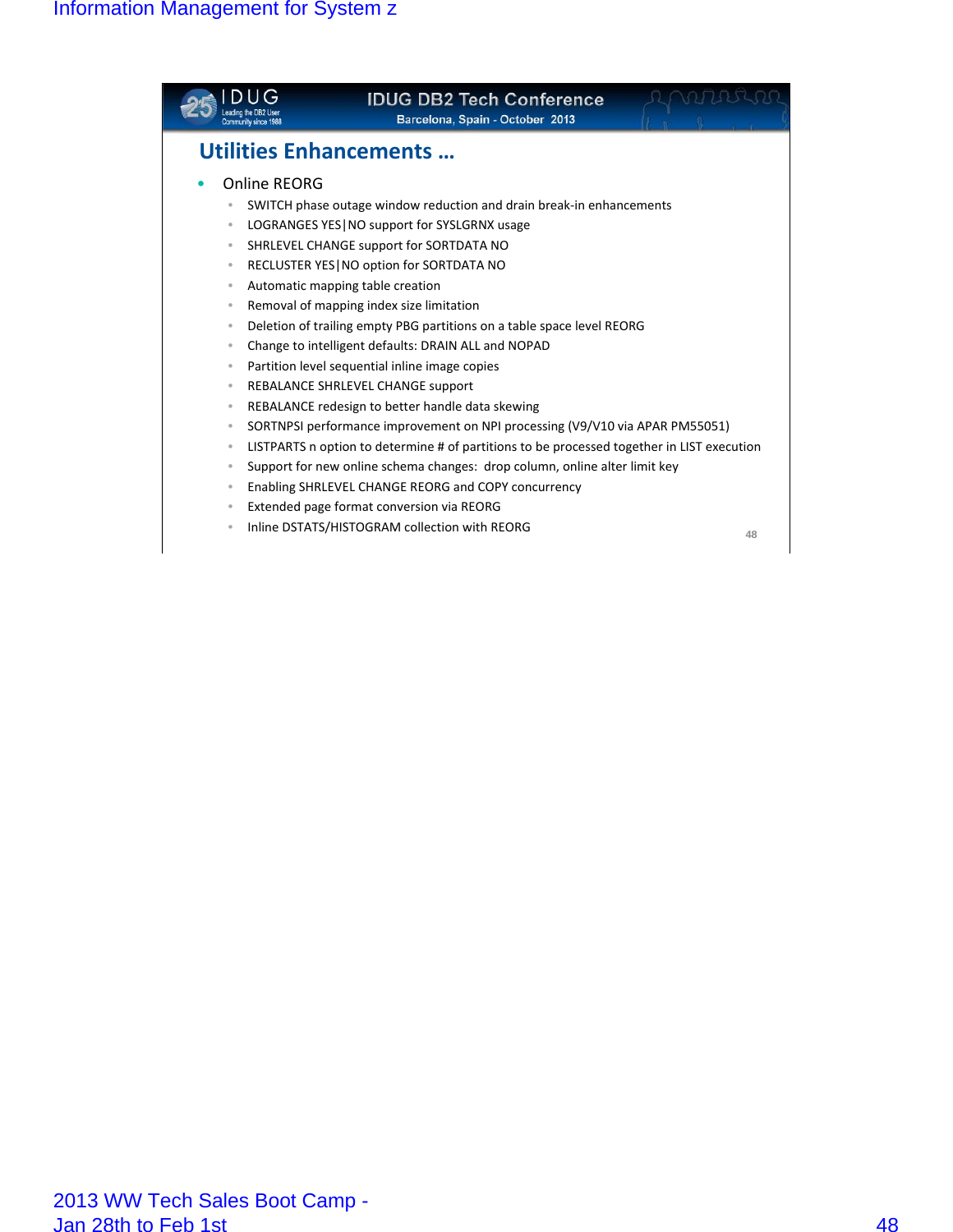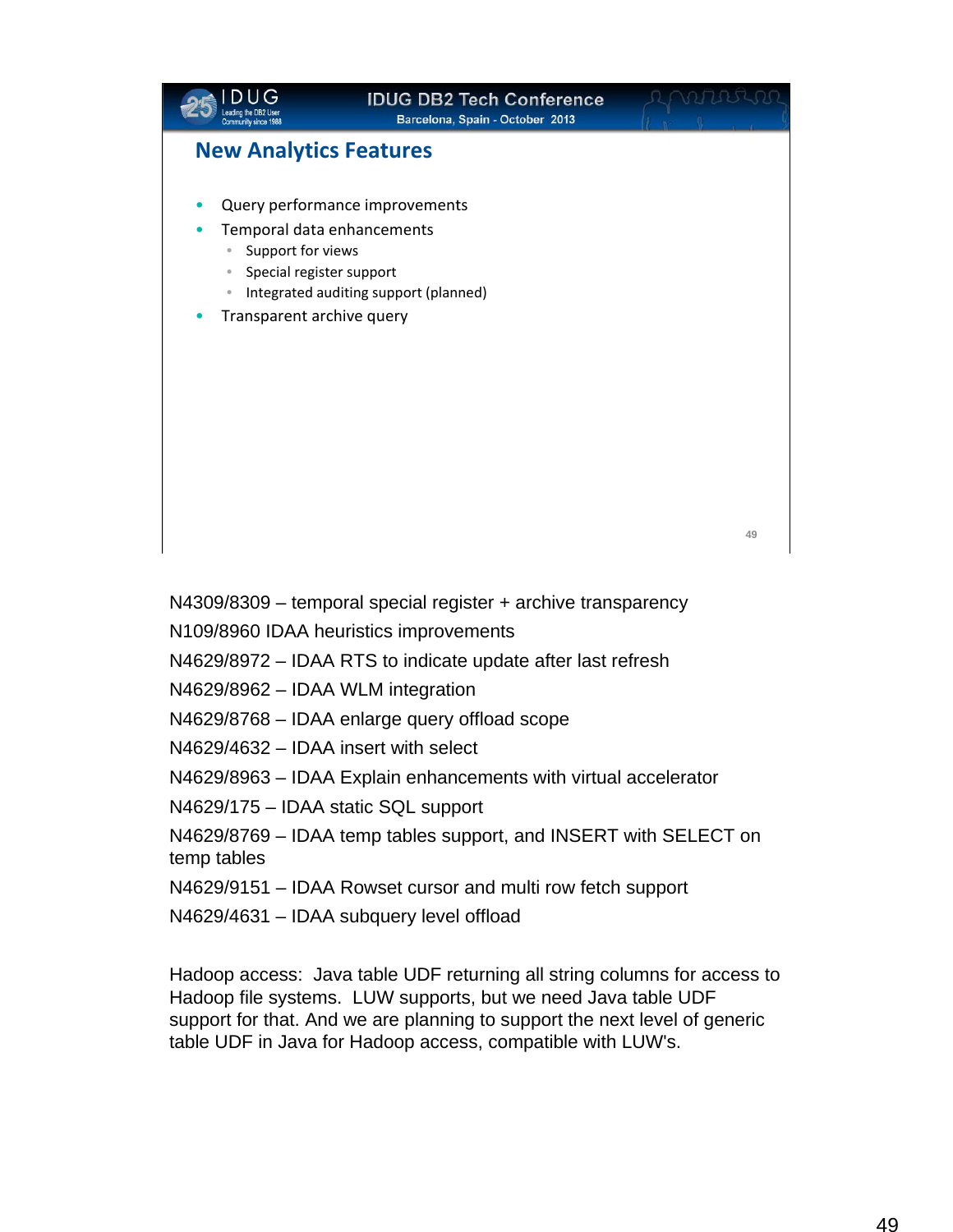

## **Enhanced Temporal Support for Views**

- Introduce support for period specification when a View is referenced in a FROM clause by SELECT, UPDATE, DELETE
	- Example 1: CREATE VIEW v01 (col1, col2, col3) AS SELECT \* FROM stt;

SELECT \* FROM v01 FOR SYSTEM\_TIME AS OF TIMESTAMP '2010‐01‐10 10:00:00';

• Example 2: CREATE VIEW v8 (col1, col2, col3) AS SELECT \* FROM att;

UPDATE v8 FOR PORTION OF BUSINESS\_TIME FROM '2009‐01‐01' TO '2009‐06‐01' SET  $c2 = c2 + 1.10$ ;

DELETE FROM v8 FOR PORTION OF BUSINESS\_TIME FROM '2009‐01‐01' TO '2009‐06‐01' WHERE COL1 = 12345;

**50**

Global variable + before trigger can give you auditing capability for history tables.

Allows period specifications on SQL statements that refer to VIEWs.

*stt* refers to a system-period temporal table, *att* refers to an application-period temporal table.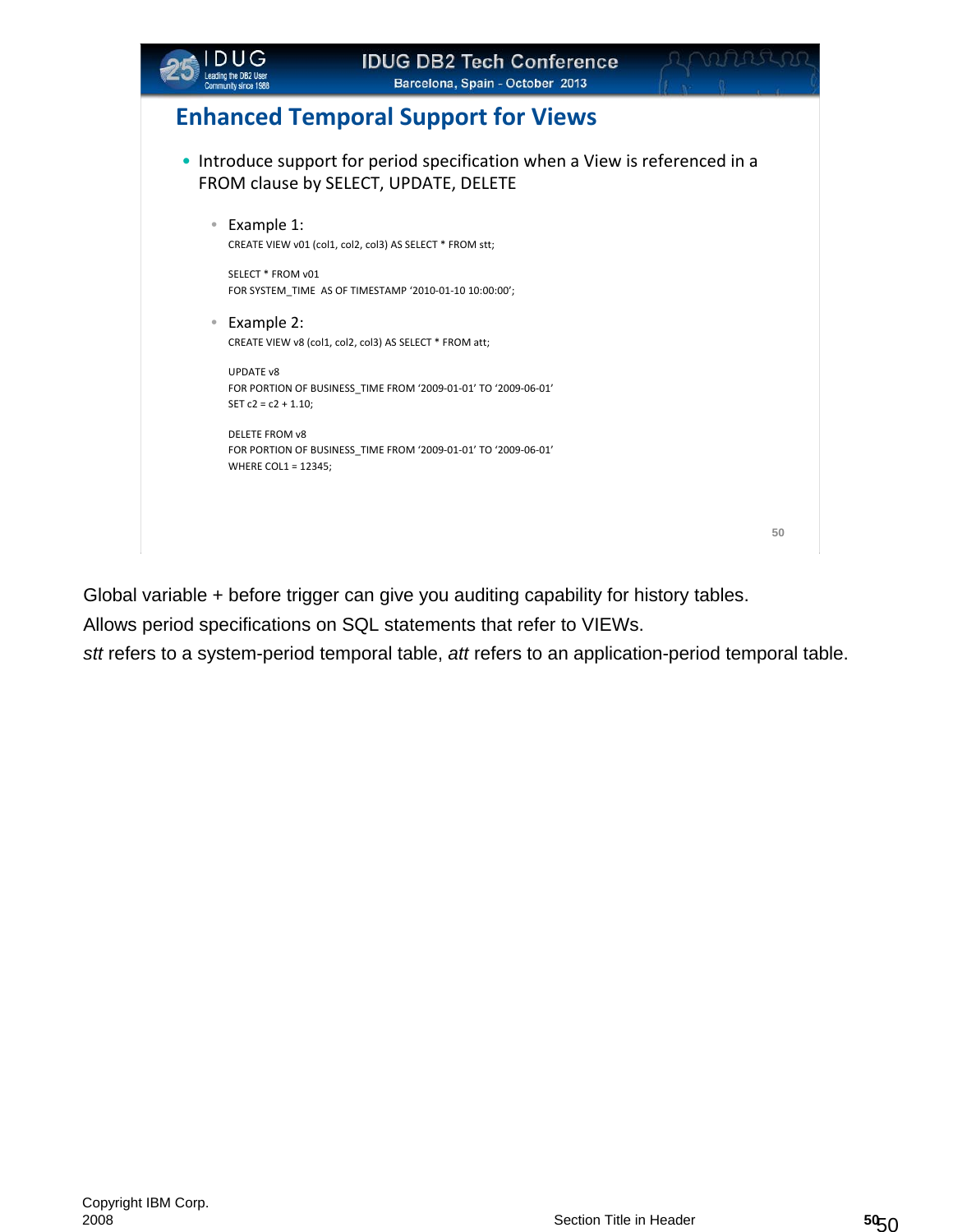

- Provides an option to retrieve data from temporal tables without modifying existing queries
	- If the new special register CURRENT TEMPORAL SYSTEM TIME is used, DB2 rewrites the query adding the clause
		- FOR SYSTEM\_TIME AS OF CURRENT TEMPORAL SYSTEM\_TIME
	- If the new special register CURRENT TEMPORAL BUSINESS TIME is used, DB2 rewrites the query adding the clause FOR BUSINESS\_TIME AS OF CURRENT TEMPORAL BUSINESS\_TIME
- An existing non-temporal query can be executed repeatedly while successively setting the temporal special registers to different points in time which would then return rows based on the implied temporal semantics
- Use of the new temporal registers depends on the new temporal Bind Options SYSTIMESENSITIVE and BUSTIMESENSITIVE

**51**

Exploitation of the temporal aspects of system time, business time, and bitemporal tables requires the specification of period clauses in all of the SQL statements that require access to historic portion of temporal data. This has been an inhibitor to some customers exploiting temporal tables for existing applications since modification of existing SQL statements is required. In some cases customers are not able to modify the application SQL statements because they are using 3<sup>rd</sup> party application code. Temporal registers provide an alternative to directly modifying SQL statements. DB2 can rewrite queries adding period clauses based on the contents of special registers.

For packages, the two new Bind options specify if query rewrite should occur for temporal tables when the related special register contains a valid date or timestamp.

For non-inline scalar functions and native SQL procedures, the two new routine options (SYSTEM\_TIME SENSITIVE and BUSINESS\_TIME SENSITIVE) specify if query rewrite should occur for temporal tables when the related special register contains a valid date or timestamp.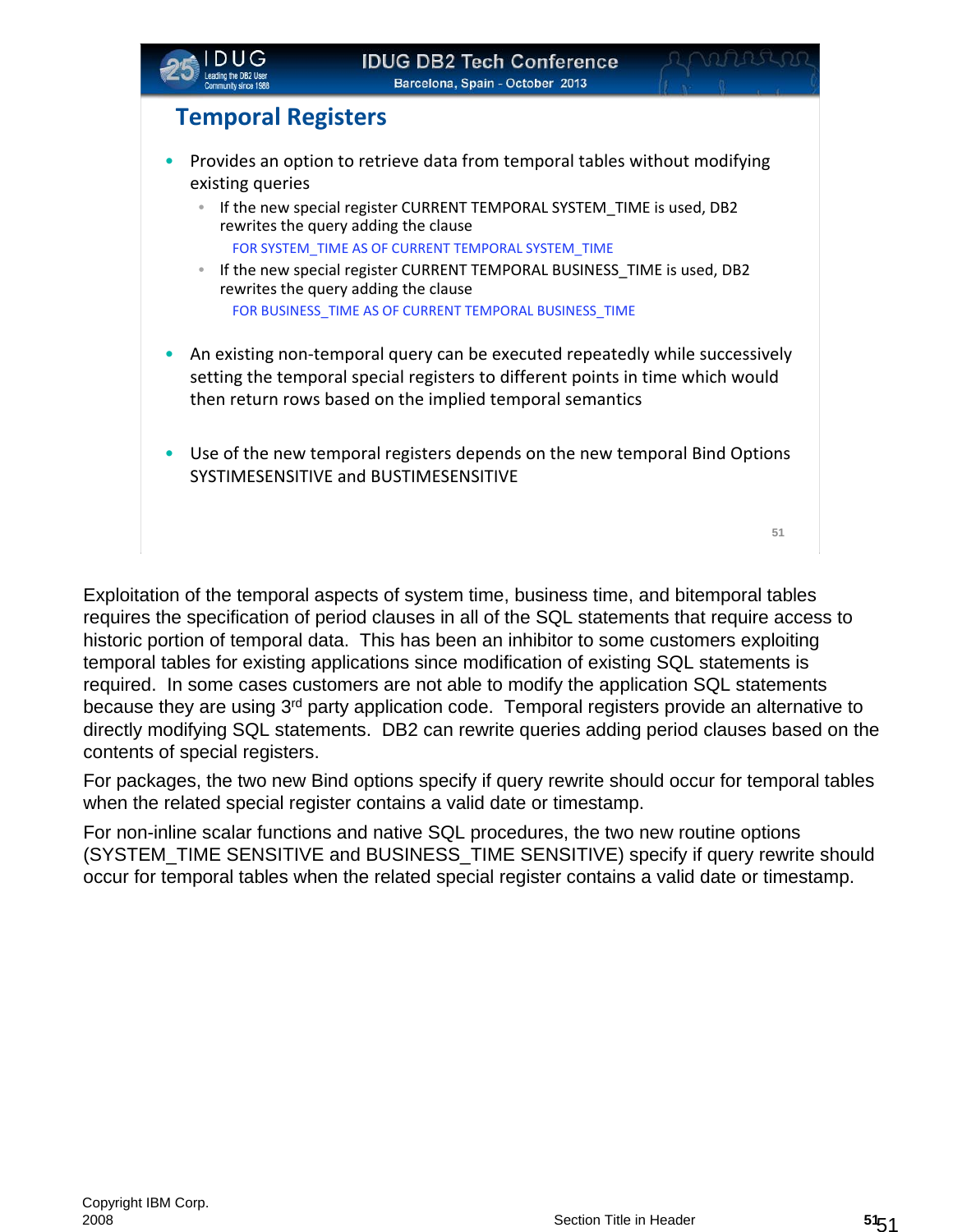

Gives user the control to migrate "aged data" from the "current" table to "archive" table, a New DDL to relate the current table to the archive

Archive data is not used for uniqueness checking.

Add column is allowed and automatically propagated from base to archive, like bi-tempo REORG DISCARD will fail for archive enabled table, or for system period temporal table Proposal for BdoB requirement: Set MOVE\_TO\_ARCHIVE='E', in addition to 'Y' or 'N'. To a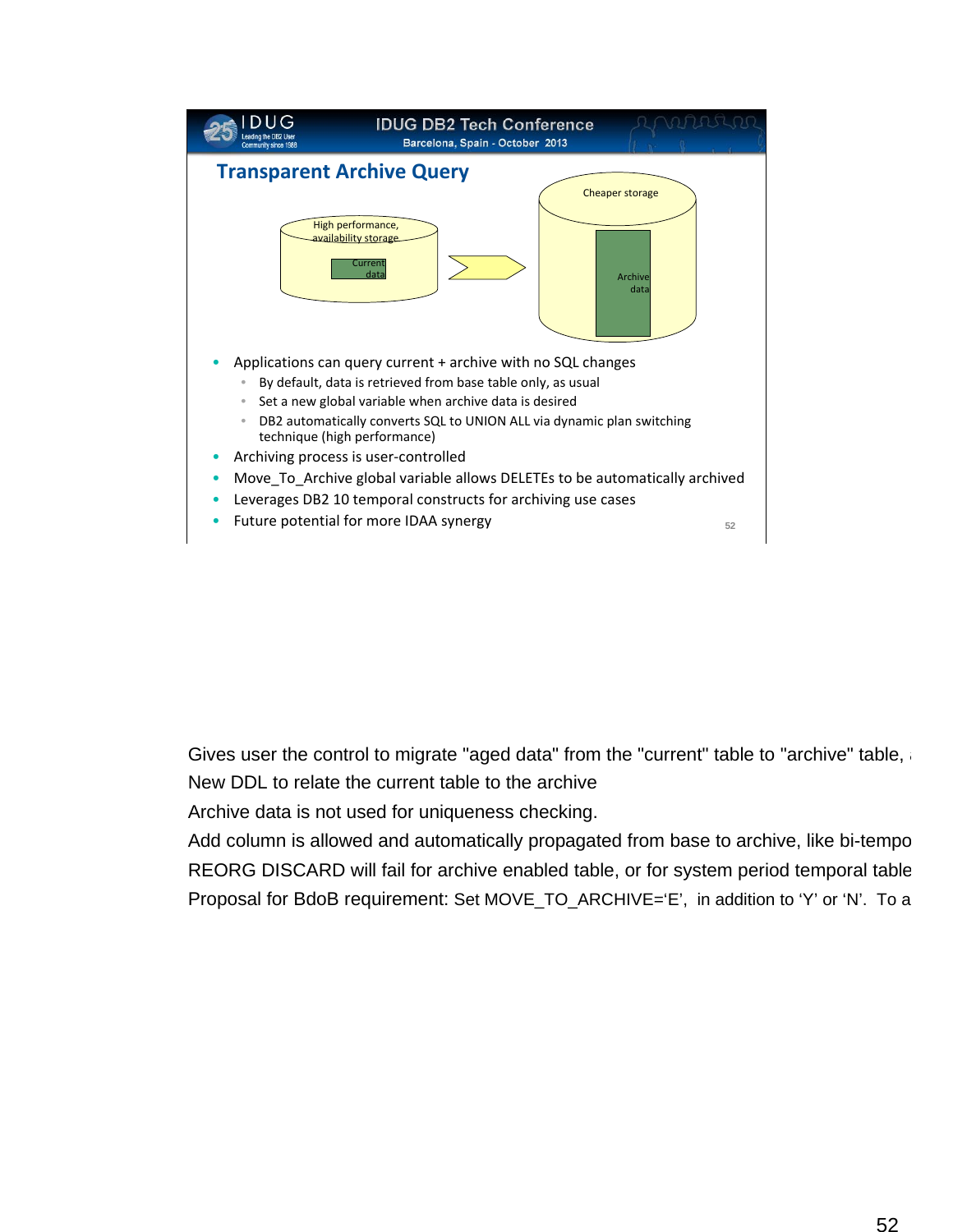|                                                                         | <b>IDUG DB2 Tech Conference</b><br>Barcelona, Spain - October 2013                                                                                                                                                                                                                                                                                       |    |
|-------------------------------------------------------------------------|----------------------------------------------------------------------------------------------------------------------------------------------------------------------------------------------------------------------------------------------------------------------------------------------------------------------------------------------------------|----|
| <b>New Analytics Features</b>                                           |                                                                                                                                                                                                                                                                                                                                                          |    |
| $\bullet$<br>time or geography<br>$\bullet$<br>dimensions               | SQL Grouping Sets, including ROLLUP, CUBE<br>ROLLUP is helpful in providing subtotaling along a hierarchical dimension such as<br>CUBE is helpful in queries that aggregate based on columns from multiple                                                                                                                                               |    |
| ۰                                                                       | IFI 306 performance improvement for CDC and IDAA V3<br>DB2 support for IDAA V3 (rolled back to V10)<br>Propagating DB2 changes to the accelerator as they happen                                                                                                                                                                                         |    |
| $\bullet$<br>$\bullet$<br>$\bullet$<br>$\bullet$<br><b>ACCELERATION</b> | Detect staleness of data via RTS<br>Reducing disk storage cost by archiving data in the accelerator and maintaining the<br>excellent performance for analytical queries: High Performance Storage Saver<br>Workload Manager integration and better monitoring capabilities<br>Increasing the query off-load scope via new special register CURRENT QUERY |    |
| V10)                                                                    | High performance SPSS in-database scoring via PACK/UNPACK (rolled back to                                                                                                                                                                                                                                                                                |    |
| .                                                                       |                                                                                                                                                                                                                                                                                                                                                          | 53 |

Hadoop access: REST API. BigInsights Fixpacks scheduled for May and next release is Oct. of 2013.

N139 Grouping Sets. Look at last line of example. In it are 3 groups, one result set for each of the 3 with one pass of the data.. Has been supported in LUW for a while. For more sophisticated groupings. Multiple GROUP BY in a single SELECT, for example:

SELECT T.YEAR, C. RETAILER, P.LINE, SUM(F.UNITSSOLD) AS UNITSOLD FROM FACTVARS F, TIMELEVEL T, CUSTLEVEL C,

PRODLEVEL P, CHENLEVEL CH WHERE F.TIME\_LEVEL = T.MONTH AND F.CUSTOMER = C.STORE AND F.PRODUCT = P.CODE AND F.CHANNEL = CH.BASE AND F.CHANNEL in ('G9GUPNDE0714')

GROUP BY GROUPING SETS(T.YEAR, C.RETAILER, P.LINE);

**SQL Rollup, Cube** Avoids convoluted SQL for this capability

**Rollup** is very helpful for subtotaling along a hierarchical dimension such as time or geography

> ROLLUP(Year, Month, Day) => GROUPING SETS((Year, Month, Day), (Year, Month), (Year), ())

**CUBE** is helpful in queries that aggregate based on columns from multiple dimensions.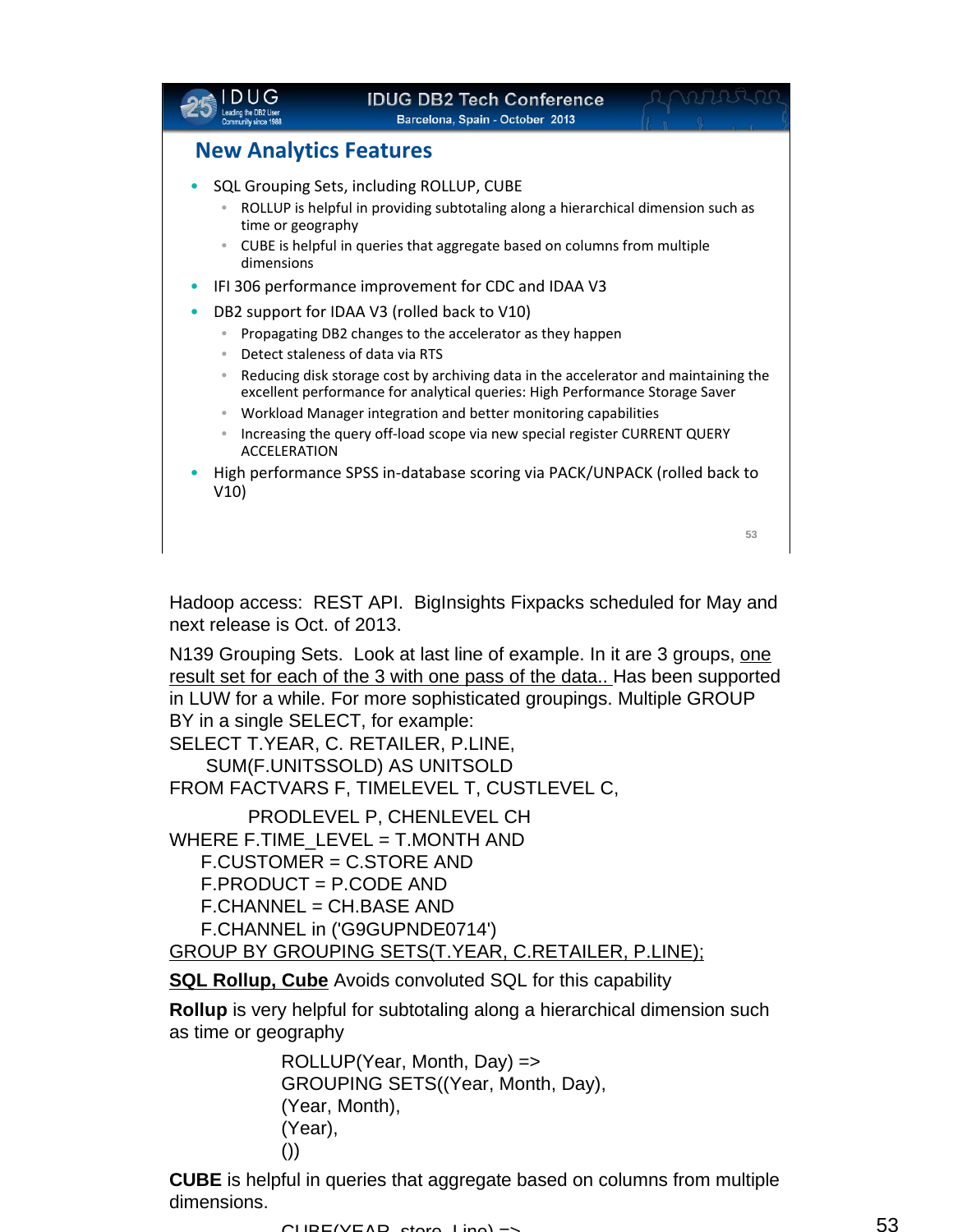

Big data and business analytics represent the new IT battleground. Here is some stats:

•IDC estimates the big data market will reach \$16.9 billion by 2015, and that enterprises will invest more than \$120 billion to capture the business impact of analytics, across hardware, software and services that same year.

•The "digital universe" will grow to 2.7ZB in 2012, up 48% from 2011 and rocketing toward nearly 8ZB by 2015 (IDC).

•53% of business leaders don't have access to the information from across their organizations they need to do their jobs (IBM CMO Study).

•Organizations applying analytics to data for competitive advantage are 2.2x more likely to substantially outperform their industry peers (MIT/IBV Report)

The amount and types of data being captured for business analysis is growing. A classic example of this large superset of data is Web logs, which contain unstructured raw data.

In an increasing trend unstructured data is being stored on new frameworks. These infrastructures encompass hardware and software support such as new file systems, query languages, and appliances. A prime example being Hadoop.

#### **So what is Hadoop?**

54 •A java-based framework that supports data intensive distributed li ti d ll li ti t k ith th d f d d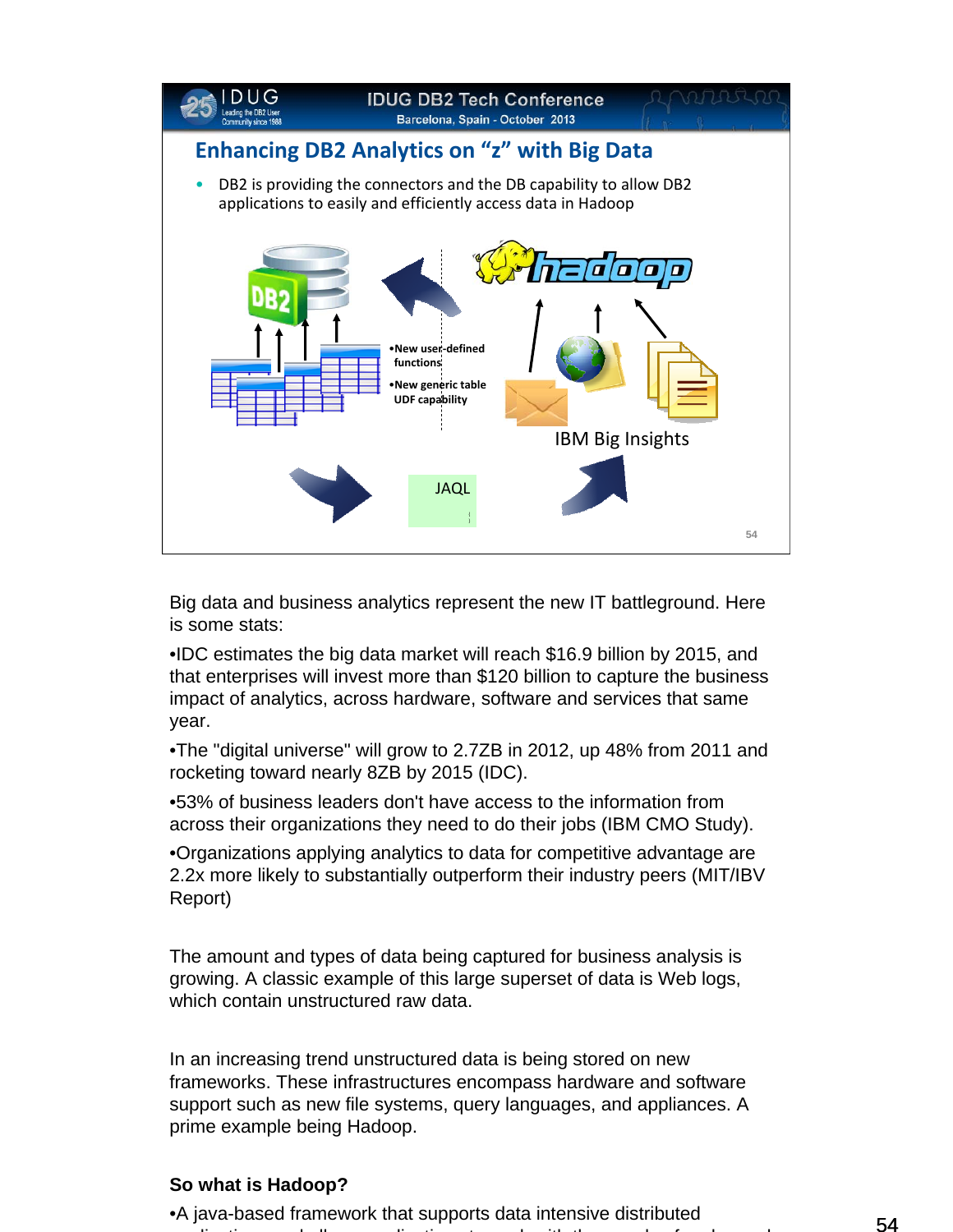

## **Support for BigData**

- Goal: integrate DB2 for z/OS with IBM's Hadoop based BigInsights Bigdata platform
	- Enabling traditional applications on DB2 z/OS to access Big Data analytics
- Analytics jobs can be specified using JSON Query Language (Jaql)
	- Submitted to BigInsights
	- Results stored in Hadoop Distributed File System (HDFS).
- A table UDF (HDFS READ) reads the Bigdata analytic result from HDFS, for subsequent use in an SQL query
- Must have a variable shape of HDFS READ output table
	- DB2 11 supports generic table UDF, enabling this function

**55**

The DB2 11 goal is to connect DB2 with IBM's Hadoop based BigInsights big data platform, and to provide customers a way to integrate their traditional applications on DB2 z/OS with Big Data analytics. Analytics jobs can be specified using JSON Query Language (Jaql) and submitted to IBM's Bigdata platform and the results will be stored in Hadoop Distributed File System (HDFS).

DB2 11 plans to integrate DB2 for z/OS with BigInsights from the database side and enable applications on DB2 z/OS to access big data analytics. It will include the ability to submit jobs specified in JSON Query Language (JAQL) to BigInsights and to access the Hadoop file system via user-defined functions.

(Remember that traditional table UDFs require that the output schema of the UDF is specified statically at function creation time. There would be a need to write a different external userdefined table function for reading each different Hadoop files which produce different output schema.

DB2 11 will provide a table UDF (HDFS READ) to read the Bigdata analytic result from HDFS so that it can used in an SQL query. Since the shape of HDFS\_READ's output table varies, we will also support a generic table UDF which improves the usability of HDFS\_READ.

There would be a need to write a different external user-defined table function for reading each different Hadoop files which produce different output schema. DB2 11 will implement a new kind user-defined table functions which are called generic table UDFs. Its output schema are determined by at query compile-time. Therefore generic table UDFs are polymorphic, it increases reusability as the same table function can be used read different Hadoop files and produce different output tables.

**JSON & Jaql**

========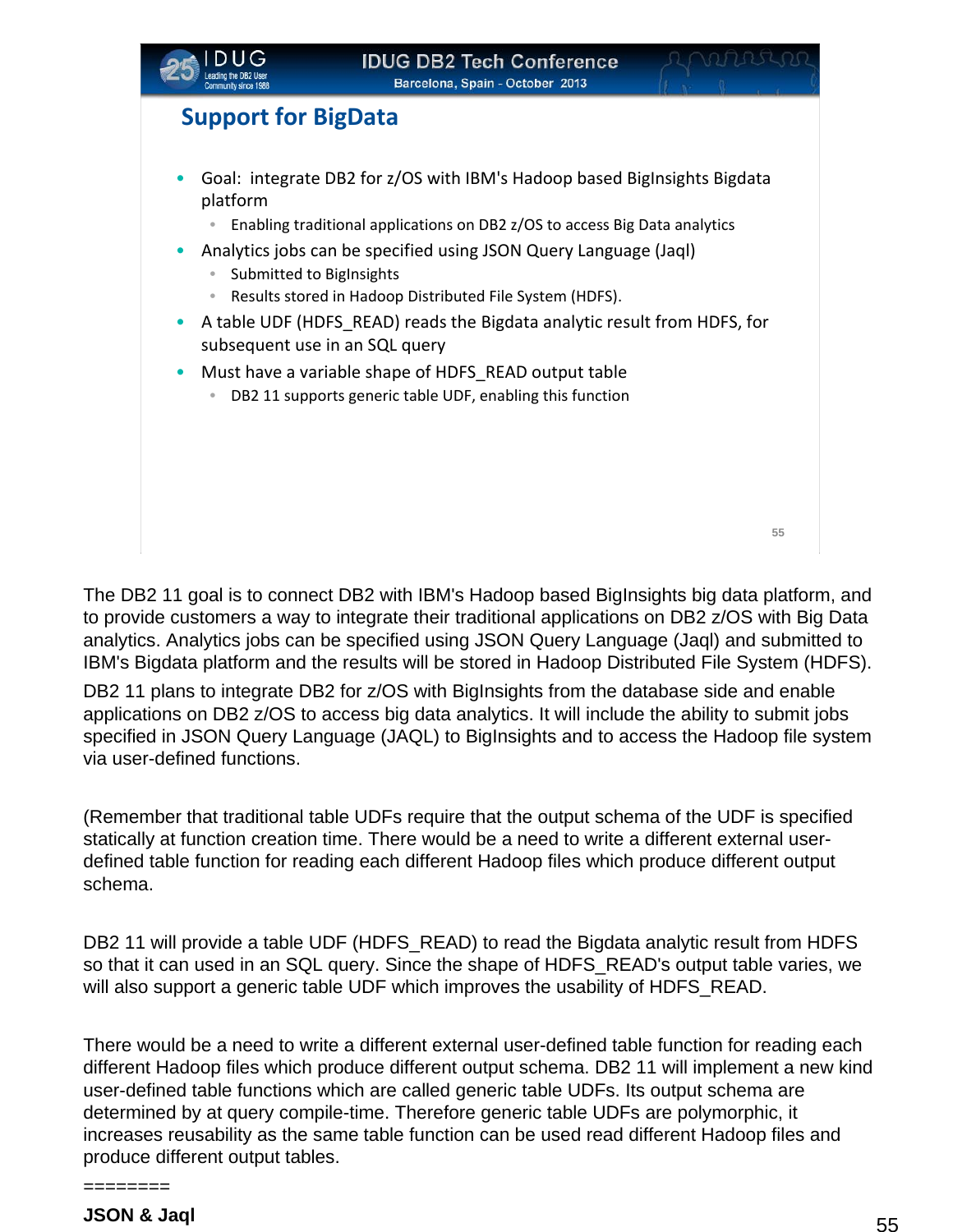

- -- customers everywhere are build systems of engagement using mobile technology
- -- these new systems are extremely agile, and typically use Javascript and JSON
- -- the app developers are pushing for JSON datastores that they see in the NoSQL world
- -- DB2 is evolving to be a world-class JSON datastore, so you don't need to leave DB2 to get
- -- DB2 LUW will start beta in June, and expects to be GA by Sept for this JSON datastore
- -- z is expecting to ship an APAR by 3Q13 that will make the JSON API a GA offering.

All this is about OLTP apps written in Javascript or Java.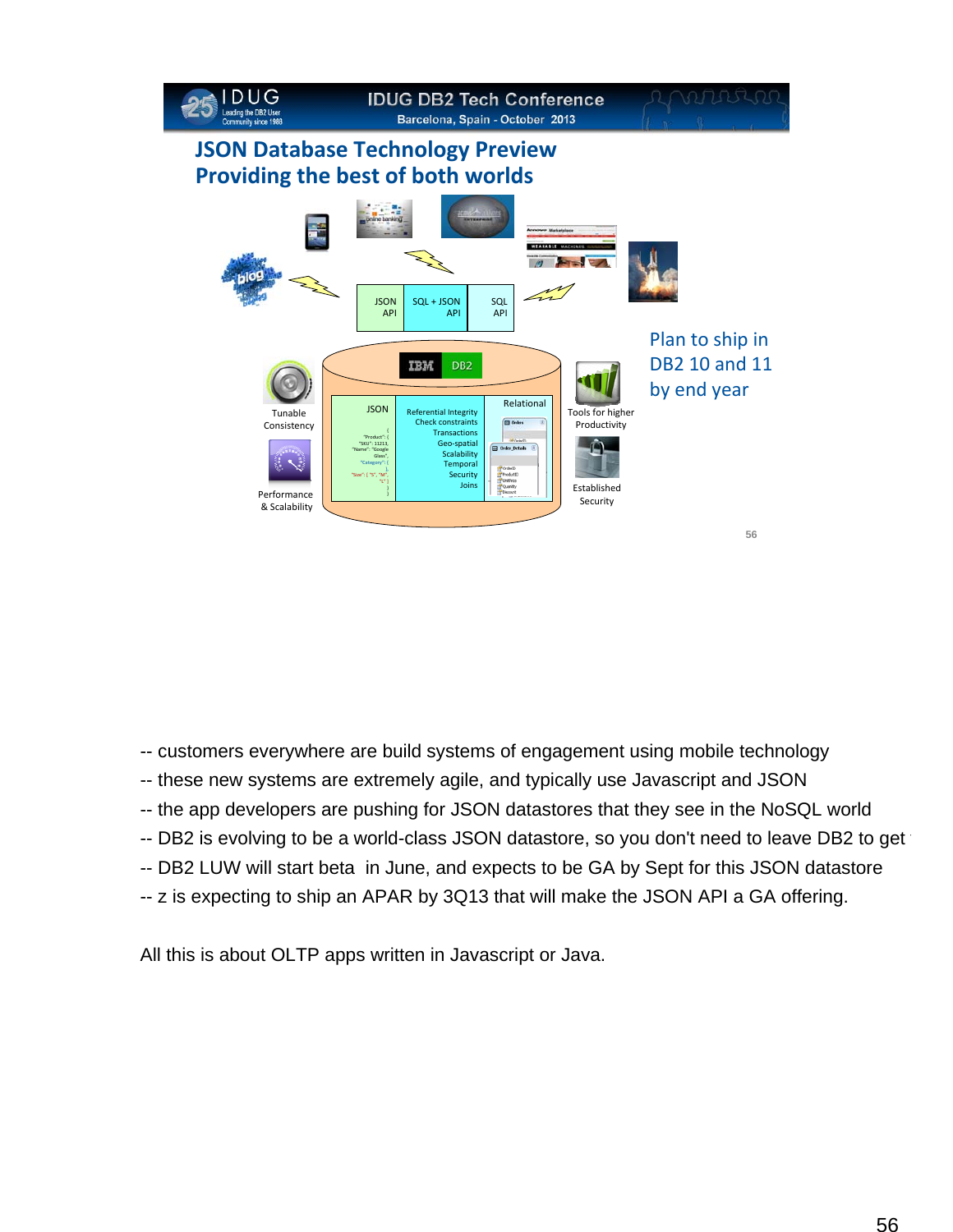|                                                               | <b>IDUG DB2 Tech Conference</b><br>Barcelona, Spain - October 2013                                                                                                                                                                                                                                                                                                                                                                                                                                                                                                                                                                                                                        |    |
|---------------------------------------------------------------|-------------------------------------------------------------------------------------------------------------------------------------------------------------------------------------------------------------------------------------------------------------------------------------------------------------------------------------------------------------------------------------------------------------------------------------------------------------------------------------------------------------------------------------------------------------------------------------------------------------------------------------------------------------------------------------------|----|
| <b>New Application Features</b>                               |                                                                                                                                                                                                                                                                                                                                                                                                                                                                                                                                                                                                                                                                                           |    |
| Global variables<br>Array data type support<br>$\bullet$<br>٠ | Named memory variables that you can access and modify through SQL<br>Share relational data between SQL statements<br>• Without the need for application logic to support the data transfer<br>SQLPL improvements (performance, manageability, function)<br>Autonomous transactions<br>Alias support for Sequence objects<br>Private alias, as currently supported for tables/views<br>Or new public alias support, enabled only for sequence objects<br>• Implicit SYSPUBLIC qualifier<br>Row/Column Access Control UNION/UNION ALL support<br>Unicode column support for an EBCDIC table (planned)<br>Support for mixed case package names (planned)<br>Provide REST UDFs as DB2 samples |    |
|                                                               |                                                                                                                                                                                                                                                                                                                                                                                                                                                                                                                                                                                                                                                                                           | 57 |
|                                                               |                                                                                                                                                                                                                                                                                                                                                                                                                                                                                                                                                                                                                                                                                           |    |

DCR DN1703 SYSIBMADM new schema for built-in global variable. add SYSIBMADM to the SQL PATH as support for the administrative built-in objects (like global variables) being introduced. This change will affect the initial value of the CURRENT PATH special register, and the implicit schemas in the SQL path, such as under the SET PATH statement, and the PATH bind option (for both the bind commands and SQL bind options for routines - i.e., CREATE/ALTER statement descriptions).

N100 – ARRAY datatype support

N102/8445 alias support for sequence objects. Private alias: The qualifier must be specified explicitly or implicitly via current schema. Public: implicit qualifier is SYSPUBLIC.

N102/8446 public alias support for sequences N15701/15704 Provide REST UDFs as sample in DB2

Column level Unicode: allow a column in an EBCDIC table to be defined for string data encoded in UTF8 or UTF16. Extensions are introduced to allow a column in an EBCDIC table to be defined as: UTF8: VARCHAR(n) CCSID 1208, UTF16: VARGRAPHIC(n) CCSID 1200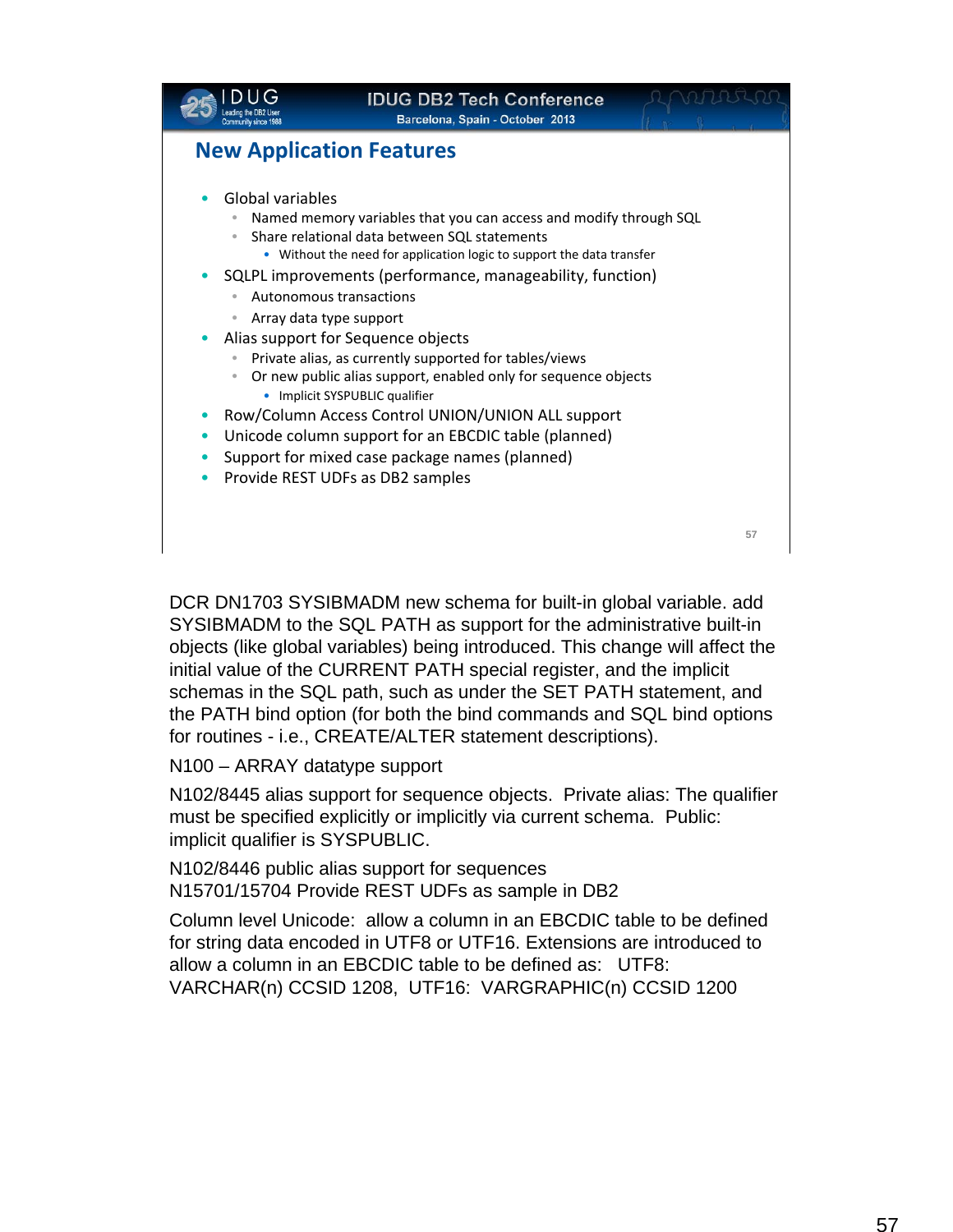|                                                                           | <b>IDUG DB2 Tech Conference</b><br>Barcelona, Spain - October 2013 |    |  |  |
|---------------------------------------------------------------------------|--------------------------------------------------------------------|----|--|--|
| <b>XML Enhancements</b>                                                   |                                                                    |    |  |  |
| New Features                                                              |                                                                    |    |  |  |
|                                                                           | Basic xQuery (retrofit to v10, PM47617, PM47618)                   |    |  |  |
| $\bullet$                                                                 | COBOL samples for XML (published on Developerworks website)        |    |  |  |
| <b>Enhanced Features</b>                                                  |                                                                    |    |  |  |
| Implicitly add doc node during insert/update                              |                                                                    |    |  |  |
| Crossloader support<br>$\bullet$                                          |                                                                    |    |  |  |
| Fix error reporting position predicate<br>$\bullet$                       |                                                                    |    |  |  |
| Support xquery constructor as the source expression of insert and replace |                                                                    |    |  |  |
| Performance Enhancements                                                  |                                                                    |    |  |  |
|                                                                           | Binary XML validation (retrofit to DB2 V10)                        |    |  |  |
|                                                                           | Partial validation after update                                    |    |  |  |
| Date/Time Predicate Pushdown<br>$\bullet$                                 |                                                                    |    |  |  |
| XQuery(FLWOR) and XMLQUERY enhancement<br>$\bullet$                       |                                                                    |    |  |  |
| Optimize Index Search Keys<br>$\qquad \qquad \bullet$                     |                                                                    |    |  |  |
| XML Operator Improvements, use less storage and CPU<br>$\bullet$          |                                                                    |    |  |  |
| $\bullet$                                                                 | XQuery deferred construction                                       |    |  |  |
| XMLTABLE pushdown cast<br>$\bullet$                                       | Avoid validation of validated binary XML data during LOAD          | 58 |  |  |
|                                                                           |                                                                    |    |  |  |

For xquery support, v11 added document node, comment node and PI node constructor. The main improvement in XML area in v11 is performance: xmltable, xquery and binary XML validation performance are improved.

XML Cobol samples are published in XML developer website (https://www.ibm.com/developerworks/mydeveloperworks/wikis/home?lang=en\_U S#/wiki/pureXML/page/DB2%20for%20zOS%20pureXML).

Implicity add doc node: Customers today have to manually add the XMLDOCUMENT function for insert/update. Customers can miss doing that and then are confused by the error message they get.

Fix error reporting: Today when cast fails we report the error right away and stop processing, but it is possible that the data in error will be eliminated by a predicate, so we want to record the error and only report it as an error, if needed, when we output the data, thus eliminate unnecessary error reporting and allow the processing to continue.

Binary XML validation: When a user sends over binary XML for schema validation, we need to serialize the binary XML into textual XML before executing schema validation. This process does not perform well.

Partial validation after update: only the updated part need to be validated, not the entire document.

4705: More efficient FLWOR expression in XQuery provides more flexibility than XPath expression. However, for semantic equivalent FLWOR expression and XPath expression, the FLWOR expression requires more document scans at runtime than the XPath expression. Thus, the performance of the FLWOR expression is worse than that of the equivalent XPath expression.

4791: *More efficient XML index with predicate pushdown.* The problem was: predicates become less restrictive after being pushed down from SQL to XML due to the lack of infrastructure for index key boundaries for data type DATE, TIMESTAMP and VARCHAR improved unbounded index scan for '=' predicates against VARCHAR and TIMESTAMP indexes

1: *XPath evaluation use less storage and CPU.* In the current XPath evaluation algorithm, multiple local<br>ins with different life-spans co-exist. The storage allocation may not be optimal: Also, when multiple<br>arded during

7282: *XML operator use less storage and CPU.* Some XML operators don't need to use local storage token but were allocated with one

9078*: Improved performance in most case when I UNLOAD validated binary XML data from a XML type modifier and then LOAD the data back to a XML type modifier column with the same XML schema*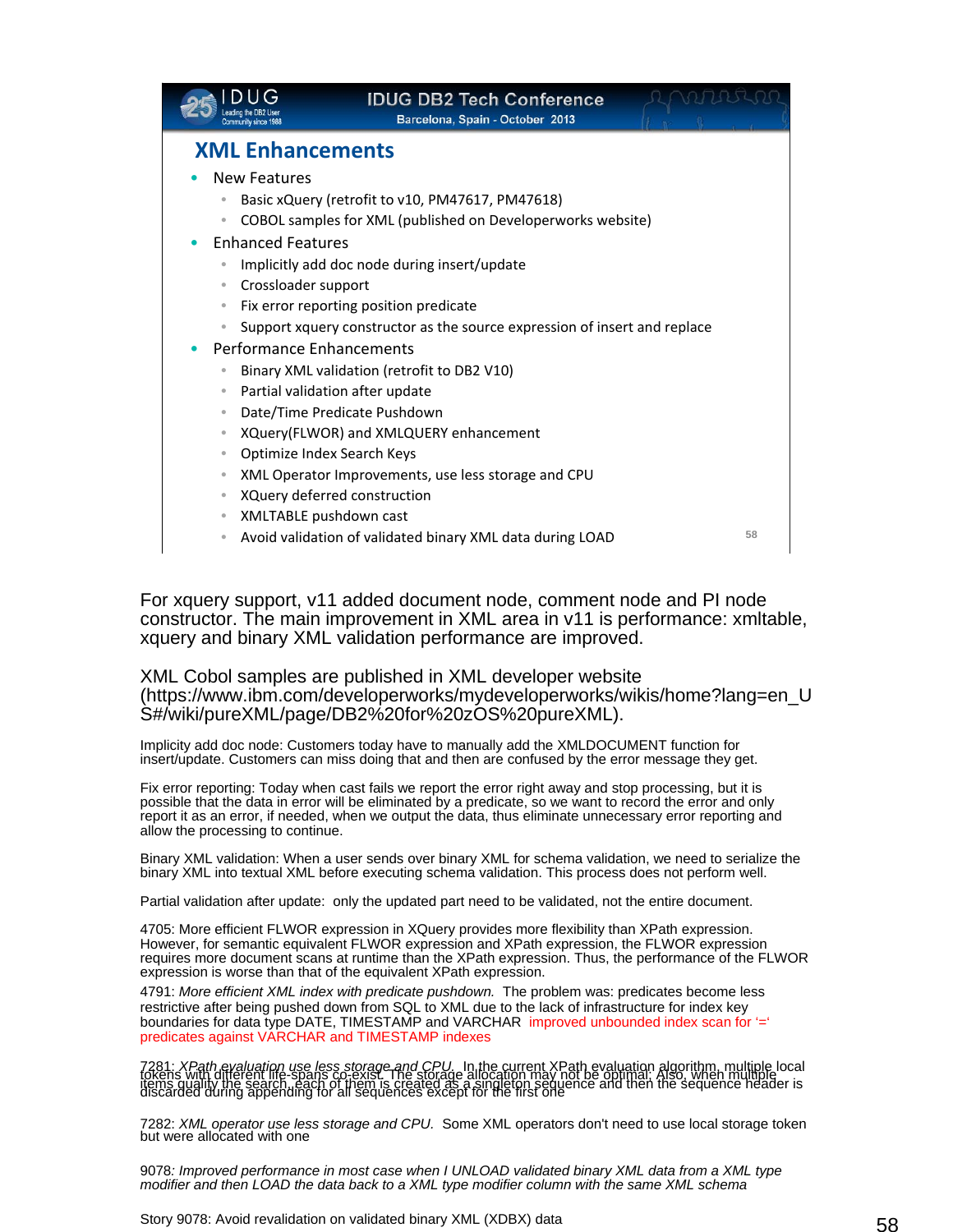

V10: ZParm BIF\_COMPATIBILITY to revert to the way it worked in V9. Can also set SYSCOMPAT\_V9 to beginning of PATH Bind option or in CURRENT PATH. IFCID 366 Introduced to report when CHAR with decimal used

N8195 – SQL Compatibility. ZPARM for Default BIND Option. BIND/REBIND options for Packages. Special Register for Dynamic SQL (CURRENT APPLICATION COMPATIBILITY). Warnings provided when program uses incompatible SQL. IFCID 366 will report on Packages affected in both modes and Dynamic SQL. IFCID 376 is a roll up of 366, one record written for each unique static or dynamic statement. Migration job DSNTIJPM will also warn of static SQL packages affected before SQL used. APPLCOMPAT(VnnR1) – nn is the DB2 Version Number. V10R1 is the lowest release of DB2 catered for. V10R1 Only Allowed in CM. V11R1 or V10R1 Allowed in NFM. APPLCOMPAT(V10R1) assumed for all static SQL packages bound prior to V10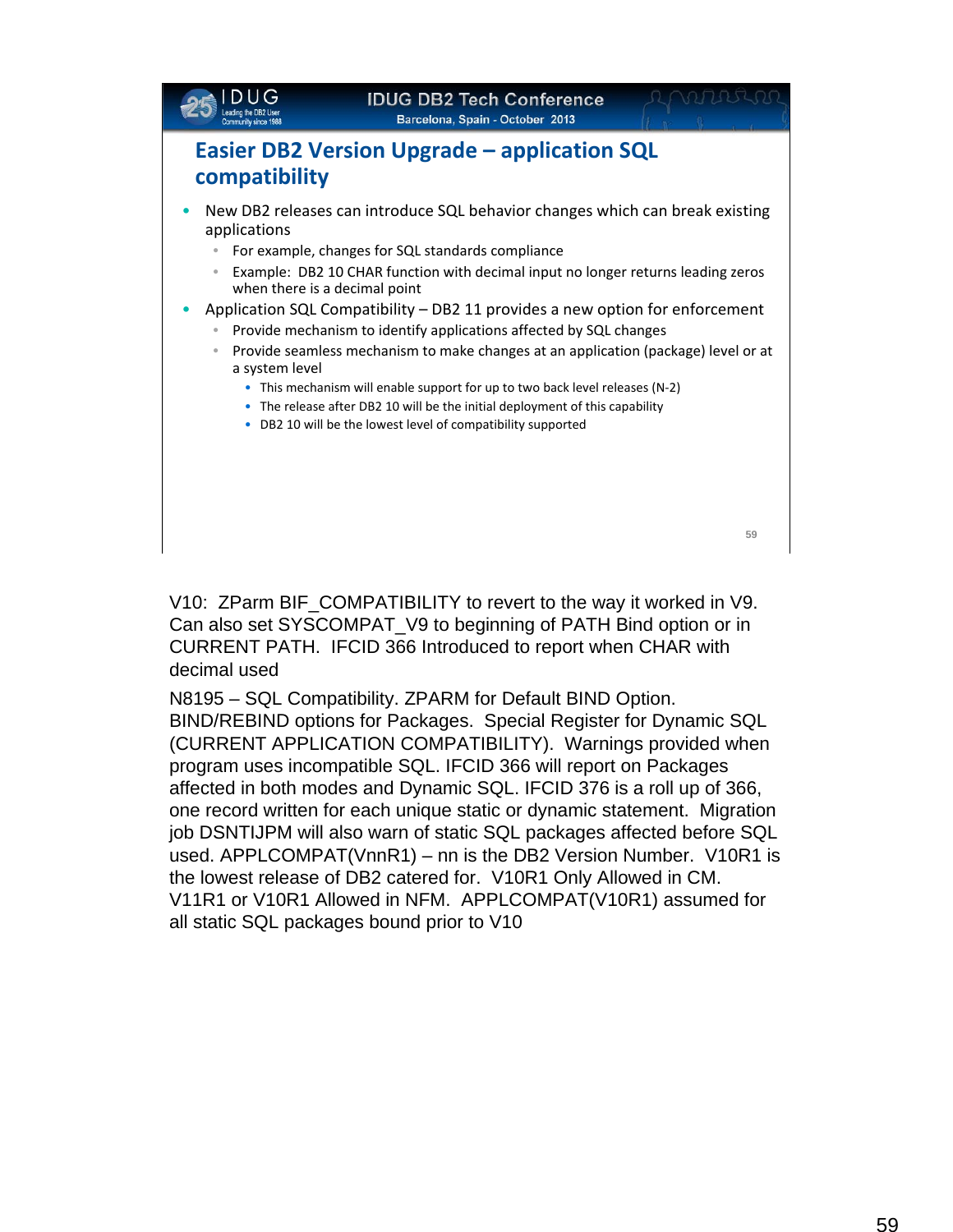

This diagram shows the migration process, what is highlighted at the bottom of the slide is that if any BINDS or REBINDS take place in Conversion mode then they can only use APPLCOMPAT(V10R1) as no new SQL functions for DB2 11 can be used in conversion mode.

APPLCOMPAT(V10R1) is assumed in conversion mode if not specified.

But when in new function APPLCOMPAT(V10R1) can be used to allow SQL that valid in DB2 10 but is not valid in DB2 11 or APPLCOMPAT(V11R1) so that new SQL functionality can be used.

APPLCOMPAT(V10R1) on BIND REPLACE in V11 NFM stops use of new SQL functionality introduced in V11 NFM.

Use of APPLCOMPAT(V11R1) is required in DB2 11 NFM on BIND ADD|REPLACE in order to use new SQL functionality as introduced in 11 NFM.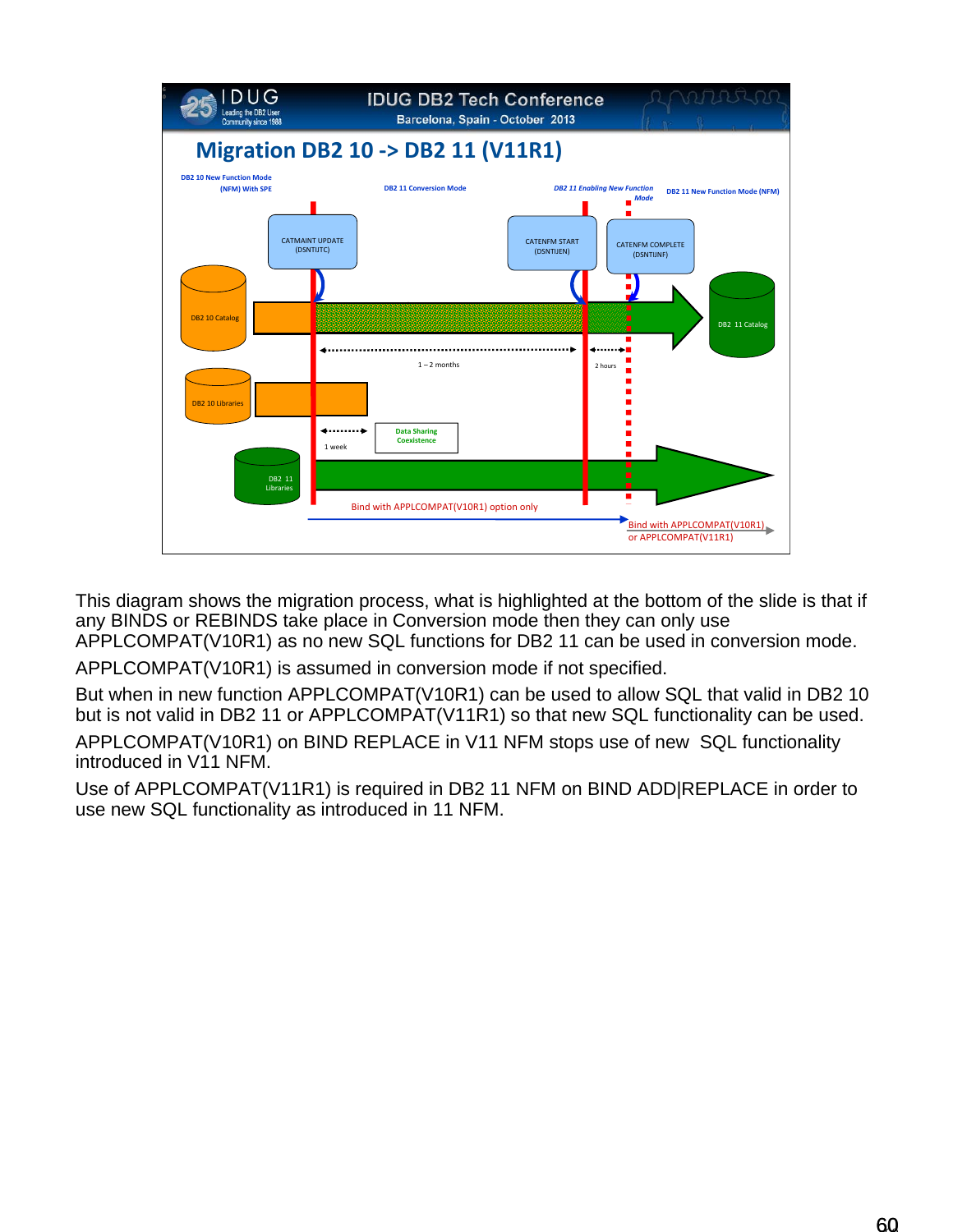

Vss is the version number for DB2 11 and VnnR1 is the version number for the next version of DB2 after DB2 11.

This diagram shows the migration process, what is highlighted at the bottom of the slide is that if any BINDS or REBINDS take place in Conversion mode then they can use APPLCOMPAT(V10) or APPLCOMPAT(V11R1) as no new SQL functions for DB2 11 can be used in conversion mode.

APPLCOMPAT(V10) will allow SQL that may not be valid in DB2 11 or in the version of DB2 after DB2 11 but was valid in DB2 10.

But when in new function APPLCOMPAT(V10R1), APPLCOMPAT(V11R1) or APPLCOMPAT(VnnR1) can be used

APPLCOMPAT(V10R1) - to allow SQL that valid in V10 but is not valid in DB2 11 or DB2 Sequioa + 1.

APPLCOMPAT(V11R1) - to allow SQL that was valid in DB2 11 but not in DB2 11 + 1.

APPLCOMPAT(VnnR1) - to allow SQL that is only valid in DB2 Sequia + 1.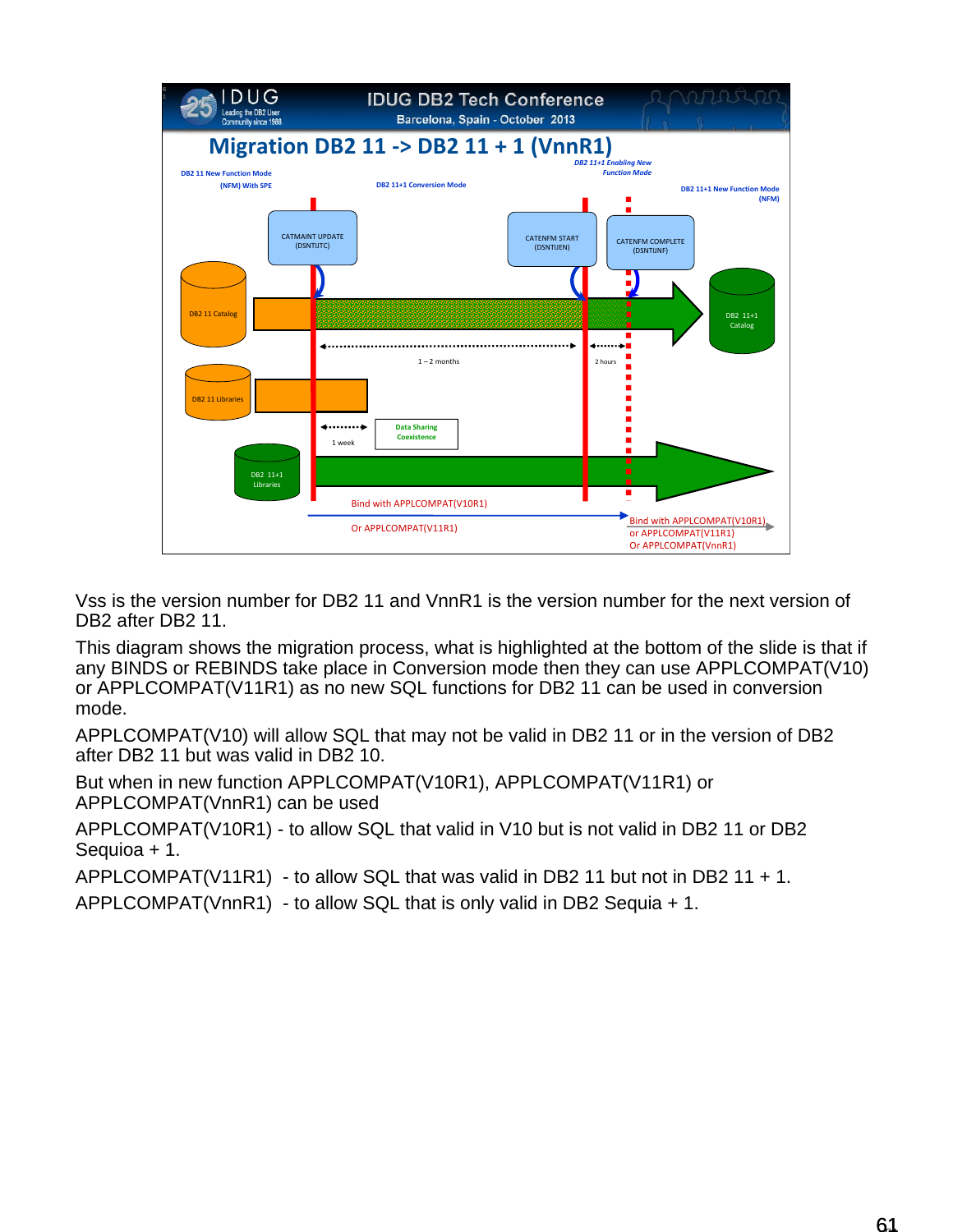

DB2 11 will work with (tolerate) any version of DB2 Connect that is in service - so 9.5 (with latest fixpack). We highly recommend 9.7 FP6+ or higher.

Our main testing focus is on 9.7 FP7 and 10.1 FP2 . Kepler (10.5 unannounced) will be the version of DB2 Connect that supports the following Sequoia features (FP1 GA):

.Array data type available in NFM ,

.Data sharing support for global variables available in NFM,

.Performance improvements for procedures available in CM,

.Client info enhancements available in CM

Kepler will not GA in time for the beta. If a beta customer wants to beta both Kepler and DB2 11, they can do that, but we are not pushing them to sign up for that.

All DB2 Connect releases in service at time of GA will support Db2 11. A certain FP level will be required for new functions.

V3.64 will be included in the ESP build (as a separate FMID).

IBM Data Server Driver for JDBC and SQLJ 3.64/4.15 will support some DB2 11 functions (this will release next month)

IBM Data Server Driver for JDBC and SQLJ 3.65/4.15 will support DB2 11 when DB2 11 GA's (if not earlier)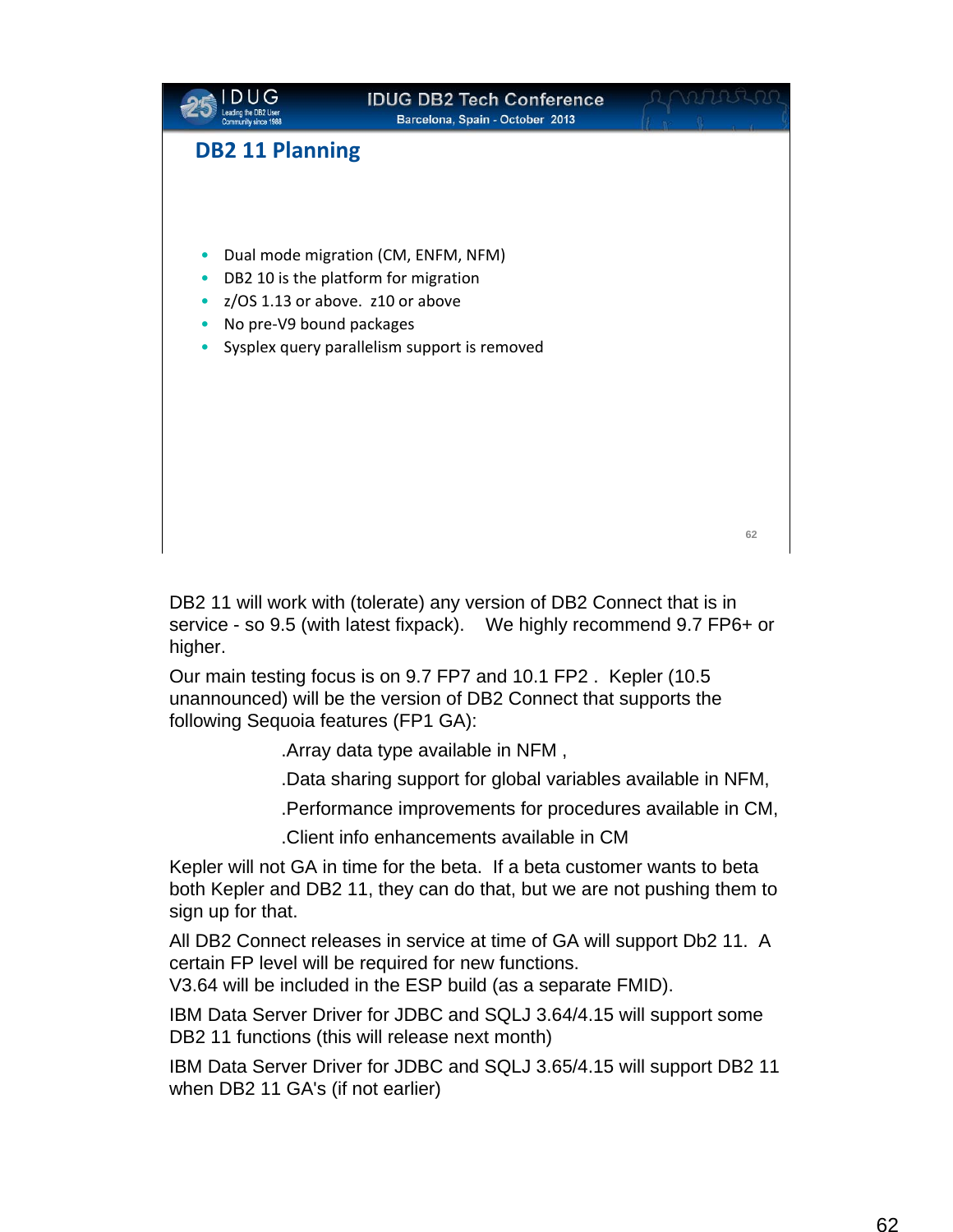|                                                                                                                                                                                                                                                                                                                                                                                               | <b>IDUG DB2 Tech Conference</b><br>Barcelona, Spain - October 2013                                                                                                                                                                                                                                                                                                                                                                                                                                                                                                                                                                                                                                      |    |
|-----------------------------------------------------------------------------------------------------------------------------------------------------------------------------------------------------------------------------------------------------------------------------------------------------------------------------------------------------------------------------------------------|---------------------------------------------------------------------------------------------------------------------------------------------------------------------------------------------------------------------------------------------------------------------------------------------------------------------------------------------------------------------------------------------------------------------------------------------------------------------------------------------------------------------------------------------------------------------------------------------------------------------------------------------------------------------------------------------------------|----|
| <b>Summary</b><br>Performance Improvements<br>$\circ$<br>5-30% for query workloads<br>$\bullet$<br>$\bullet$<br>$\bullet$<br><b>Continuous Availability Features</b><br>$\color{black} \bullet$<br>$\qquad \qquad \circ$<br>$\circ$<br>$\bullet$<br>$\color{black} \bullet$<br><b>Enhanced business analytics</b><br>$\bullet$<br>Transparent archiving<br>$\circ$<br>$\color{black} \bullet$ | Improving efficiency, reducing costs, no application changes<br>0-5% for OLTP, 5-15% for update intensive batch<br>Less overhead for data de-compression<br>Exploitation of 2G real storage frames on zEC12 hardware<br>Improved autonomics which reduces costs and improves availability<br>Making online changes without affecting applications<br>Online REORG improvements, less disruption<br>DROP COLUMN, online change of partition limit keys<br>Extended log record addressing capacity (1 yottabyte)<br>BIND/REBIND, DDL break into persistent threads<br>Faster, more efficient performance for query workloads<br>Temporal and SQLPL enhancements<br>SQL improvements and IDAA enhancements |    |
| $\circ$<br>$\bullet$                                                                                                                                                                                                                                                                                                                                                                          | Simpler, faster DB2 version upgrades<br>Divorce application changes for compatibility from from DB2 system upgrade<br>Access path stability improvements<br>Product stability: support pre GA customer production                                                                                                                                                                                                                                                                                                                                                                                                                                                                                       |    |
|                                                                                                                                                                                                                                                                                                                                                                                               |                                                                                                                                                                                                                                                                                                                                                                                                                                                                                                                                                                                                                                                                                                         | 63 |

DB2 11 will work with (tolerate) any version of DB2 Connect that is in service - so 9.5 (with latest fixpack). We highly recommend 9.7 FP6+ or higher.

Our main testing focus is on 9.7 FP7 and 10.1 FP2 . Kepler (10.5 unannounced) will be the version of DB2 Connect that supports the following Sequoia features (FP1 GA):

.Array data type available in NFM ,

.Data sharing support for global variables available in NFM,

.Performance improvements for procedures available in CM,

.Client info enhancements available in CM

Kepler will not GA in time for the beta. If a beta customer wants to beta both Kepler and DB2 11, they can do that, but we are not pushing them to sign up for that.

All DB2 Connect releases in service at time of GA will support Db2 11. A certain FP level will be required for new functions.

V3.64 will be included in the ESP build (as a separate FMID).

IBM Data Server Driver for JDBC and SQLJ 3.64/4.15 will support some DB2 11 functions (this will release next month)

IBM Data Server Driver for JDBC and SQLJ 3.65/4.15 will support DB2 11 when DB2 11 GA's (if not earlier)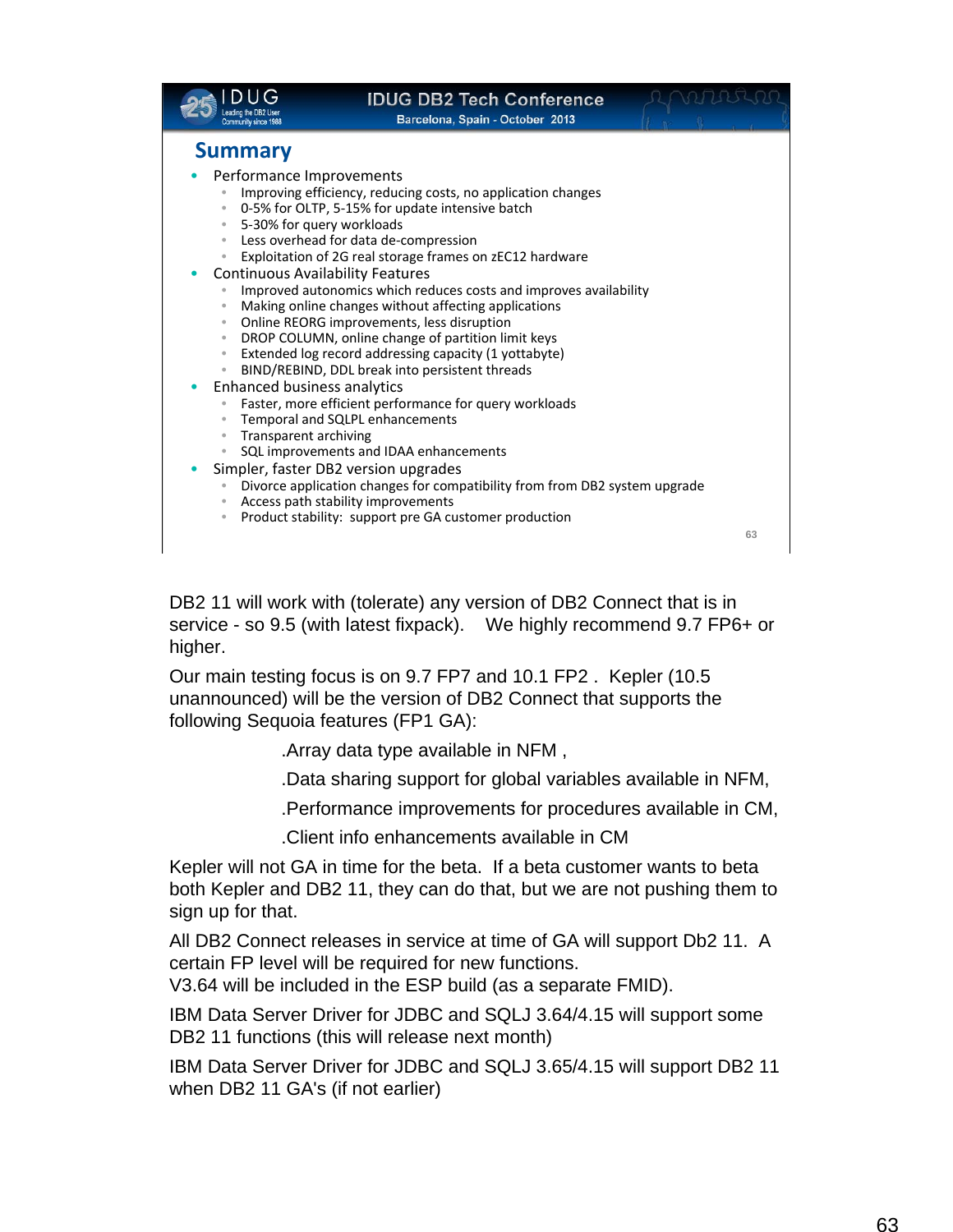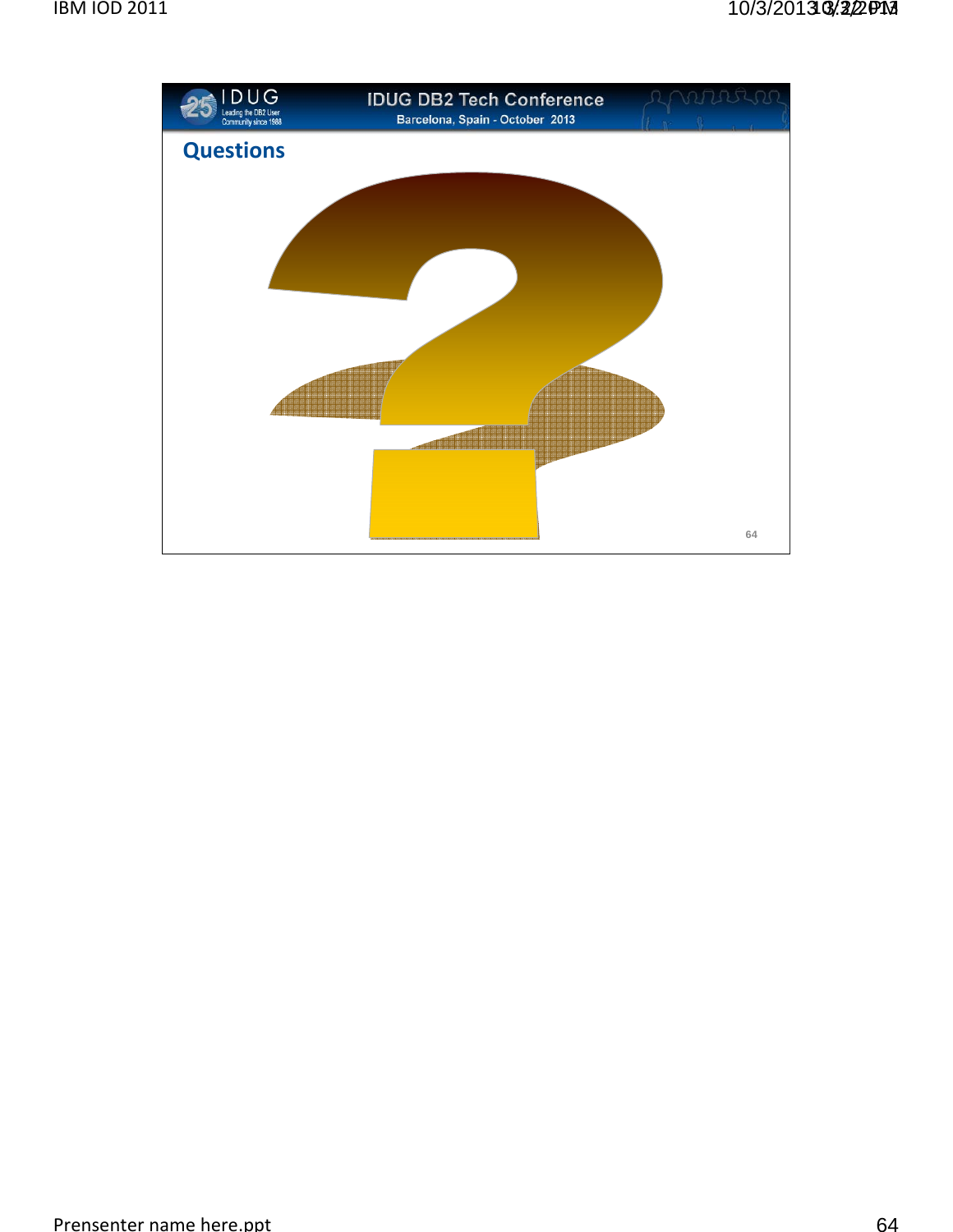

#### **IDUG DB2 Tech Conference Barcelona, Spain - October 2013**

**65**